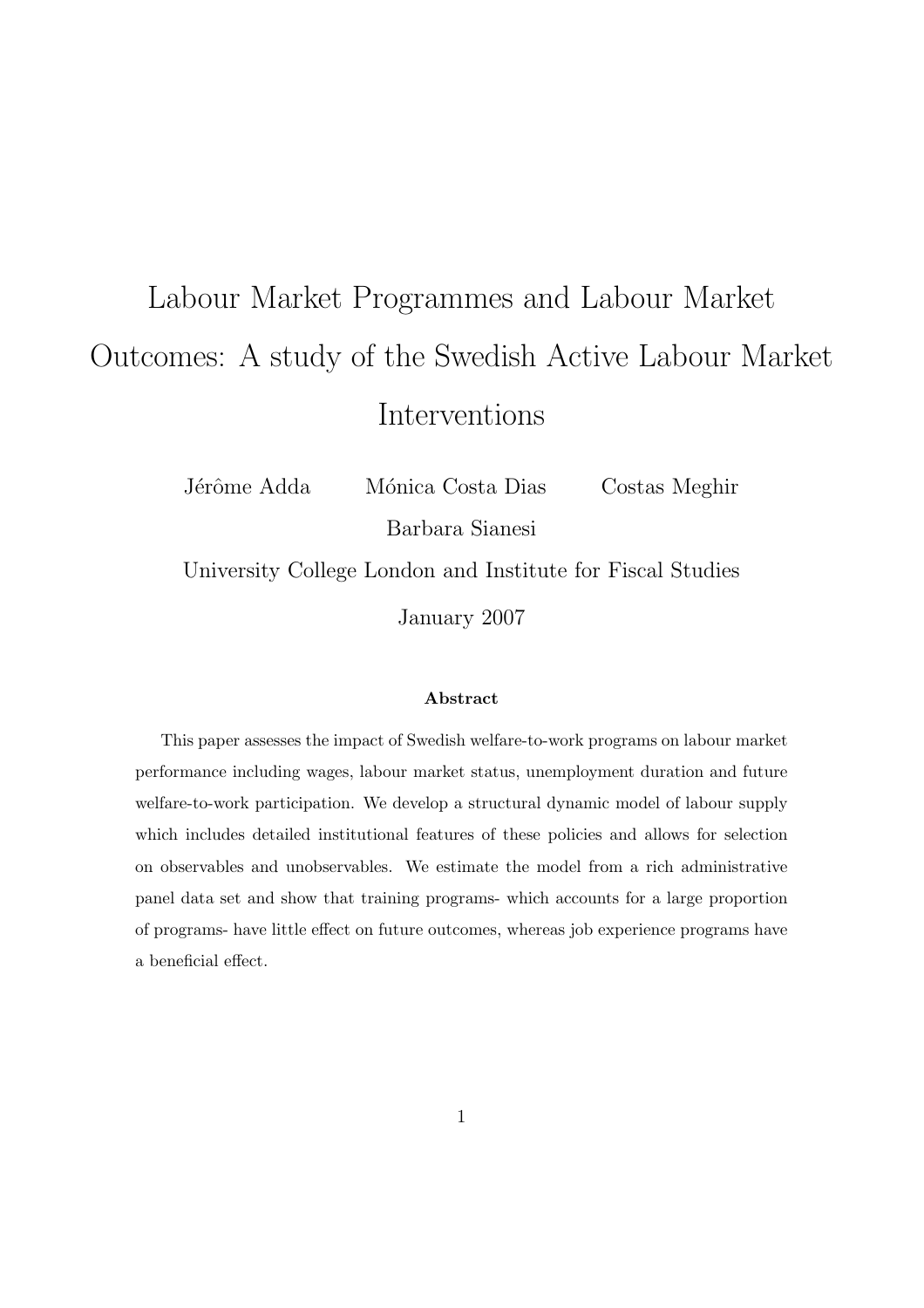# 1 Introduction

Active labour market programmes have become increasingly important in a number of OECD countries as a way of combatting unemployment and helping workers reallocate to new sectors, following economic shocks. Such programmes have indeed become the centrepiece for UK employment policy, through the "New Deal" introduced in 1998 and have been a well established institution in Sweden, where there has been a strong link with benefit eligibility. In one form or another they have also been an important presence in the US, with programmes such as the JTPA or other smaller scale training programmes. However, the success of such programmes is controversial, with a large number of evaluations putting in doubt their overall effectiveness. Nevertheless, the programmes considered are highly heterogeneous, comprising anything from job-search assistance, to training and subsidised work.

There is an extensive body of evidence from micro-econometric studies on the effects of various types of programs on participants' subsequent labour market outcomes. Evidence from different OECD countries shows that subsidised employment has a greater impact than public training (for which negative effects have at times been estimated). Recent work comparing the effectiveness of the four options of the New Deal for Young People in the UK similarly finds that the employment option performs best compared to full-time education and training, the voluntary sector and the environmental task force (Bonjour et al., 2001; Dorsett, 2004). The finding that the 'work first' approach of the employment programme dominates the human capital approach of the training measure is also in line with the meta-analysis of US welfareto-work programs by Greenberg et al. (2004). Using similar data as in this paper and based on a non-parametri matching approach, Sianesi (2001a,b and 2004) finds that those programmes providing subsidised workplace experience and on-the-job training at an employer are not only cheaper, but considerably more effective for participants' subsequent labour market success when compared to classroom training courses.

The focus of traditional empirical approaches to evaluation (reviewed extensively in Heck-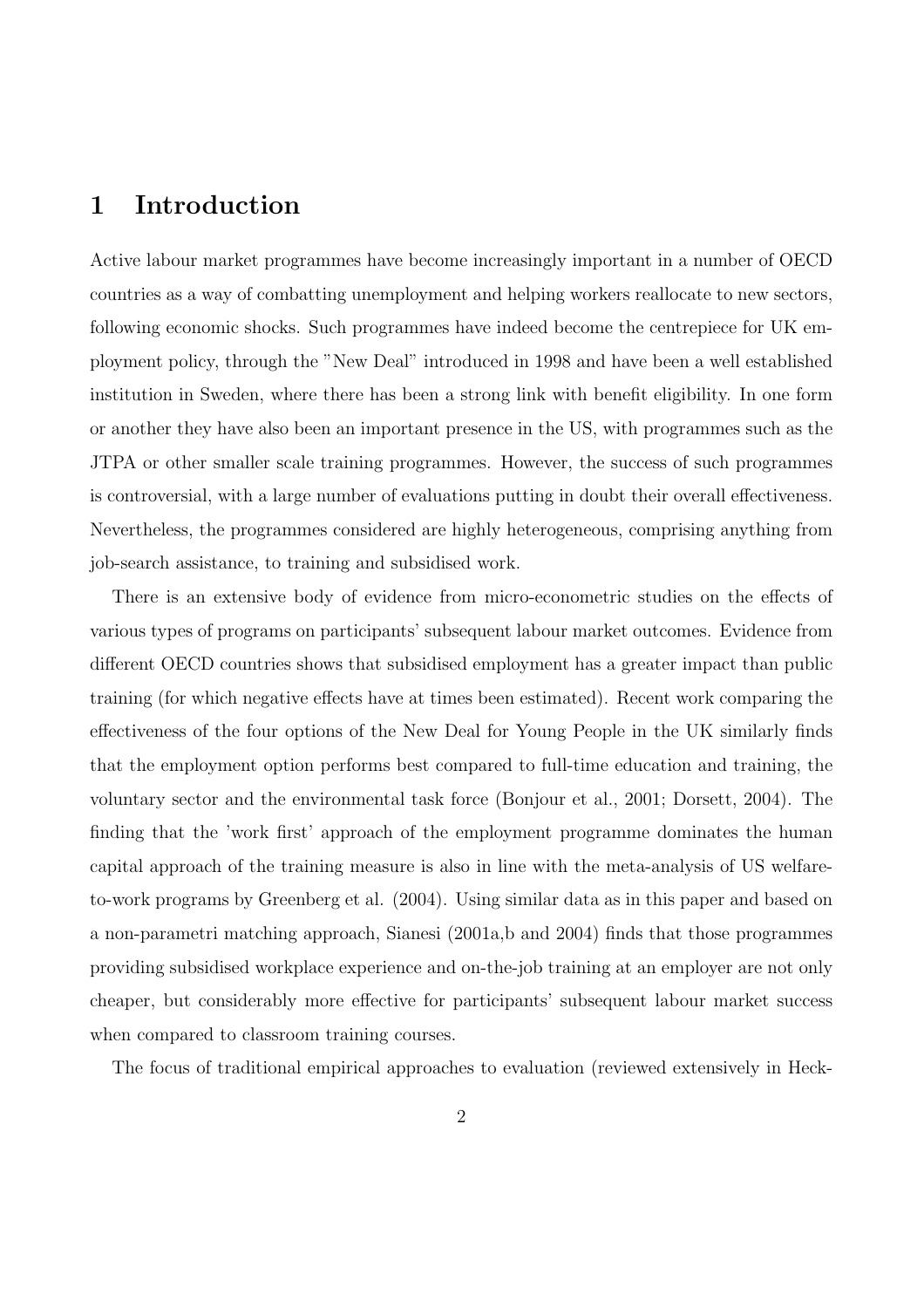man et al., 1999) is mostly on statistical robustness; seeking to identify causal effects without functional-form restrictions, they typically rely on conditional independence assumptions or the availability of instrumental variables or direct randomisation. Considering mainly reducedform models and lacking economic structure, the conventional treatment effect literature is essentially static. However, labour market choices are intrinsically dynamic as current decisions affect future outcomes and expected future outcomes affect current decisions. To understand how programmes operate on employment, and unemployment durations and earnings and to be in a position to study policy reforms we require to model the underlying dynamics.

To achieve this we need to model selection into the (different) programmes and into subsequent employment (cf. Ham and Lalonde, 1996) as economic decisions. Moreover, we need to account for the incentive structure generated by the institutional framework. For example, labour market institutions such as the Swedish one (or those of many European countries) add to the dynamic nature of the problem in two ways: first, by having a large set of different programmes from which to choose from and second, by linking programme participation to the renewal of eligibility unemployment benefits.

To deal with these issues, we develop a dynamic structural model to assess the impact of a complex welfare-to-work system taking into account how it affects working and future programme participation incentives. We model labour supply decisions, programme participation decisions and earnings, taking into. account the institutional features, in particular the eligibility to unemployment insurance and its renewal through program participation or work. We allow for selection on unobserved heterogeneity and model explicitly the dynamic selection of forward and optimizing individuals.

We estimate the differential impact of each type of programme or of sequences of programmes, the short- and long-term effects, and the effects on final and on intermediate outcomes. We estimate the mean and the full distribution of treatment effects. In the presence of selection into the programmes based on (unobserved) returns, the average effects uncovered by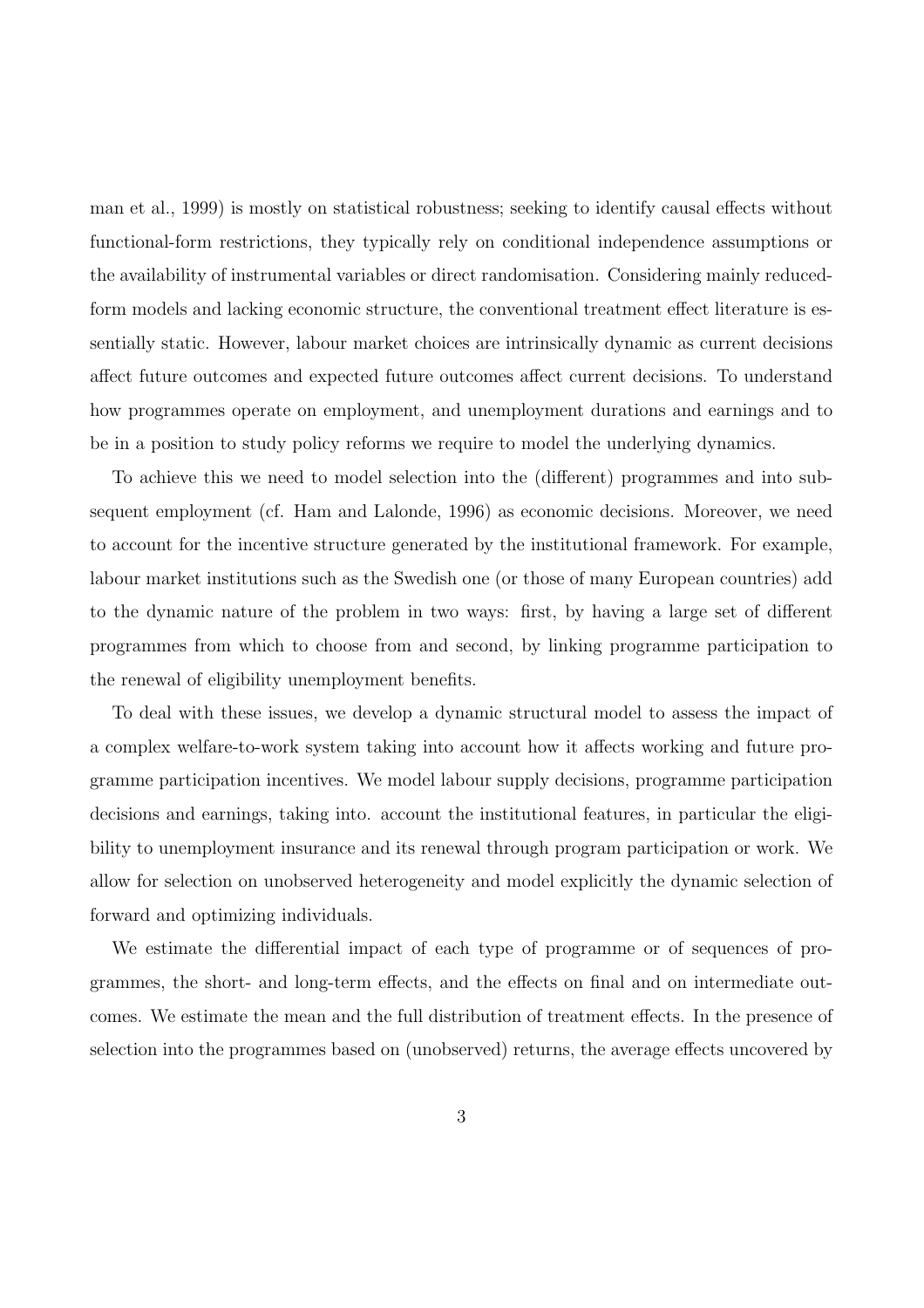reduced-form methods may mask important heterogeneity in impacts by types of individuals.

Thus the aim of this paper is to provide a unified framework for evaluating programmes, recognising their dynamic effects and intertemporal incentives and considering the longer term impacts on individual careers, including employment and unemployment durations, welfare dependency and wages. In doing so we specify a model that is capable of simulating the effects of reforms to the existing system. Thus our approach differs from the recent spate of evaluations in that we seek to specify and estimate a dynamic economic model of programme participation, employment and wages. This model is capable both of offering an evaluation of existing programmes and of simulating alternative policies.

Our context, which is the Swedish labour market programmes have been considered before<sup>1</sup> but never in such a systematic way as we propose here. The chosen context is useful for a number of reasons. We have put together with the help of the IFAU a data set which follows a cohort of unemployed for a number of years. The employment status data has been linked to earnings records allowing us to follow career outcomes of workers for a number of years, free from recall bias.

We find that training programmes seem to have no beneficial impact on the treated. On the contrary, they postpone exit from unemployment due to the lock-in effect, whereby treated are deterred from moving into employment while on the programme, which can be used to renew unemployment insurance eligibility. Subsidised employment seems to be more beneficial, particularly to high ability individuals. First, it speeds up transitions into employment although not enough to recover from the lock-in effect. Second, it seems to have some impact on wages although less than usual job experience. And third, treated individuals of high ability enjoy longer employment spells after treatment.

The next section discusses the Swedish institutional context, the essence of which we try to capture in our dynamic structural model, and describes the data used in our analysis. Section 3

<sup>1</sup>Forslund and Krueger (1997) and Sianesi (2001a,b and 2004).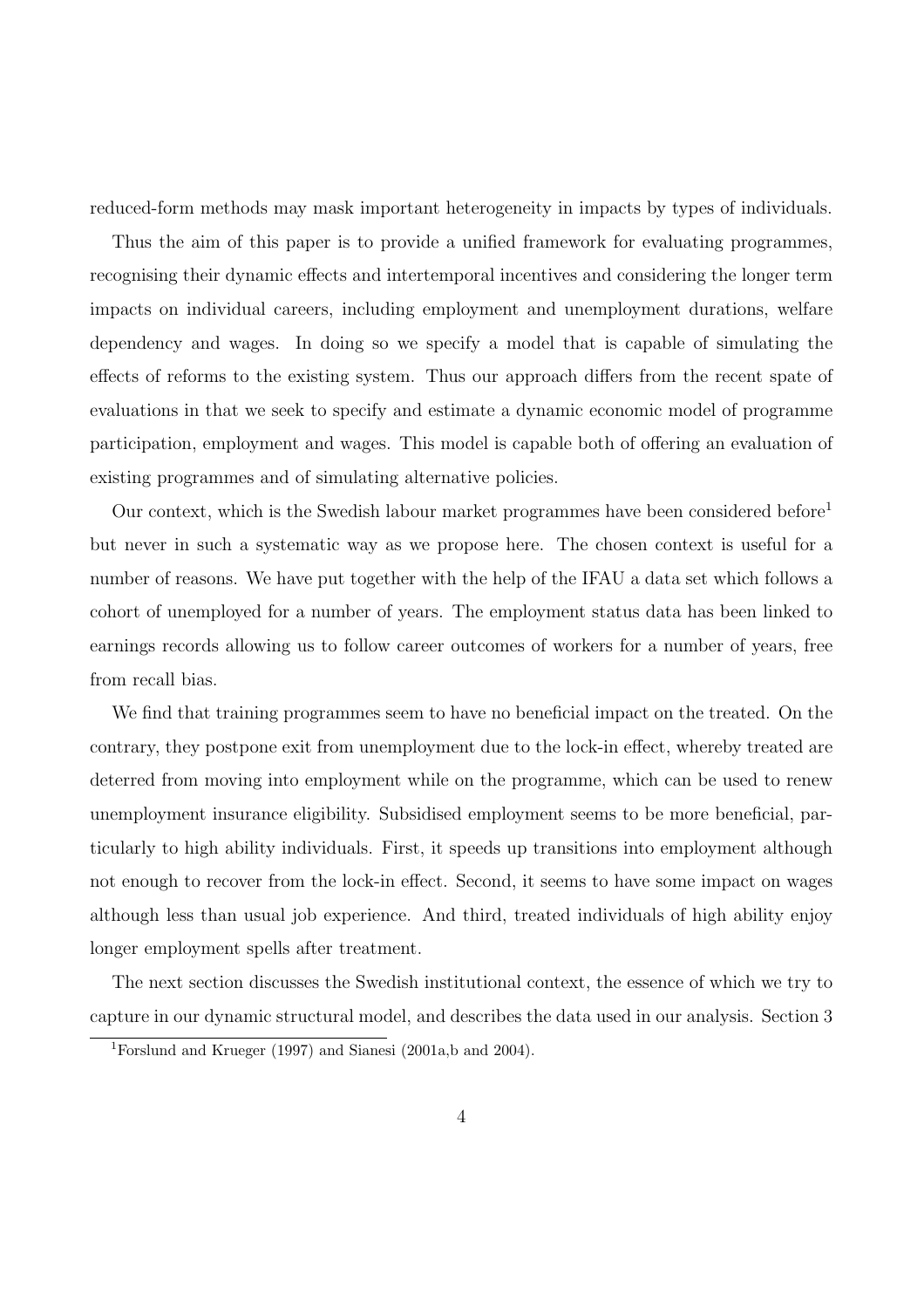sets up the model. Section 4 analysis the estimated effects of treatment and section 5 discusses the predicted outcomes of alternative policy scenarios. Finally section 6 concludes the paper.

### 2 Data and Institutional background

#### 2.1 The Swedish labour market policy

Sweden runs one of the world's most generous welfare policies targeted at the unemployed. We briefly describe some of the most important features of Swedish labour market institutions of the late nineties that will set the ground for our model design choices.

The unemployment insurance in Sweden amounts to 80% of the individuals salary in the previous job up to a ceiling of about SEK16,500. To first become eligible to 14 months of UI benefits, an individual needs to have accumulated a minimum of 5 months of working experience in the past. After that, eligibility to UI can always be renewed through an additional 5 months on a regular job or in one or more of the many programmes offered to the unemployed.

There are a great number of alternative treatments being offered at any time to unemployed individuals. They include subsidised jobs (scheme job subsidies and trainee replacement initiatives), vocational training, work practice schemes and relief work among others. In this paper we distinguish between *subsidised jobs* and all other programmes in assessing their differential impact on labour market performance. In what follows, the latter will be called training programmes.

#### 2.2 Data Set and Descriptive Statistics

The data set we use is drawn from four different administrative data sets which have been merged for the purpose of the study. The Unemployment Register "Händel" provides information from August 1991 onwards on unemployment spells, programme participation spells and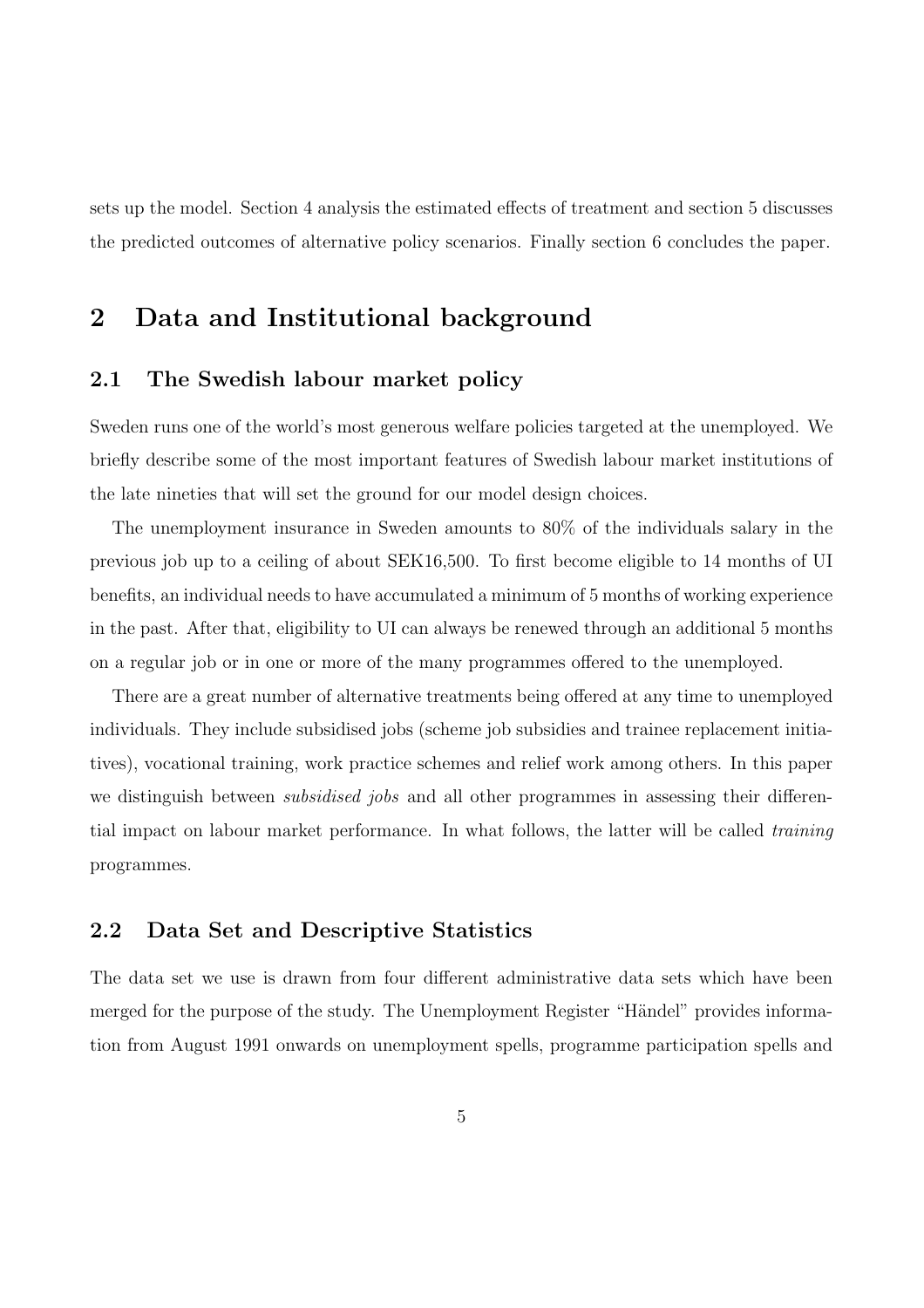the subsequent labour market status of those who are deregistered (employment, education, inactivity or 'lost' (attrition)). Information on unemployment compensation comes from the Akstat data base and is available from January 1994 onwards.

We combine information on monthly employment spell and wages from employer reports. This information is available from 1990 onwards. Finally, information on education levels is taken from the "Sysreg" data base which provides the highest education achieved by calendar year, starting in 1990.

The different data sets are merged together using each individual's unique social security number. The data covers the whole working age population in Sweden.

From these data we select the population of Swedish males becoming unemployed during 1996 and follow them up to December 1998. Selection was conditional on the following criteria: being aged between 25 and 30 years of age at their sample inflow; having completed at the most 1-2 years of high school and not upgrading during the observation window (this is true for 95% of the unskilled population at this age group); and not being disabled or self-employed. In each month from inflow to December 1998, the individual's activity is classified in one of the four alternatives, employment, unemployment, subsidised employment or training programme. The criterion we used in case of conflict was to select the state that lasted for longest in the month.

Programme occurrences were only considered if in long spells, lasting for more than 2 months. In such case, treatment spells are split in 4 months periods and considered as sequences of treatment events. The employment state includes part- and full-time employment. If no earnings are observed for an employment spell, it is re-classified as unemployment.<sup>2</sup>

Using the criterion selection described above, our data set contains 14,370 individuals who all start an unemployment spell in 1996. Estimation used a randomly selected 20% sub-sample. From these data we excluded individuals for whom the information from the unemployment

<sup>2</sup>Earnings information is reported by the employer.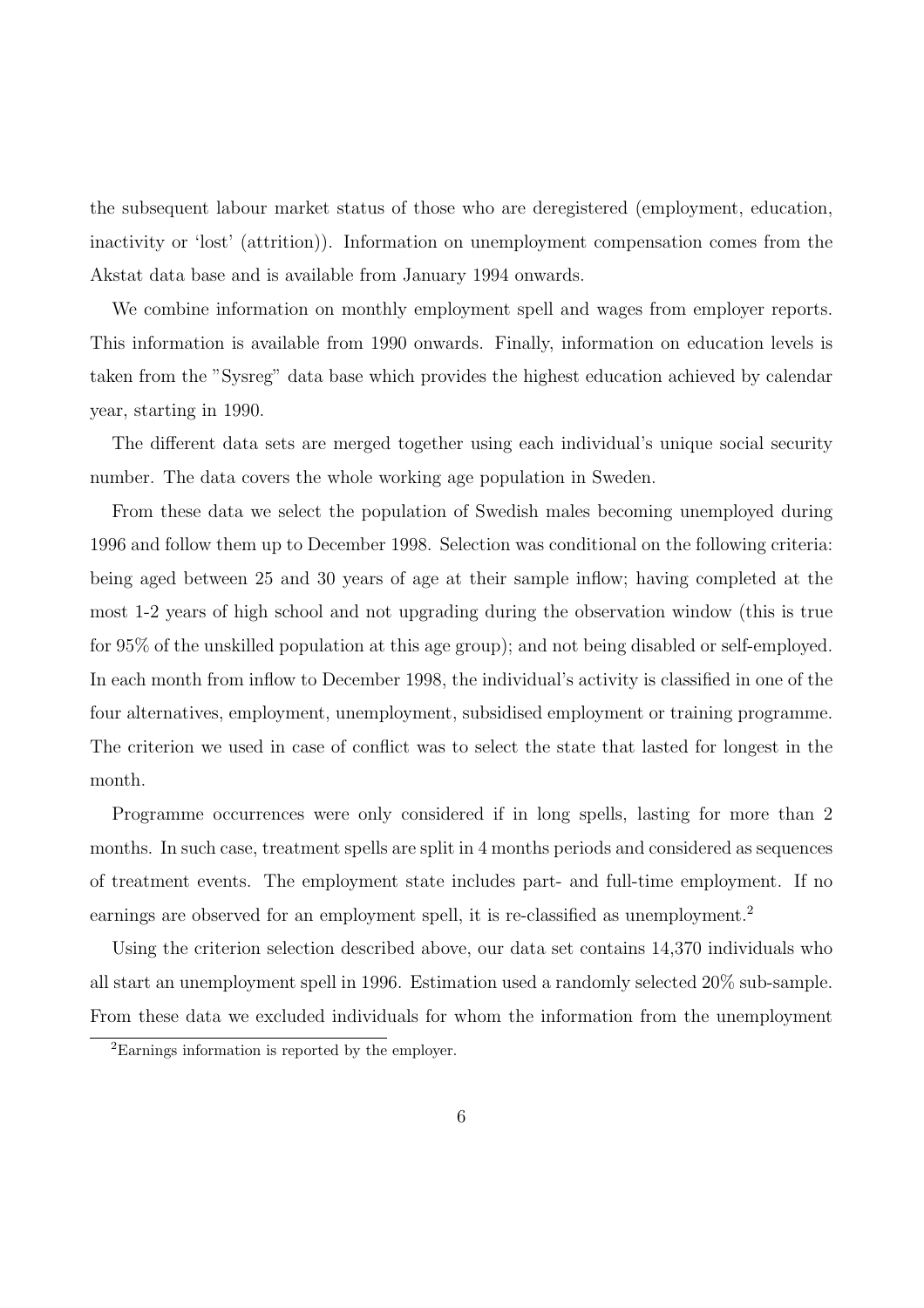registry and from the employer are incompatible. These are individuals who have a relatively long history of past employment as derived from the employer provided data but are not eligible for unemployment benefits as detailed in the unemployment registry data. About 20% of the sample has been excluded on these grounds. We have also dropped individuals eligible to unemployment insurance at sample inflow but with no previous employment history. These amount to less then 2% of the sample.

|                                              |             |                   | $20\%$ subsample excl   |
|----------------------------------------------|-------------|-------------------|-------------------------|
|                                              | full sample | $20\%$ subsample  | incompatibilities $(*)$ |
|                                              | (1)         | $\left( 2\right)$ | $\left( 3\right)$       |
| Number of individuals in 96                  | 14370       | 2809              | 2249                    |
| Average labour market experience in 96 (yrs) | 4.2         | 4.1               | 4.2                     |
| Proportion with previous Job Subsidy in 96   | $5.8\%$     | $5.9\%$           | 5.9%                    |
| Proportion with previous Training in 96      | 47.0%       | 48.0%             | 49.8%                   |
| Average number of mths UI eligibility in 96  | 10.2        | 10.1              | 12.6                    |
| Average time to first employment (mths)      | 6.4         | 6.5               | 6.6                     |
| Average number of U spells 96-Dec98          | 1.91        | 1.88              | 1.95                    |
| Average number of E spells 96-Dec98          | 1.61        | 1.56              | 1.64                    |

Table 1: Descriptive Statistics

(\*) At entrance into the sample we assess whether there is incompatible information from different data sources. Individuals with incompatible information regarding past employment experience (as derived from the employer provided information) and eligibility to unemployment benefits (as derived from the unemployment registry) are excluded from the sample.

Table 1 provides a brief summary of the whole data (column (1)), the 20% sub-sample (column  $(2)$ ) and sub-sample we use in estimation (column  $(3)$ ). There seems to be no important sample selection problems created by our cleaning and selection rules. The only variable which is affected at inflow is, as expected, the number of months of UI eligibility. This is because the most drastic cleaning we have done was to exclude individuals that at inflow were not eligible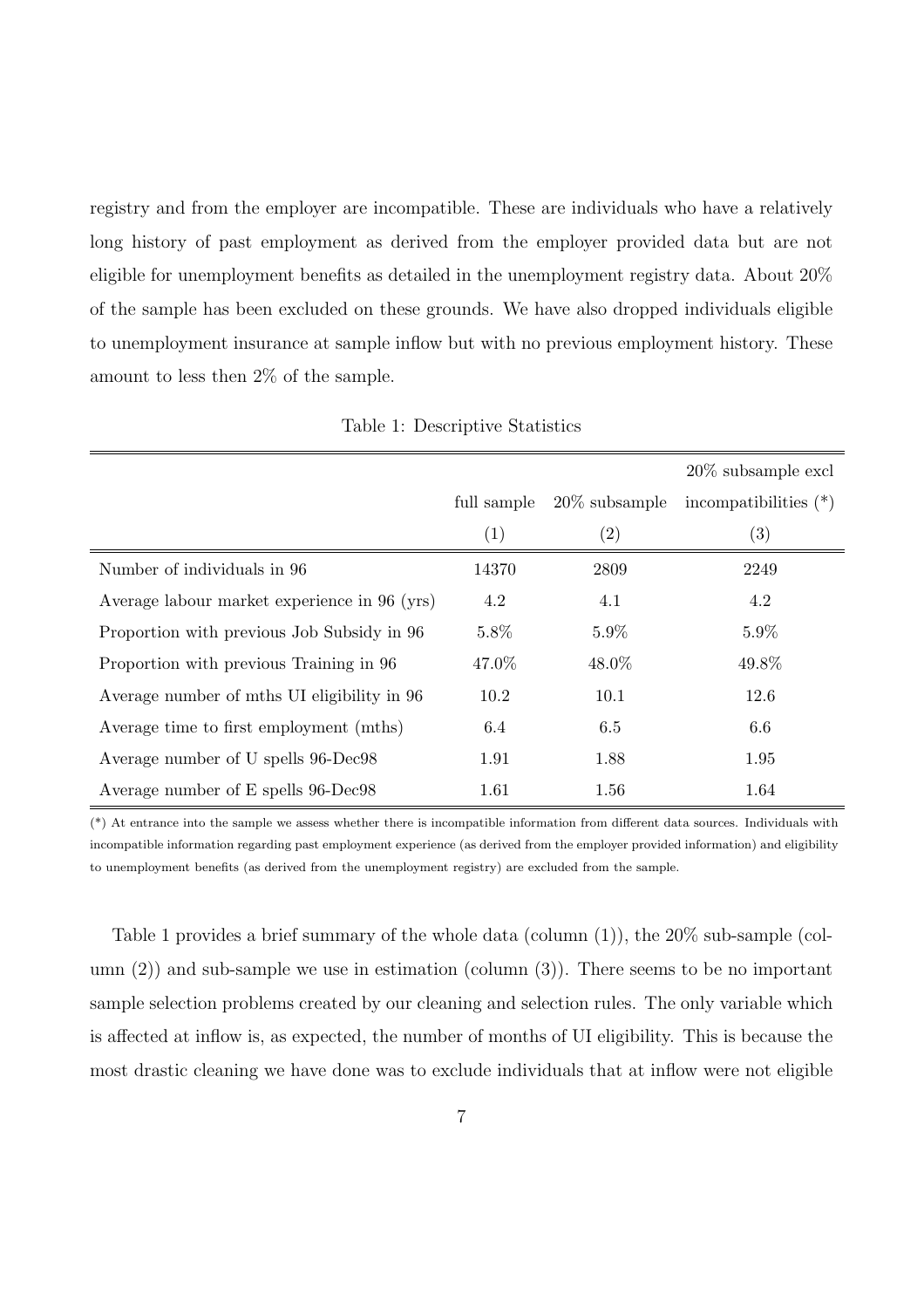to unemployment compensation (or to renew benefits eligibility through programme participation) despite having long employment records and *all* these have zero months of eligibility to UI at inflow. For all other variables, including the ones that reflect the individuals' behaviour throughout our observation window such as the average duration of the first unemployment spell and the average number of unemployment and employment spells, the three samples show very similar patterns.

Figure 1 displays the proportion of individuals in unemployment, employment or either active labour market programme. At the start of the data set, all individuals are unemployed. At the end of the sample, about 10% are unemployed. At any point in time, about 2.2% of individuals are in a training program and 0.6% are in a job subsidy program.





Figure 2 displays the enrolment rate into training or job subsidy programs as a function of the remaining eligibility to unemployment benefits. The enrolment in job subsidy program does not appear to be related to eligibility to UI. On the contrary, the enrolment in training programs is increasing in the remaining eligibility and peaks a few months before the individual looses the right to UI. This suggests that training programs are used to renew eligibility.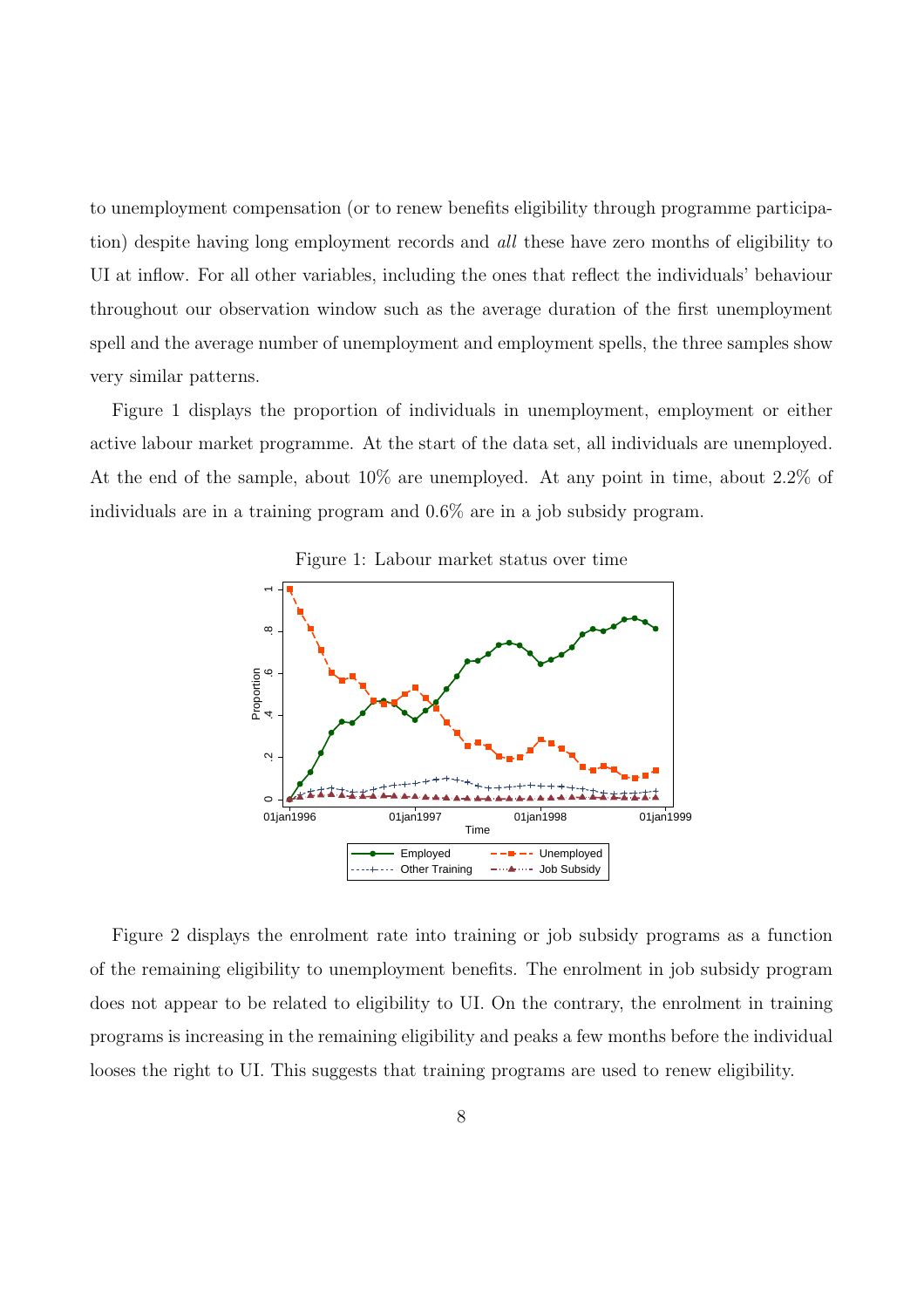

Figure 2: Participation in labour market programmes by remaining eligibility to UI

Figures 3 and 4 compare treated with matched controls with respect to two alternative outcomes: the remaining duration of unemployment from enrolment into treatment and the duration of the next employment spell. In both cases, treated are individuals enrolling into training or subsidised employment during their first 12 months in the sample while still in their first observable unemployment spell. We consider the first instance of treatment only. Controls are individuals remaining unemployed and without treatment for at least the time it took the treated to enrol into treatment. We match exactly on the period of sample inflow and time to treat. To compare the duration of employment spells we further condition on having a subsequent employment spell and the outcome is measured on the first employment spell after

Figure 3 shows an initial 4-month lock-in effect of both types of treatment. This is the minimum period the individuals remain in treatment. After that, training seems to reduce the speed at which individuals leave unemployment while subsidised employment seems to have the reverse effect. The impact is so large for individuals in subsidised employment that the lock-in effect is totally overcome by month 7 after enrolment into treatment.

Figure 4 suggests that both programs are beneficial with respect to the duration of future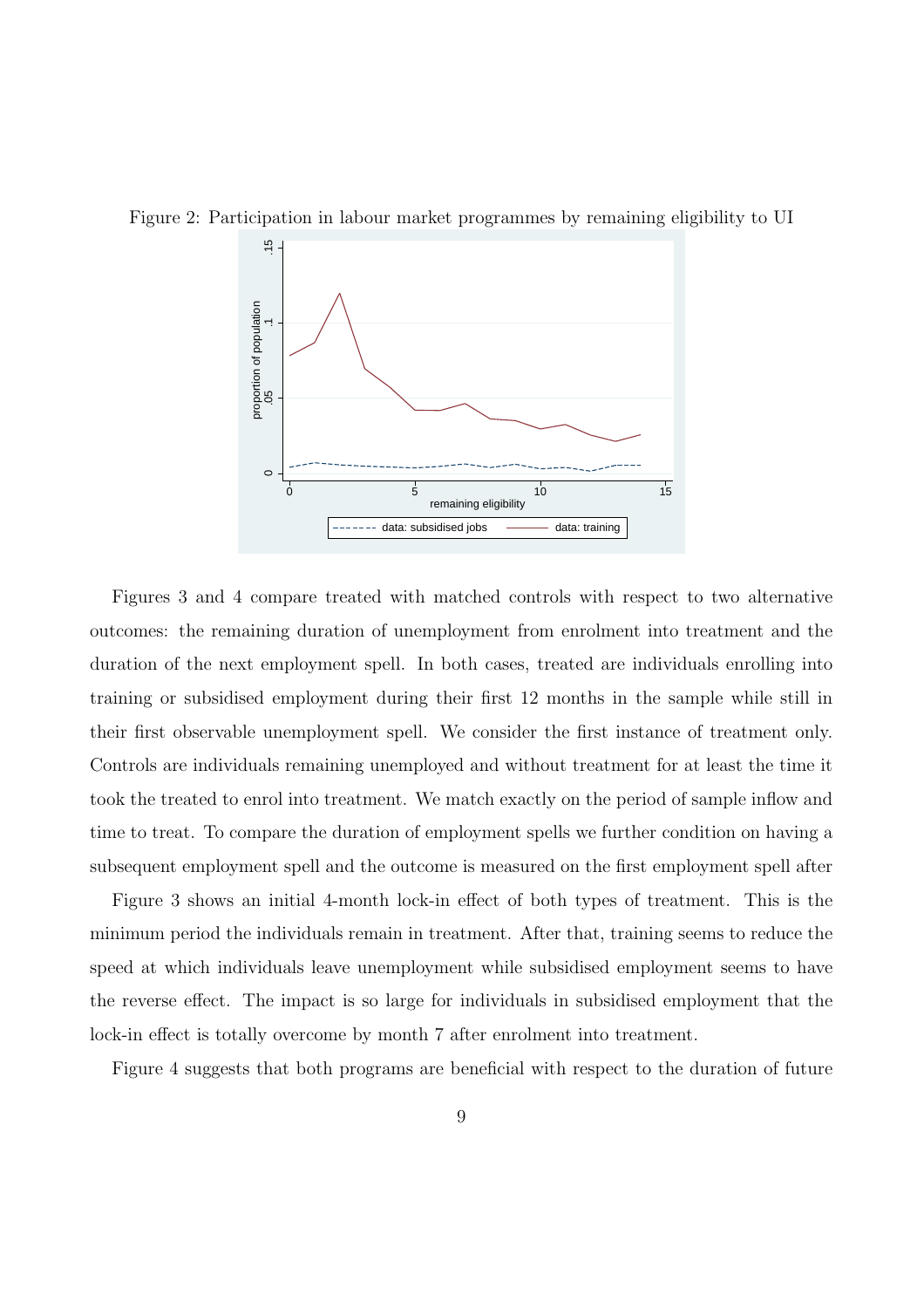

#### Figure 3: Unemployment rate by treatment status

Figure 4: Employment duration by treatment status



employment although the effect of subsidised jobs seems to be much more substantial.

However, these results may be plagued with selection bias. Table 2 shows the characteristics at inflow of individuals that take and do not take treatment during the observational time window by type of treatment. It is clear from these figures that the treated are not a random sample of this population. The differences are particularly strong for individuals enrolling into training during the observational window. They have less accumulated experience and are more likely to have experienced treatment in the past.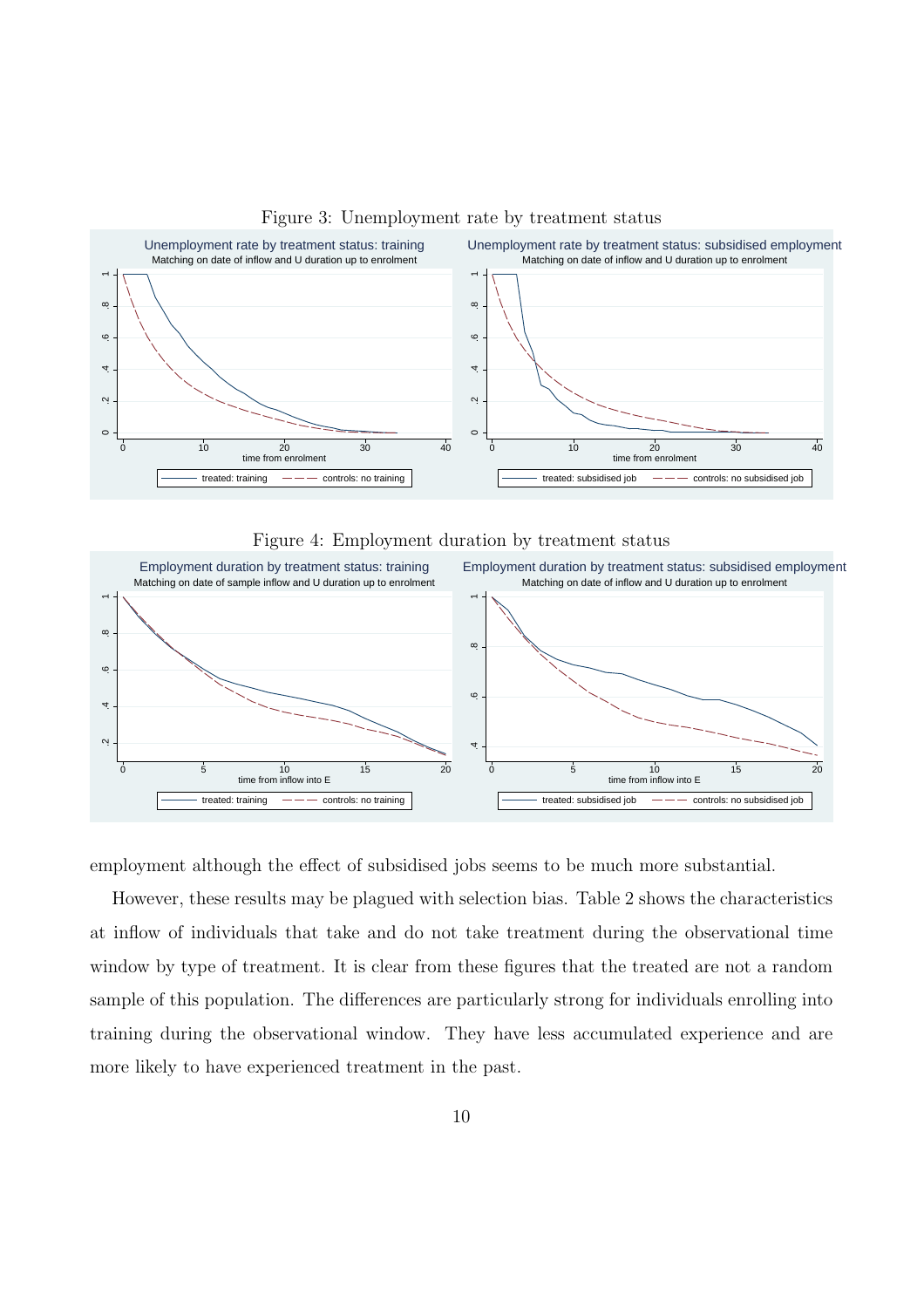Table 2: Treated versus non-treated within observational time window - characteristics at inflow

|                                        | Subsidized job |         | Training    |          |
|----------------------------------------|----------------|---------|-------------|----------|
|                                        | non-treated    | treated | non-treated | treated  |
| past experience in months              | 51.1           | 49.0    | 52.4        | 47.3     |
| % had subsidised jobs in the past      | 5.8%           | $6.3\%$ | $4.9\%$     | 8.7%     |
| % participated in training in the past | 49.6\%         | 55.2\%  | 46.0%       | $60.2\%$ |

Notes: Table shows characteristics at inflow of individuals that take and do not take treatment during observational time window, between January 96 and December 98, by type of treatment.

We now turn to wages in employment. Table 3 displays the coefficients of a regression of log wage on experience and dummies for having participated in either a subsidised job or a training program during the observational window. The analysis is conditional on having had no previous treatment. We compute the treatment effects using both OLS and a fixed effects regression. Cross section estimates (columns (1) and (2) in the table) suggest subsidised jobs have a large positive impact on wages of almost 11%. On the contrary, training seems to have a detrimental effect on wages of over 7%. However, these numbers are unlikely to be consistent estimates of the treatment effects if selection into treatment is non-random.

The next two columns in table 3 display the first differences estimates of a similar regression. By using first differences, we remove fixed differences in productivity at individual level. While individuals experiencing unemployment see a 2% decrease in their wage, the effect of both labour market programs are positive, 8% for subsidised jobs and 5.5% for training. These results suggest either that treatment improves the wages of participants or that selection into employment is important enough to generate these results. Indeed, programme participation does not only provide training, but also renews eligibility to UI. Hence, at the end of a programme individuals can choose between a further unemployment spell at 80% of the previous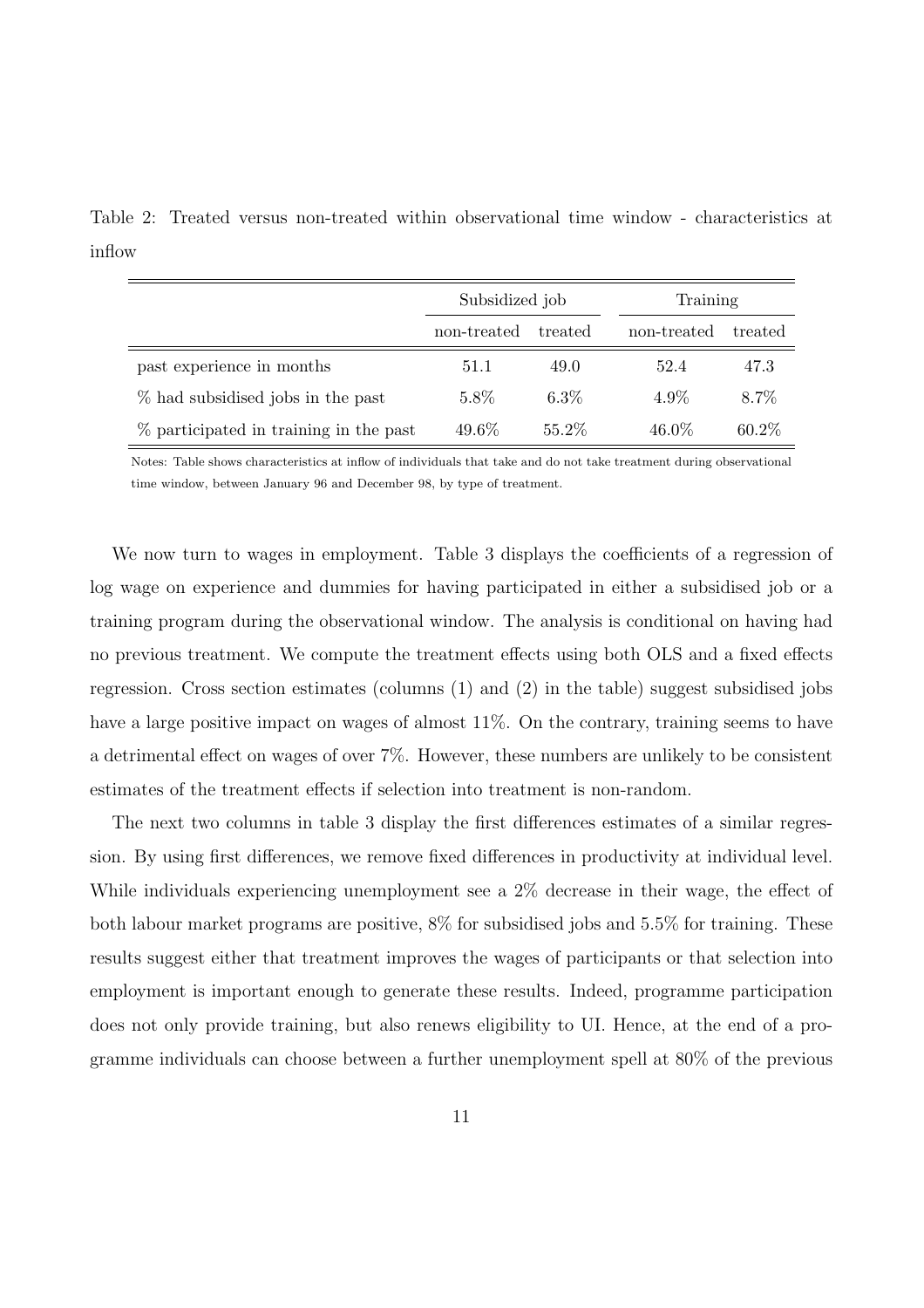|                  | <b>OLS</b>             |        | First differences |         |
|------------------|------------------------|--------|-------------------|---------|
|                  | Coefficient<br>sd err. |        | Coefficient       | sd err. |
|                  | (1)                    | (2)    | (3)               | (4)     |
| experience (log) | 0.1003                 | 0.0022 |                   |         |
| Job subsidy      | 0.1083                 | 0.0114 | 0.0798            | 0.0439  |
| Training         | $-0.0730$              | 0.0071 | 0.0556            | 0.0207  |
| unemployment     |                        |        | $-0.0239$         | 0.0055  |
| constant         | 9.1862                 | 0.0088 | 0.0005            | 0.0012  |
| observations     | 124,177                |        | 93,748            |         |

Table 3: Determinants of log wages

Notes: Regressions are conditional on no program participation prior to first observation.

wage, or to accept a new job if one is offered. Programme participation may therefore increase the reservation wage, making individuals more selective about which jobs to accept.

The large differences between estimates obtained using OLS and fixed effects shows how important it is to take into account unobserved heterogeneity related to labour productivity. In the next section we develop a model that explicitly addresses the dynamic selection issues and allows for unobserved heterogeneity.

# 3 The model

#### 3.1 An Overview

We model labour supply and programme participation for a group of workers who have become unemployed early on in their career. The model is forward looking and allows for the main institutional features of the Swedish active labour market programmes faced by this cohort in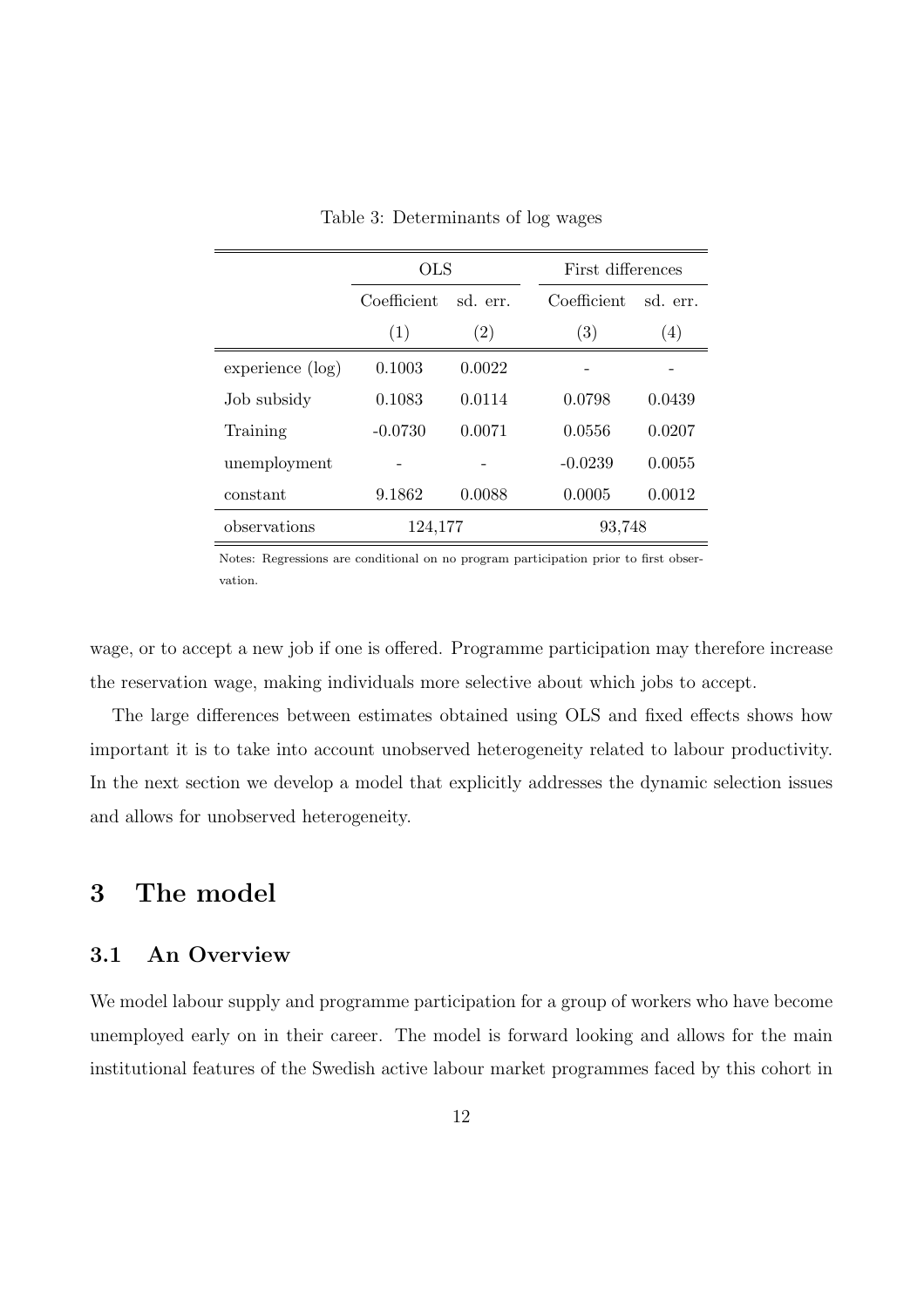the late nineties. The framework we use has its origins in the seminal paper of Eckstein and Wolpin (1989).

The model is set in discrete time with one period corresponding to a month. Because the individuals are young when they enter the sample we solve their optimisation problem as if they were infinitely lived. In each time period, the individual chooses an activity (subject to constraints) to maximise the expected present value of rewards (utility) subject to constraints (e.g. "is an offer of a job available?") and to available information. Possible (mutually exclusive) activities are employment, unemployment and participation in one of two programmes subsidised job and training.

Thus, while out of work, the individual may be offered a job or a place on a programme. The individual then assesses the relative costs and benefits of participation, including those expected in the future, and chooses the best option. Individuals receive offers at different rates, depending on their characteristics. These may change over time, as a result of the individual's actions. Once in a job, the individual receives a wage determined by her/his characteristics and subject to random shocks. Individuals who receive sufficiently bad stochastic shocks may move into unemployment.<sup>3</sup>

There are several sources of dynamics in the model: (i) participation in programmes affects future benefits while out of work, future earnings and the chances of receiving job and treatment offers; and (ii) employment affects experience, earnings and the benefits while out of work.

#### 3.2 A Formal description of the model

#### 3.2.1 The state space

The current position of the individual is described by a set of relevant variables. These include work experience  $(e)$ ; the remaining number of months of entitlement to UI benefits (u where u

<sup>3</sup>According to our estimates, we did not find it important to allow for exogenous job destruction.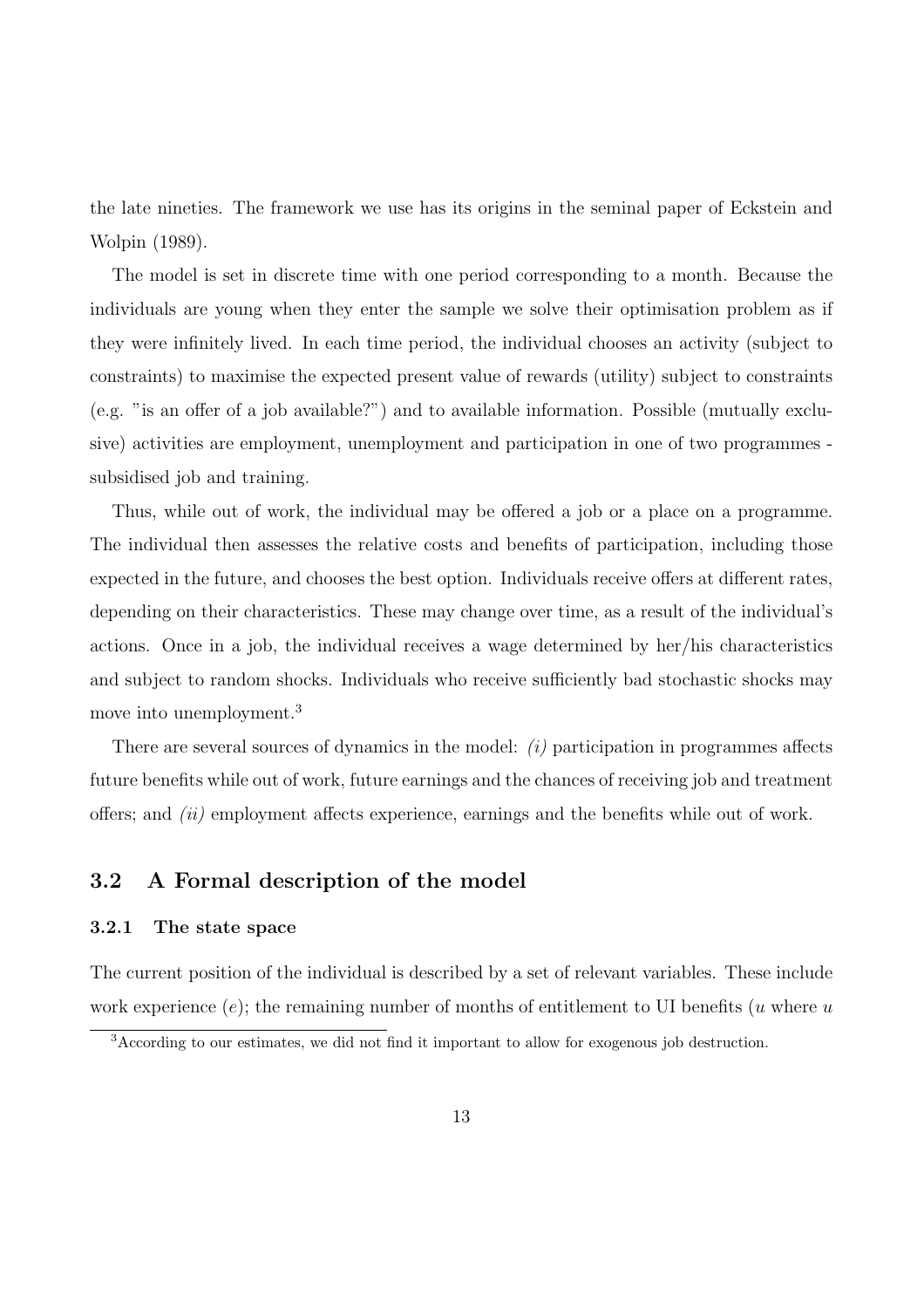is below a cap  $\overline{u} = 14$  months); the accumulated number of periods working or in a programme since UI eligibility was last exhausted (*m* where *m* is below a cap  $\overline{m} = 5$ ); the number of spells in subsidised employment and training programmes ( $p<sup>J</sup>$  and  $p<sup>T</sup>$ , respectively), and the number of such spells completed at the start of current out-of-work spell if applicable  $(s^J \text{ and } s^T)$ , respectively); the exogenous variables  $(x)$  including region of residence.<sup>4</sup> The set of possible values of these observable variables constitute the state space; the point in this space for individual i at time t is denoted  $\Omega_{it}$ .

In each period the individual receives a number of unobservable (by the econometrician) innovations. We denote by  $\Gamma_{it}$  the set of shocks received by individual i at time t. These include a productivity innovation  $\nu$ , which arrives with probability  $p$ , job and programme offers, which arrive with probabilities  $o^k$  for  $k = E, J, T$ , and three taste shocks,  $(\epsilon^E, \epsilon^J, \epsilon^T)$ , that affect the present return to each alternative activity (work, subsidised job and training).

Finally, we also allow for two sources of unobserved heterogeneity:  $\theta^{W}$  explains permanent differences in productivity (wage) levels;  $\theta^E$  explains permanent differences in job attachment. Both sources of heterogeneity have a discrete distribution. Following some experimentation the former has three points of support and the latter two.

#### 3.3 The individual's problem

Let  $d_{it}^k$ ,  $k = U, E, J, T$ , be a set of dummy variables describing the labour market status of individual *i* at time  $t^{5}$ . These are the decision variables.  $d_{it}^{k} = 1$  means that alternative k has been selected in period t,  $d_{it}^k = 0$  otherwise. Each option is mutually exclusive and  $\overline{ }$  $_{k\in K} d_{it}^k = 1$  for all i and t, where  $K = \{U, E, J, T\}.$ 

The problem of individual  $i$  in period  $tau$  is to select the optimal sequence of feasible activities over the future,  $\{d_{it}\}_{t=\tau,\dots}$  =  $\overline{a}$  $d_{it}^{E}, d_{it}^{U}, d_{it}^{J}, d_{it}^{T}\}_{t=\tau, \dots}$ , conditional on the contemporaneous

 $4s<sup>J</sup>$  and  $s<sup>T</sup>$  determine unemployment benefit while out of work, not  $p<sup>J</sup>$  and  $p<sup>T</sup>$ .

 ${}^{5}U$  is unemployment, E is employment, J is a subsidised job and T training.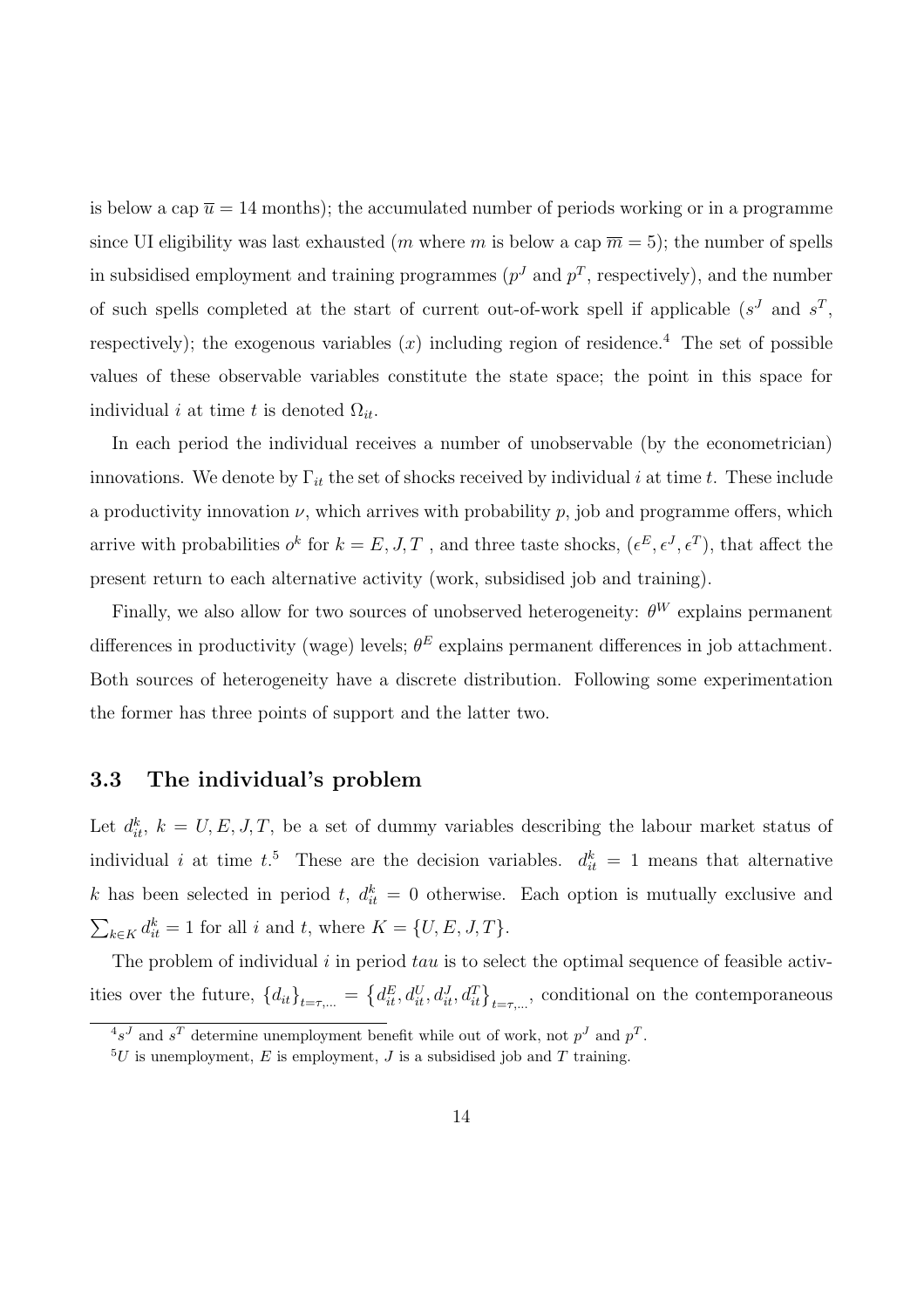information set,  $(\Omega_{i\tau}, \Gamma_{i\tau}, \theta_i)$ ,

$$
\max_{\{d_{it}\}_{t=\tau,...}} E_{\tau} \left[ \sum_{t=\tau}^{\infty} \sum_{k \in K} \beta^{t-\tau} d_{it}^{k} R_{it}^{k} \left( \Omega_{it}, \Gamma_{it}, \theta_{i} \right) \middle| \Omega_{i\tau}, \Gamma_{i\tau}, \theta_{i} \right]
$$

where  $\beta$  is the discount rate and  $R^k$  represents the per period reward or utility function when labour market option  $k$  is selected.

This maximisation problem is subject to a number of restrictions, including the law of motion of the state variables and the feasibility of the different labour market options in each period. We now describe the per-period reward functions and the restrictions to the maximisation problem.

#### 3.4 Per period reward functions

Contemporaneous utility is assumed to be logarithmic in income. Income is modelled as a dynamic process. Working and programme participation affect future earnings while in employment and income while out of work given its link to the market wage.

The contemporaneous utility from employment The market wage for an individual of ability type  $\theta^W$  with e periods of working experience and  $(p^J, p^T)$  treatments is  $w(e_{it}, p_{it}^J, p_{it}^T, \theta_i^W)$ . The actual earnings are also determined by the productivity shock,  $\nu$ , so that

$$
w_{it} = w(e_{it}, p_{it}^J, p_{it}^T, \theta_i^W) \exp(\nu_{it}).
$$

Following the patterns in the data, we have modelled  $\nu$  to have some persistence by including an additional parameter that determines the probability of receiving a wage innovation in each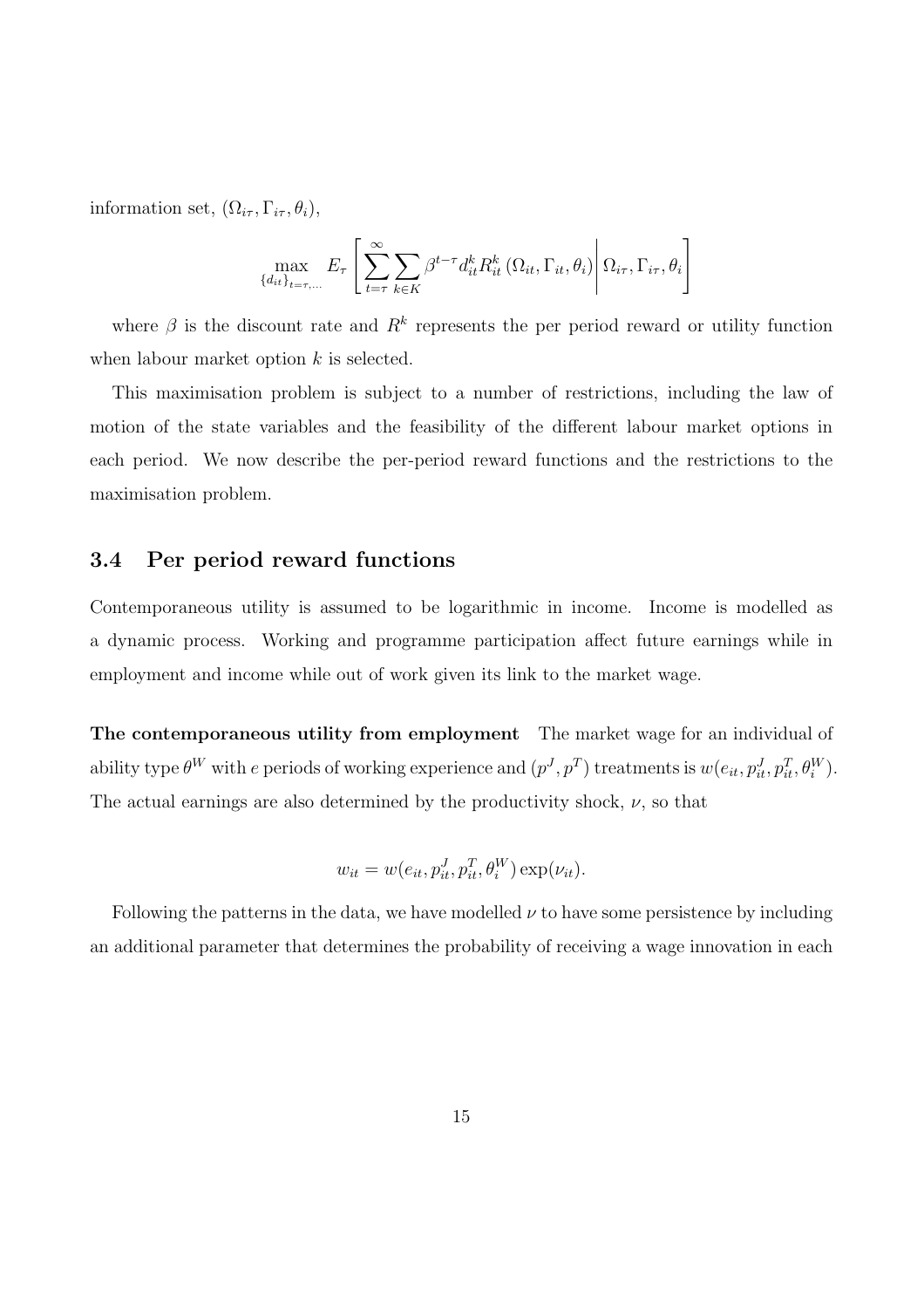period  $(p)$ .<sup>6</sup> So, for an individual that has two sequential employment periods,

$$
w_{it+1} = \begin{cases} w_{it} & \text{with probability } p \\ w(e_{it+1}, p_{it+1}^J, p_{it+1}^T, \theta_i^W) \exp(\nu_{it+1}) & \text{with probability } 1 - p \end{cases}
$$

If a wage innovation is received while in employment, it is drawn from the distribution  $\mathcal{N}(0, \sigma_1)$ . While out of work, a new job offer is drawn from the distribution of wage innovations,  $\mathcal{N}(0, \sigma_0)$ .

The current reward of employment for individual  $i$  at time  $t$  can now be expressed as,

$$
R^{E}(\Omega_{it}, \Gamma_{it}, \theta_{i}) = \ln (w(e_{it}, p_{it}^{J}, p_{it}^{T}, \theta_{i}^{W}) \exp (\nu_{it})) + \theta_{i}^{E} + \epsilon_{it}^{E}
$$

where job attachment is captured by the unobserved heterogeneity term,  $\theta^E$ .  $\epsilon^E$  is the transitory taste shock, which is uncorrelated over time and follows a distribution  $\mathcal{N}(0, \sigma_E^2)$ .

The contemporaneous utility from unemployment The period utility from unemployment depends on the eligibility status to UI. An eligible individual  $(u > 0)$  is entitled to a proportion  $\alpha$  of the market wage for a worker of similar characteristics up to a ceiling,  $\overline{B}$ . An ineligible individual  $(u = 0)$  is entitled to a flat social security rate, b. The contemporaneous utility function for an unemployed individual  $i$  at time  $t$  is

$$
R^{U}(\Omega_{it}, \Gamma_{it}, \theta) = \begin{cases} \ln(U I_{it}) = \ln\left(\min\left\{\alpha w\left(e_{it}, s_{it}^{J}, s_{it}^{T}, \theta_{i}^{W}\right), \overline{B}\right\}\right) & \text{if } u_{it} > 0\\ \ln(b) & \text{if } u_{it} = 0 \end{cases}
$$

where  $s^{J/T}$  measure the number of programmes the individual has participated in up to the beginning of the current out-of-work spell and  $UI_{it}$  is the amount of unemployment insurance the individual receives while entitled.

The contemporaneous utility from subsidised employment We define a subsidised employment spell to equal the number of months required for the renewal of benefit eligibility

<sup>&</sup>lt;sup>6</sup>We have experimented with an AR(1) process for the innovation  $\nu$ . However such model could not reproduce important patterns in the data such as the transitions from employment into other activities.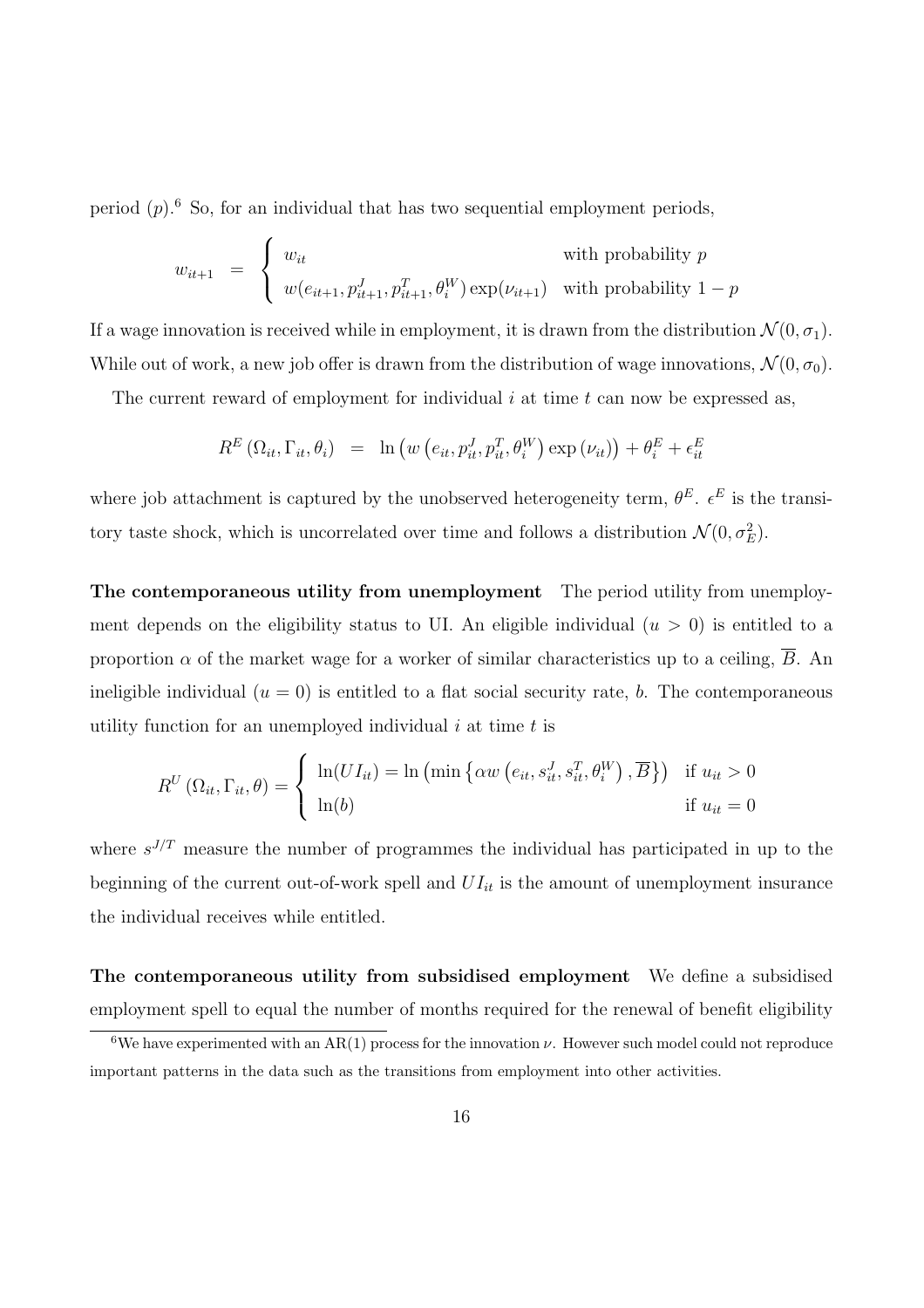$(\overline{m})$ . An individual may have a number of consecutive spells. While in subsidised employment work experience is not increased - the productivity effects are completely reflected in the indicator of the number of spells in such a programme  $s_{it}^J$ . The other difference is that the individual does not obtain  $\theta_i^E$  and the taste shock is specific to the programme. The reward function for the whole  $\overline{m}$ -months period on a subsidised job is,

$$
R^{J}(\Omega_{it}, \Gamma_{it}, \theta) = \frac{1 - \beta^{\overline{m}}}{1 - \beta} \ln \left( w(e_{it}, p_{it}^{J}, p_{it}^{T}, \theta_{i}) \exp (\nu_{it}) \right) + \epsilon_{it}^{J}
$$

where t is the first period on the programme.  $\epsilon^J$  is the transitory taste shock, assumed to be uncorrelated over time and following a distribution  $\mathcal{N}(0, \sigma_j^2)$ .

The contemporaneous utility from training Finally, the contemporaneous returns to training programmes depend on whether the minimum working experience requirement for UI has been fulfilled in the past. Again, we only consider long spells, lasting for at least  $\overline{m}$  months, and the longer spells are split in subsequent spells of exactly  $\overline{m}$  months. The per-period income is either the UI benefit of the social security flat rate subsidy, depending on whether  $e$  is larger or smaller than  $\overline{m}$ . The reward function for the whole  $\overline{m}$  periods is,

$$
R^{T}(\Omega_{it}, \Gamma_{it}, \theta) = \begin{cases} \frac{1-\beta^{\overline{m}}}{1-\beta} \ln(U I_{it}) + \epsilon_{it}^{T} & \text{if } e_{it} \geq \overline{m} \\ \frac{1-\beta^{\overline{m}}}{1-\beta} \ln(b) + \epsilon_{it}^{T} & \text{if } e_{it} < \overline{m} \end{cases}
$$

where  $\epsilon_{it}^T$  is the transitory taste components, uncorrelated over time and following a distribution  $\mathcal{N}(0, \sigma_T^2)$ .

#### 3.5 Transitions

The feasible set of activities in any period is restricted by the present activity and the arrival of offers for the alternative activities  $k = E, J, T$ . We follow the patterns observed in data, excluding direct transitions from employment into the programmes and from subsidised jobs into training. Conditional on receiving an offer, the individual will then decide whether to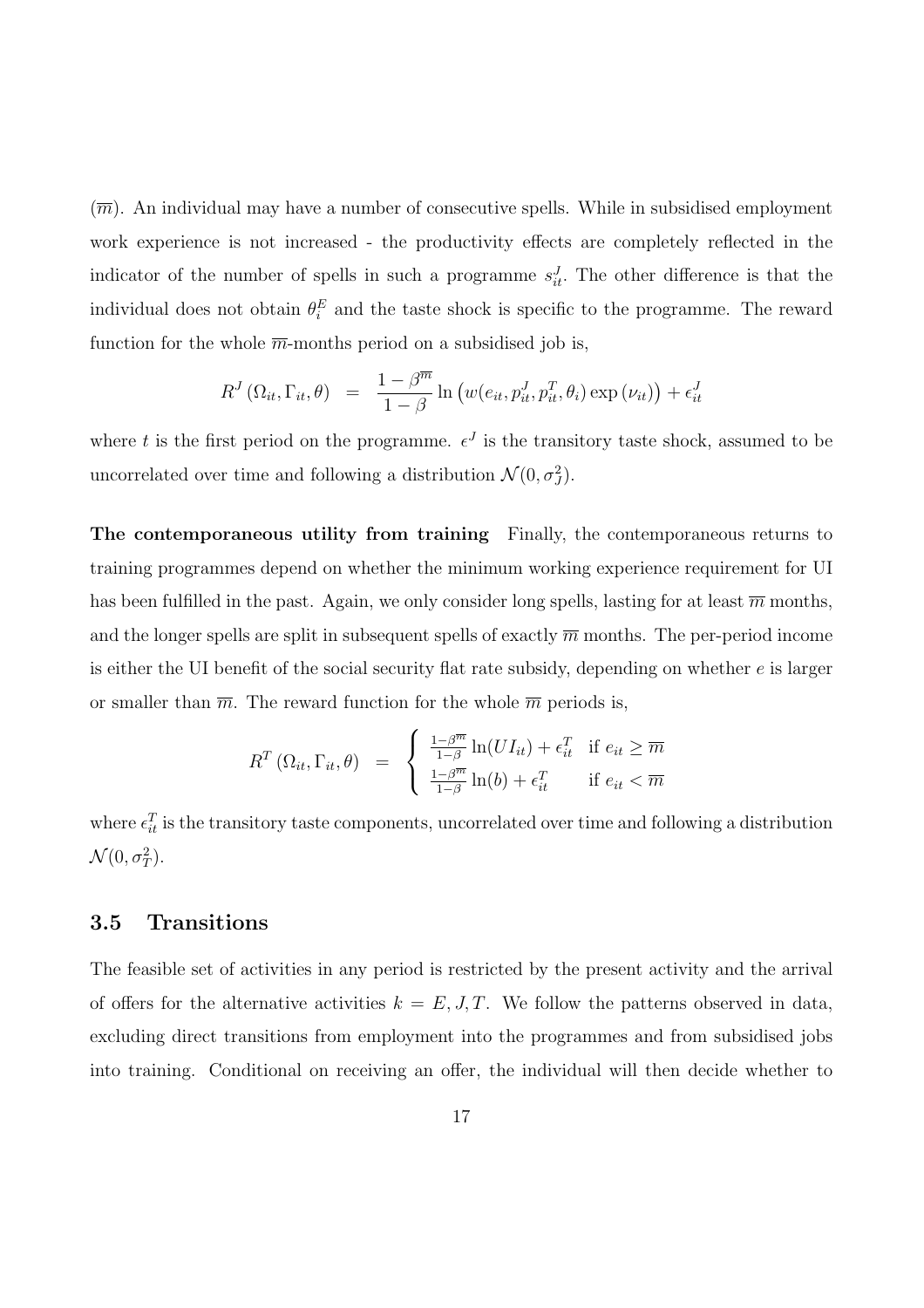accept it or to remain (or become) unemployed. We assume the time intervals to be sufficiently small to ensure that at most one offer arrives in each period. The offer arrival rates are allowed to vary with the individual's characteristics. They are modelled as a logistic function of the activity in the previous period, past programme participation and region of residence. Treatment offers also depend on remaining eligibility time, to reflect the fact that the case officers in the job-centres will often prioritise finding a placement for those who are running out of benefits.<sup>7</sup> We represent the offer rate of option  $k = E, J, T$  as  $o^k(\Omega_{it})$ .

#### 3.6 The intertemporal value functions

The decision process of the individual, conditional on receiving an offer, is captured by the comparison of value functions for each alternative activity. We now describe these value functions. We denote by  $V_{it}^k$  the inter-temporal value of option k at time t for individual i. It is a function of all contemporaneous observable and unobservable variables but we omit this dependence for ease of notation.

The value of employment depends on its contemporaneous returns,  $R^{E}(\Omega_{it}, \Gamma_{it}, \theta_i)$ , and on future prospects as affected by current employment, assuming optimal decisions in the future. Employed individuals can always remaining employed for as long as the value of employment remains high enough. The outside option is to move into unemployment. The value of being employed can then be written as,

$$
V_{it}^{E} = R^{E} (\Omega_{it}, \Gamma_{it}, \theta_{i}) +
$$
  
\n
$$
\beta (1-p) E_{\epsilon^{E}} [\max \{ V_{it+1}^{U}, V_{it+1}^{E} \} | \theta, \Omega_{it}, w_{it+1} = w_{it}, d_{t}^{E} = 1] +
$$
  
\n
$$
\beta p E_{\epsilon^{E}, \nu} [\max \{ V_{it+1}^{U}, V_{it+1}^{E} \} | \theta, \Omega_{it}, w_{it+1} \neq w_{it}, d_{t}^{E} = 1]
$$

<sup>7</sup>Priority is given to individuals close to exhaust eligibility to UI in offering treatment.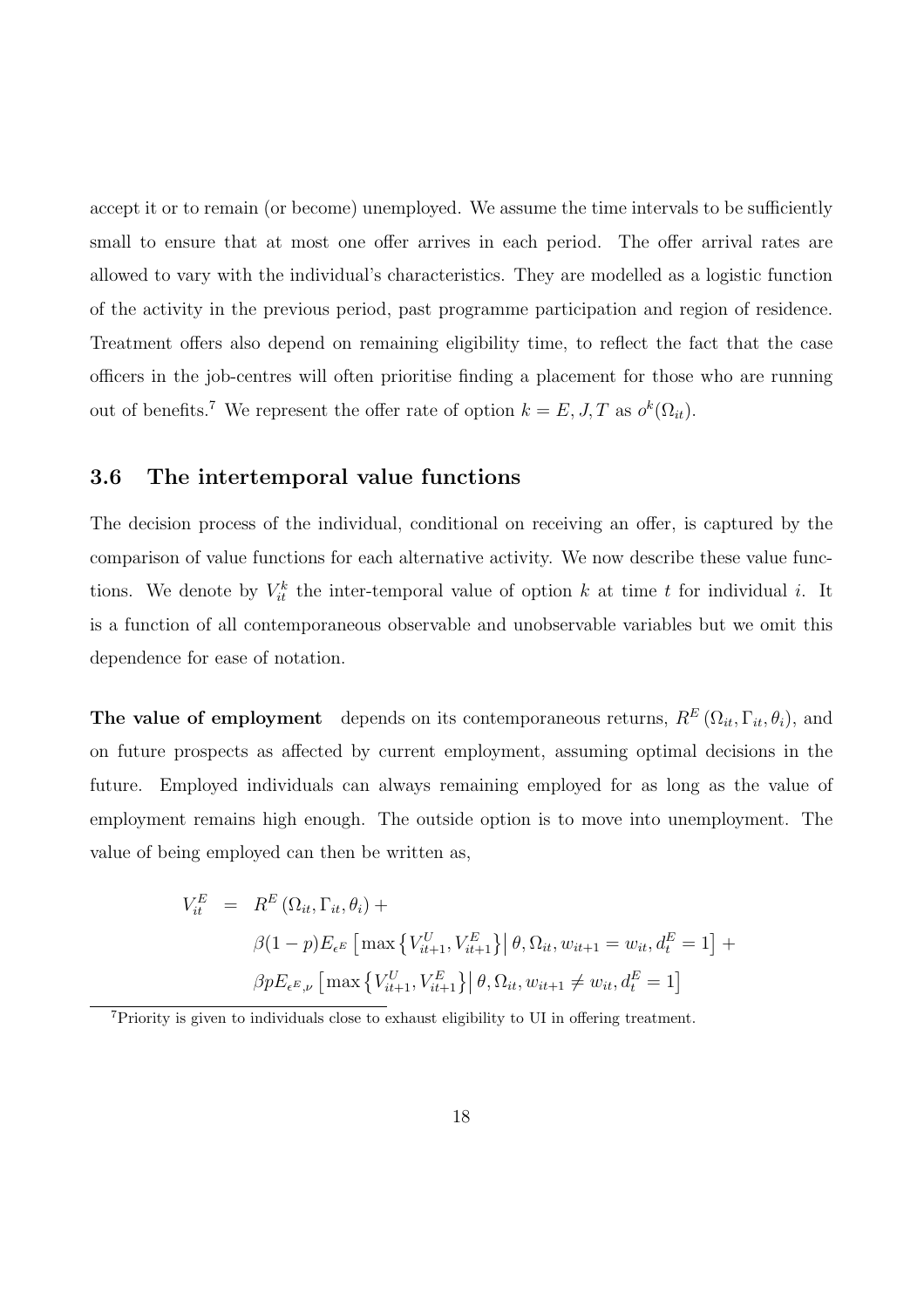The two last terms are distinguished by whether the individual received a wage shock or not. This happens with probability  $p$ . This function takes into account the laws of motion described later.

The value of unemployment While unemployed, the individual may receive an offer of any type (employment and the two programme types). The decision of what activity to engage in will depend on comparing the offered activity to unemployment. The value of unemployment at period  $t$  is,

$$
V_{it}^{U} = R^{U}(\Omega_{it}, \Gamma_{it}, \theta_{i}) +
$$
  
\n
$$
\beta o^{E}(\Omega_{it+1}, d_{it}^{U} = 1) E_{\epsilon^{E}, \nu} [\max \{V_{it+1}^{U}, V_{it+1}^{E}\} | \theta, \Omega_{it}, d_{it}^{U} = 1] +
$$
  
\n
$$
\beta o^{J}(\Omega_{it+1}, d_{it}^{U} = 1) E_{\epsilon^{J}, \nu} [\max \{V_{it+1}^{U}, V_{it+1}^{J}\} | \theta, \Omega_{it}, d_{it}^{U} = 1] +
$$
  
\n
$$
\beta o^{T}(\Omega_{it+1}, d_{it}^{U} = 1) E_{\epsilon^{o}} [\max \{V_{it+1}^{U}, V_{it+1}^{T}\} | \theta, \Omega_{it}, d_{it}^{U} = 1] +
$$
  
\n
$$
\beta [1 - o^{E}(\Omega_{it+1}, d_{it}^{U} = 1) - o^{J}(\Omega_{it+1}, d_{it}^{U} = 1) - o^{T}(\Omega_{it+1}, d_{it}^{U} = 1)] E[V_{it+1}^{U} | \theta, \Omega_{it}, d_{it}^{U} = 1]
$$

where each of the four last terms relates to the possibility of receiving an alternative offer, with the last terms being the one where no offer is received and the individual has to remain unemployed.

The value of subsidised employment and training The current utility while on a subsidised job,  $R^J(\Omega_{it}, \Gamma_{it}, \theta_i)$ , accounts for the duration of the spell  $(\overline{m}$  months). In  $\overline{m}$  months time the individual will be weighing up the options and if possible will be deciding whether to move into employment or a new subsidised employment spell.<sup>8</sup> The value of a subsidised job

<sup>8</sup>Direct transitions into training programmes from subsidised jobs have been excluded as they are not observed in the data.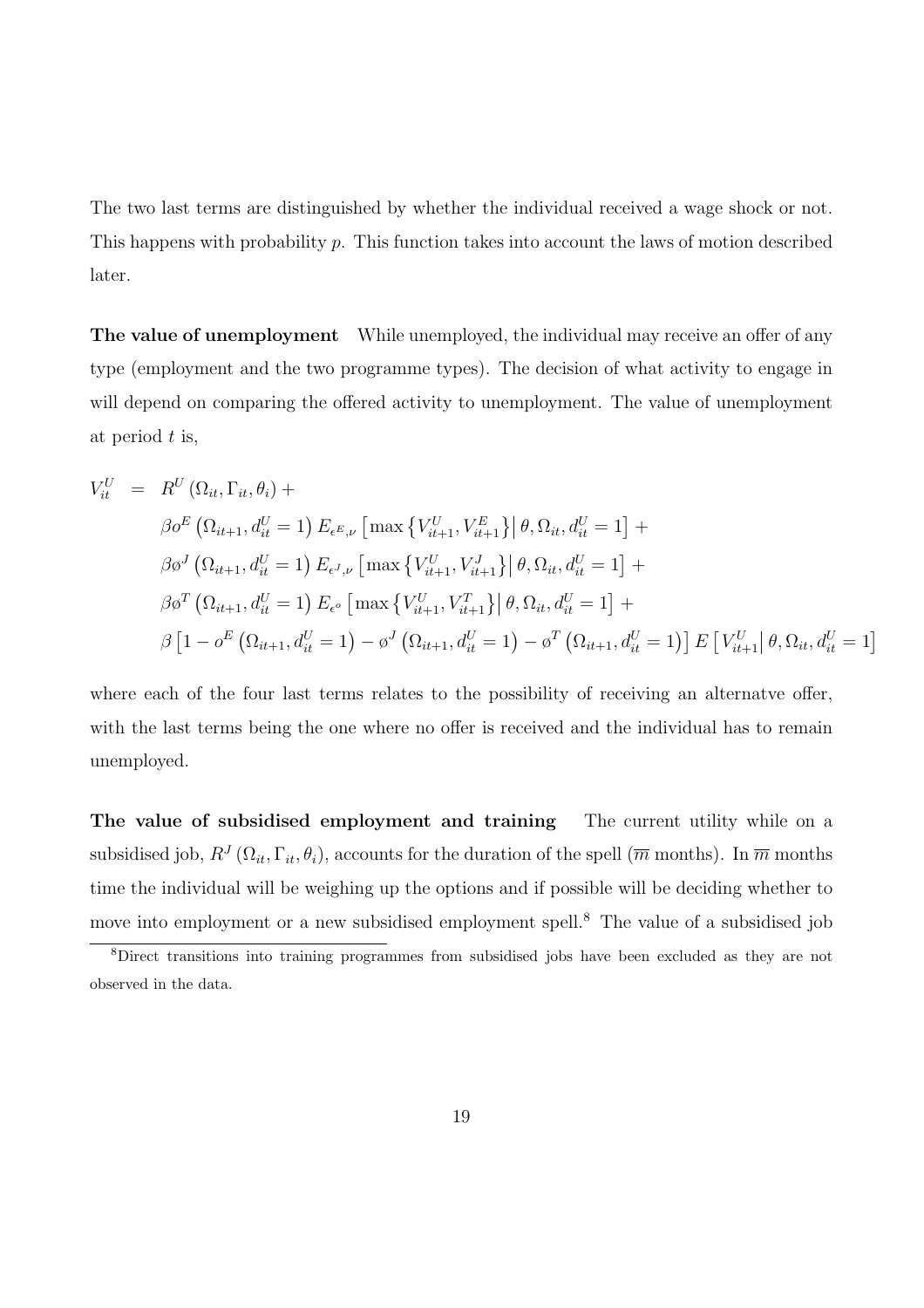is,

$$
V_{it}^{J} = R^{J}(\Omega_{it}, \Gamma_{it}, \theta_{i}) +
$$
  
\n
$$
\beta^{\overline{m}} \beta^{E} (\Omega_{it}, d_{it}^{J} = 1) E_{\epsilon^{E}, \nu} [\max \{ V_{it+\overline{m}}^{U}, V_{it+\overline{m}}^{E} \} | \theta \Omega_{it}, d_{it}^{J} = 1] +
$$
  
\n
$$
\beta^{\overline{m}} \beta^{J} (\Omega_{it}, d_{it}^{J} = 1) (1 - p) E_{\epsilon^{J}} [\max \{ V_{it+\overline{m}}^{U}, V_{it+\overline{m}}^{J} \} | \theta \Omega_{it}, w_{it+\overline{m}} = w_{it}, d_{it}^{J} = 1] +
$$
  
\n
$$
\beta^{\overline{m}} \beta^{J} (\Omega_{it}, d_{it}^{J} = 1) p E_{\epsilon^{J}, \nu} [\max \{ V_{it+\overline{m}}^{U}, V_{it+\overline{m}}^{J} \} | \theta \Omega_{it}, w_{it+\overline{m}} \neq w_{it}, d_{it}^{J} = 1] +
$$
  
\n
$$
\beta^{\overline{m}} [1 - o^{E} (\Omega_{it}, d_{it}^{J} = 1) - o^{J} (\Omega_{it}, d_{it}^{J} = 1)] E [V_{it+\overline{m}}^{U} | \Omega_{it}, d_{it}^{J} = 1]
$$

with a similar explanation to the one above. The value of the training option is similarly given by

$$
V_{it}^{T} = R^{T}(\Omega_{it}, \Gamma_{it}, \theta_{i}) +
$$
  
\n
$$
\beta^{\overline{m}_{0}E}(\Omega_{it+1}, d_{it}^{U} = 1) E_{\epsilon^{E}, \nu} [\max \{V_{it+1}^{U}, V_{it+1}^{E}\} | \theta, \Omega_{it}, d_{it}^{U} = 1] +
$$
  
\n
$$
\beta^{\overline{m}_{0}J}(\Omega_{it+1}, d_{it}^{U} = 1) E_{\epsilon^{J}, \nu} [\max \{V_{it+1}^{U}, V_{it+1}^{J}\} | \theta, \Omega_{it}, d_{it}^{U} = 1] +
$$
  
\n
$$
\beta^{\overline{m}_{0}T}(\Omega_{it+1}, d_{it}^{U} = 1) E_{\epsilon^{o}} [\max \{V_{it+1}^{U}, V_{it+1}^{T}\} | \theta, \Omega_{it}, d_{it}^{U} = 1] +
$$
  
\n
$$
\beta^{\overline{m}} [1 - o^{E}(\Omega_{it+1}, d_{it}^{U} = 1) - o^{J}(\Omega_{it+1}, d_{it}^{U} = 1) - o^{T}(\Omega_{it+1}, d_{it}^{U} = 1)] E [V_{it+1}^{U} | \theta, \Omega_{it}, d_{it}^{U} = 1]
$$

#### 3.7 Dynamics of the information set

The rules governing the dynamics of the observable state variables depend on the present activity. Conditional on activity, they follow simple, deterministic rules.

Working experience is accumulated on the job only, each month in employment representing an additional period.

Eligibility to  $UI$  is determined by the variable  $u$ , which measures the remaining months of UI entitlement. u is limited by a maximum number of entitlement periods,  $\overline{u}$ , and is "used" while the individual is unemployed: for each period in unemployment, the individual loses entitlement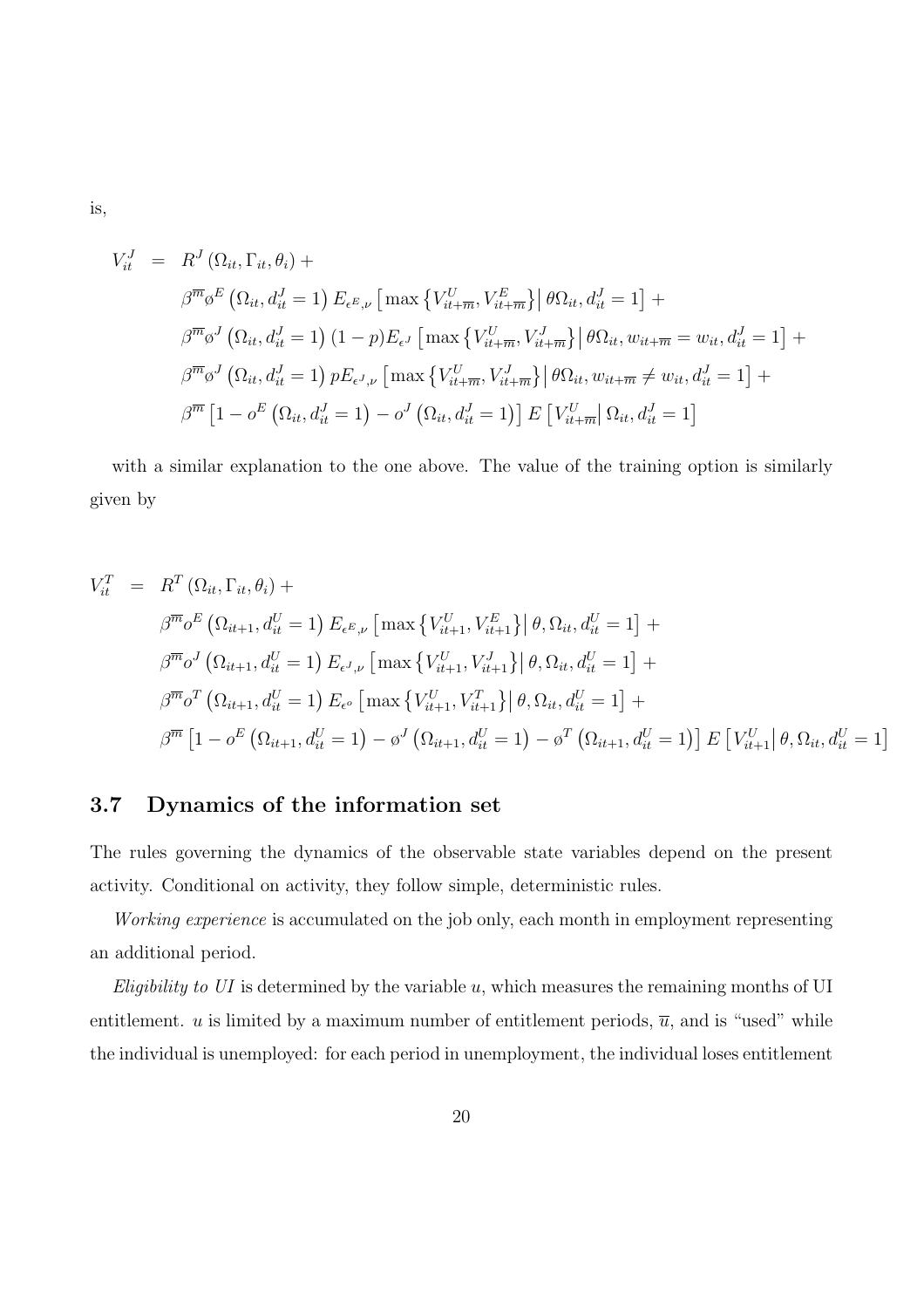to one period of UI benefits. The associated variable  $m$  defines the eligibility requirement. To first gain eligibility to the full  $\bar{u}$  months of insured unemployment the individual must complete  $\overline{m}$  months in regular employment. After that, full eligibility is regained by either completing a further  $\overline{m}$  periods on a job or by participating in programmes for the same length of time. Since we are only considering long programme spells, lasting at least for  $\overline{m}$  months, programme enrolment will always lead to full eligibility after the initial working requirement is fulfilled. Both  $m$  and  $u$  are zero at the start of working life.

Programme experience is accumulated through programme participation. We consider programme spells lasting for exactly  $\overline{m}$  and split longer spells in sequences of treatments. We only consider the impact of the first treatment spell of each type.

#### 3.8 Estimation Method

The full structural model is estimated by maximum likelihood using a nested optimisation algorithm where the inner routine solves the structural problem of the worker conditional on the model parameters and the outer routine maximises the likelihood function (see Rust, 1994, for a description of these sort of algorithms). To ensure stationarity, experience is assumed to have no impact on earnings after 20 years of work.

Unobserved heterogeneity is assumed to follow a discrete distribution. We allowed for 6 different unobserved types, resulting from a combination of 3 ability (or productivity) types and 2 preference types. Unobserved heterogeneity affects decisions through a number of dimensions, including wages, returns to experience and returns to treatment, employment and treatment offer rates and job attachment.

Because we select our sample to consist of the inflow into unemployment we have an initial conditions problem: work experience and accumulated programme participation at the point where our individuals join the sample are endogenous in the sense that they are correlated with unobserved heterogeneity. WE Deal with this problem by specifying a reduced form model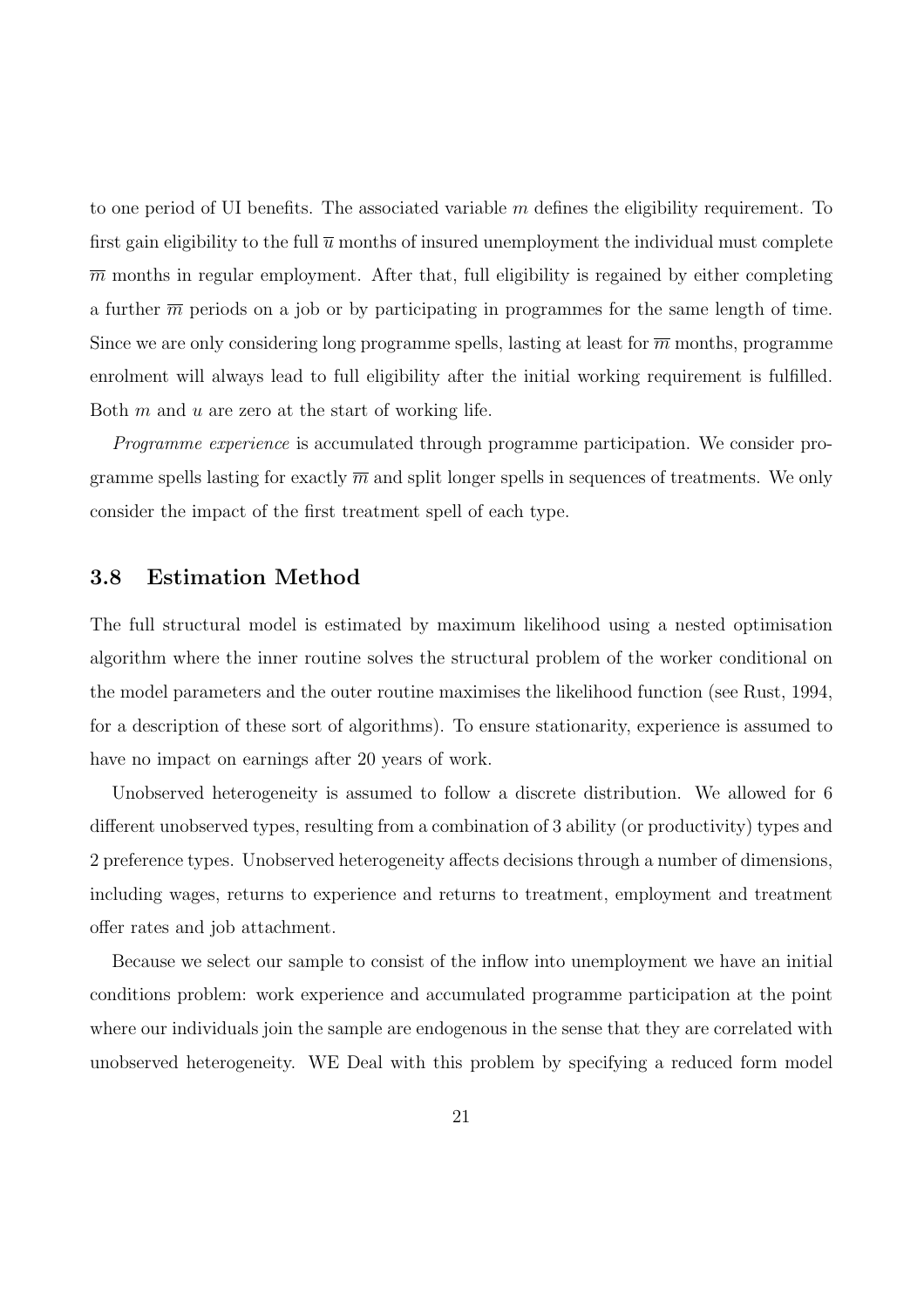for the initial conditions, which are a function of the same unobservables. The full likelihood function can be found in appendix B.

As described in the data section above, estimation was based on a random sub-sample of 20% of the individuals in the administrative data that start an unemployment spell during 1996.

# 4 Estimation Results

#### 4.1 Estimated parameters

The model is fully described by a total of 40 parameters and all the estimates are presented in appendix A. Here we provide a brief description of some of the more meaningful parameters.

|         | Heter. in preferences               |          |  |  |  |
|---------|-------------------------------------|----------|--|--|--|
|         | High taste for E<br>Low taste for E |          |  |  |  |
| Ability |                                     |          |  |  |  |
| $\log$  | $5.14\%$                            | $3.02\%$ |  |  |  |
| medium  | 17.80\%                             | 58.25%   |  |  |  |
| high    | 15.72%                              | $0.06\%$ |  |  |  |

Table 4: Unobserved heterogeneity: composition

Table 4 shows the distribution of unobserved heterogeneity over the population. Over 75% of our sample is concentrated in the "medium-ability" group, with most of them having "high job attachment" In contrast, we find few people in the tails with "lower" or "higher" ability. One interpretation is that unobservable characteristics are not playing a very important role in explaining observed behaviour.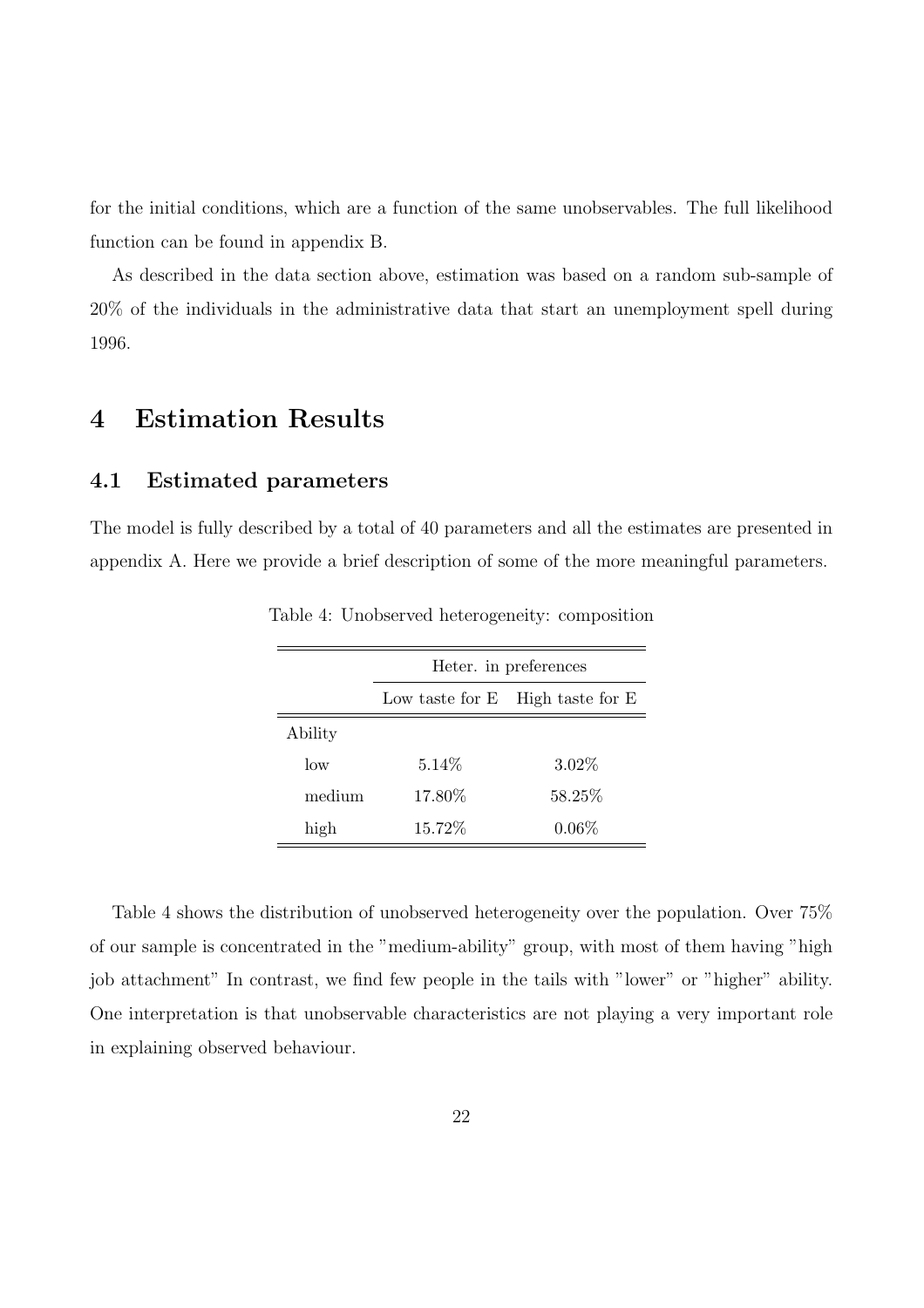|                               | Coefficient | % Effect on Earnings |
|-------------------------------|-------------|----------------------|
| ln(experience)                | 0.039       | $0.30\%$ (*)         |
| Past subsidised jobs: 1       | 0.001       | $0.12\%$             |
| Past training programmes      | 0.000       | $0.00\%$             |
| constant: low productivity    | 8.749       |                      |
| constant: medium productivity | 9.909       |                      |
| constant: high productivity   | 9.558       |                      |

Table 5: Estimates of the wage equation

(\*) Impact of 4 extra months of work on the wage rate of an individual with 52 months of experience. This is the sample average experience for first time participants into subsidised employment at the time of enrolment. For training spells, the average past experience is slightly higher, at about 65 months).

The estimation results for the (log) wage are presented in Table 5. In the last column of this table we compare the impact of treatment with that of 4 additional months of working experience on the wage rate of an individual with 52 months of working experience (this is the average past experience at inflow into subsidised employment for first time participants). Subsidised jobs increase wages very modestly, for about 0.12%, amounting to less than half the impact of spending the same time employed in regular jobs at the same level of experience  $(0.3\%)$ , suggesting that the nature of these jobs is different from regular employment, possibly contributing less to human capital formation. Training has virtually no effect on wages.

In contrast with the results in column (1) of table 3, estimates of the wage equation within the model accounting for the full selection process show much smaller effects of working experience and both types of treatment on the wage rates. This seems to support the view that enrollment into treatment and employment is related to unobserved characteristics such as ability. Treatment effects on wages under the structural selection specification are also smaller than the fixed effects estimates in column (3) of the same table. This evidence suggests the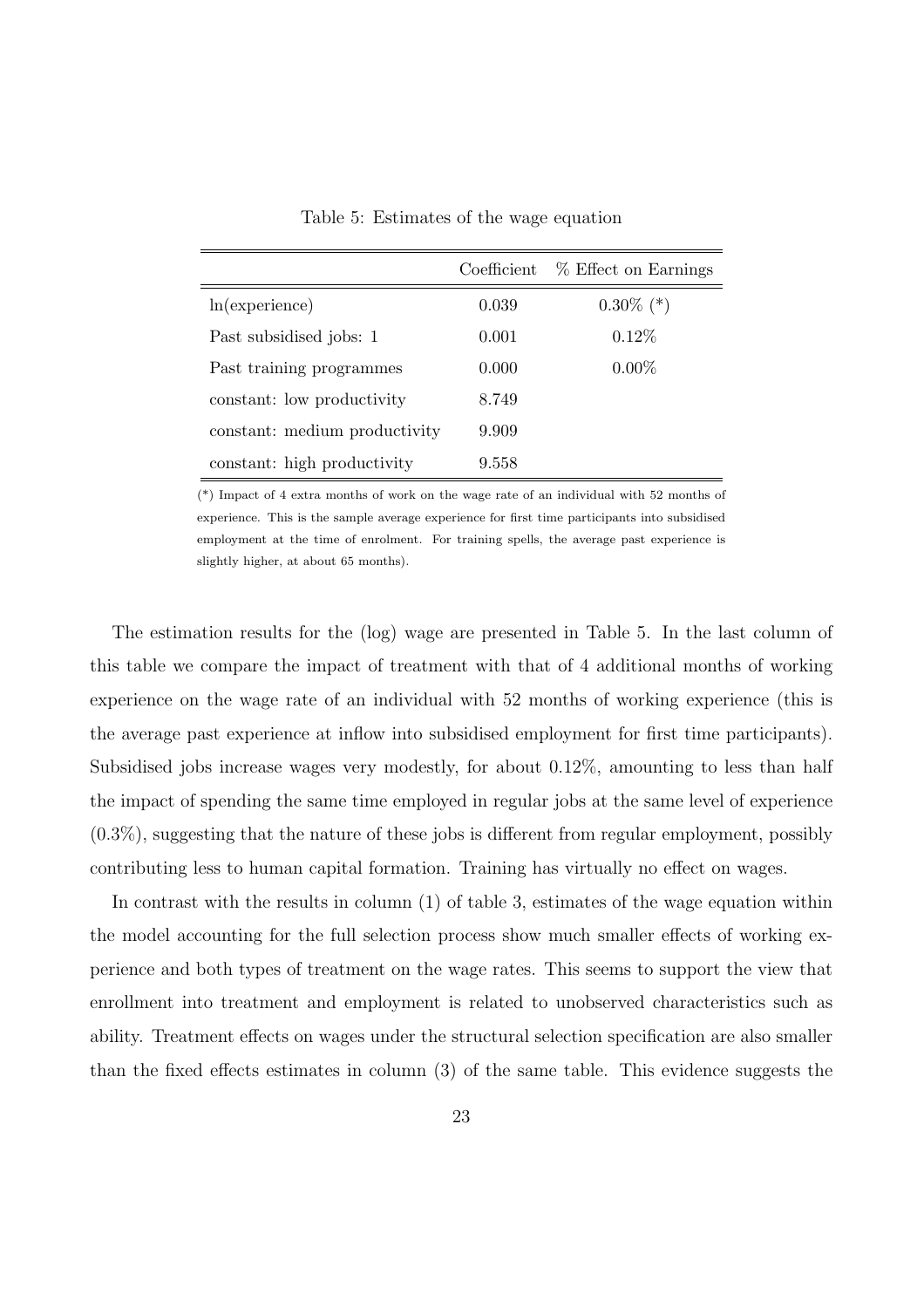treatment affects the selection mechanism into work: under the Swedish system, programme participation renews eligibility to UI, raising the reservation wage for the treated and consequently delaying entrance into employment.

|     |                  | Activity in period $t-1$ |                                   |                   |            |          |
|-----|------------------|--------------------------|-----------------------------------|-------------------|------------|----------|
|     |                  |                          | Unemployment                      |                   |            |          |
|     |                  | not treated              | treated: sub. job                 | treated: training | Sub. empl. | Training |
|     |                  | (1)                      | (2)                               | (3)               | (4)        | (5)      |
|     |                  |                          | Job offer rates                   |                   |            |          |
| (1) | Residence: city  | 17.5%                    | 15.9%                             | 18.5%             | 35.2%      | 18.8%    |
| (2) | Residence: rural | 20.4%                    | 18.7%                             | 21.5%             | 39.6%      | 21.9%    |
| (3) | Residence: other | 18.2%                    | 16.6%                             | 19.2%             | 36.3%      | 19.6%    |
|     |                  |                          | Subsidised employment offer rates |                   |            |          |
| (4) | Residence: city  | $0.8\%$                  | $0.3\%$                           | $1.3\%$           | 15.9%      | $3.6\%$  |
| (5) | Residence: rural | 1.1%                     | 0.5%                              | $2.0\%$           | 20.1%      | $5.2\%$  |
| (6) | Residence: other | $0.8\%$                  | $0.3\%$                           | $1.3\%$           | 15.8%      | 3.6%     |
|     |                  |                          | Training offer rates              |                   |            |          |
| (7) | Residence: city  | 4.8%                     | 4.9%                              | 11.5%             |            | 77.6%    |
| (8) | Residence: rural | $6.1\%$                  | $6.3\%$                           | 14.2%             |            | 73.0%    |
| (9) | Residence: other | 5.0%                     | $5.1\%$                           | 11.9%             |            | 76.8%    |

Table 6: Estimates of offer rates

Table 6 presents estimates of job and treatment offer rates under alternative circumstances depending on previous activity, whether or not the individual has been in a programme in the past and region of residence.

Activity in period  $t - 1$  has a very strong effect on offer rates. In particular, having a subsidised job spell more than doubles the odds of being offered a job in the next period,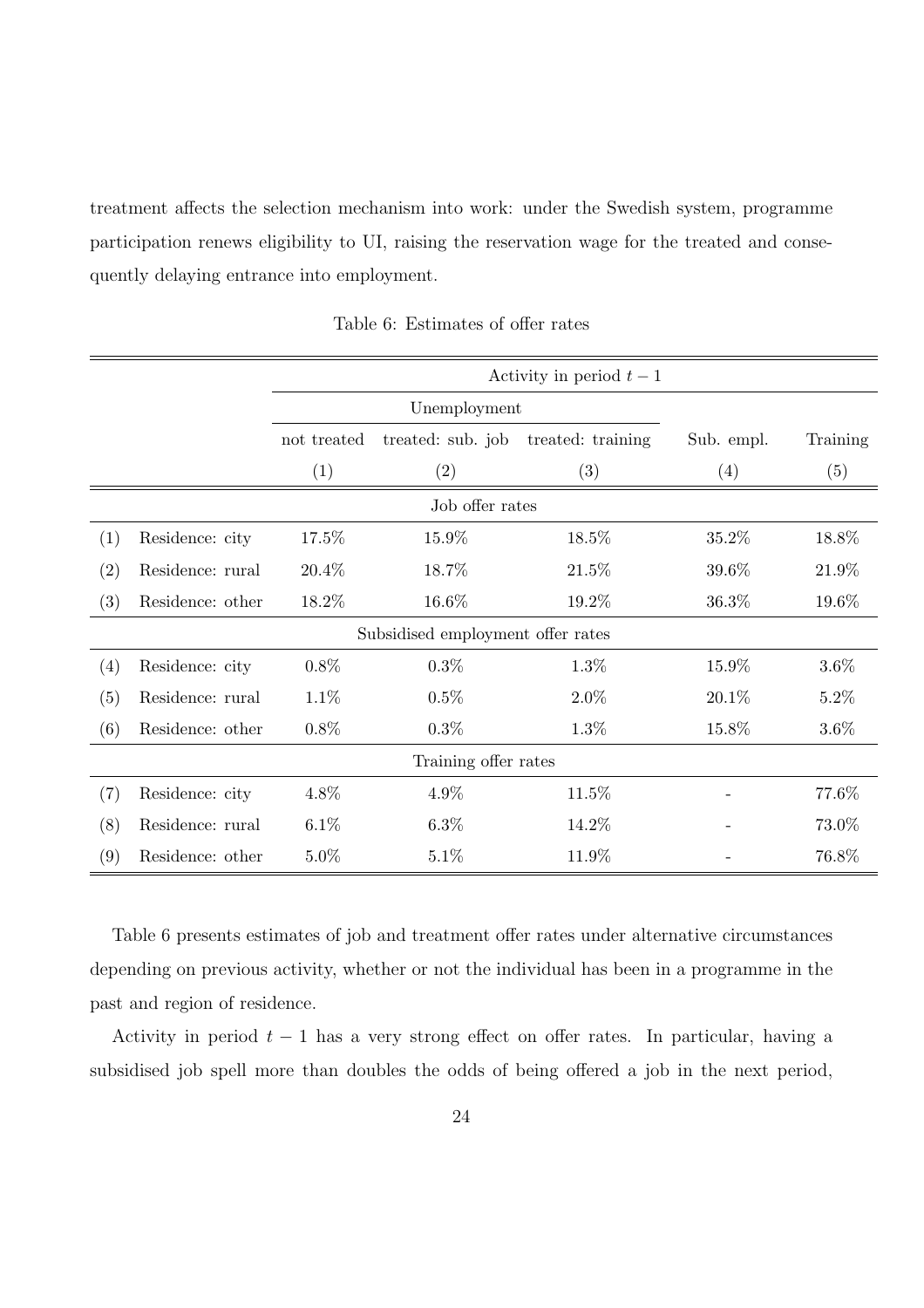probably reflecting a transformation of the subsidised job into regular employment. However, having had subidised jobs in the past does not seem to help job search. On the contrary, it has a negative impact on job offer rates, suggesting it might give a bad signal to potential employers. Training does not seem to affect offer rates other than those of training: past training spells make training offers more likely to arrive (column  $(3)$ , rows  $(7)-(9)$ ) while having been in training at  $t-1$  makes it very probable to be able to continue(column 5).

#### 4.2 Fit of the model

In this section we show some evidence on the fit of the model along with a discussion of the directly observable patterns of the data. In assessing the fit we use the distribution of initial conditions in our sample and simulate the individual decisions throughout the observable period. Each individual is simulated 30 times. We then compare the patterns created by the simulated data with what is observed in the real data.



Figure 5: Fit of the model - labour market status over time

Rows (5) and (10) in table 7 show the proportion of observations falling in each state and,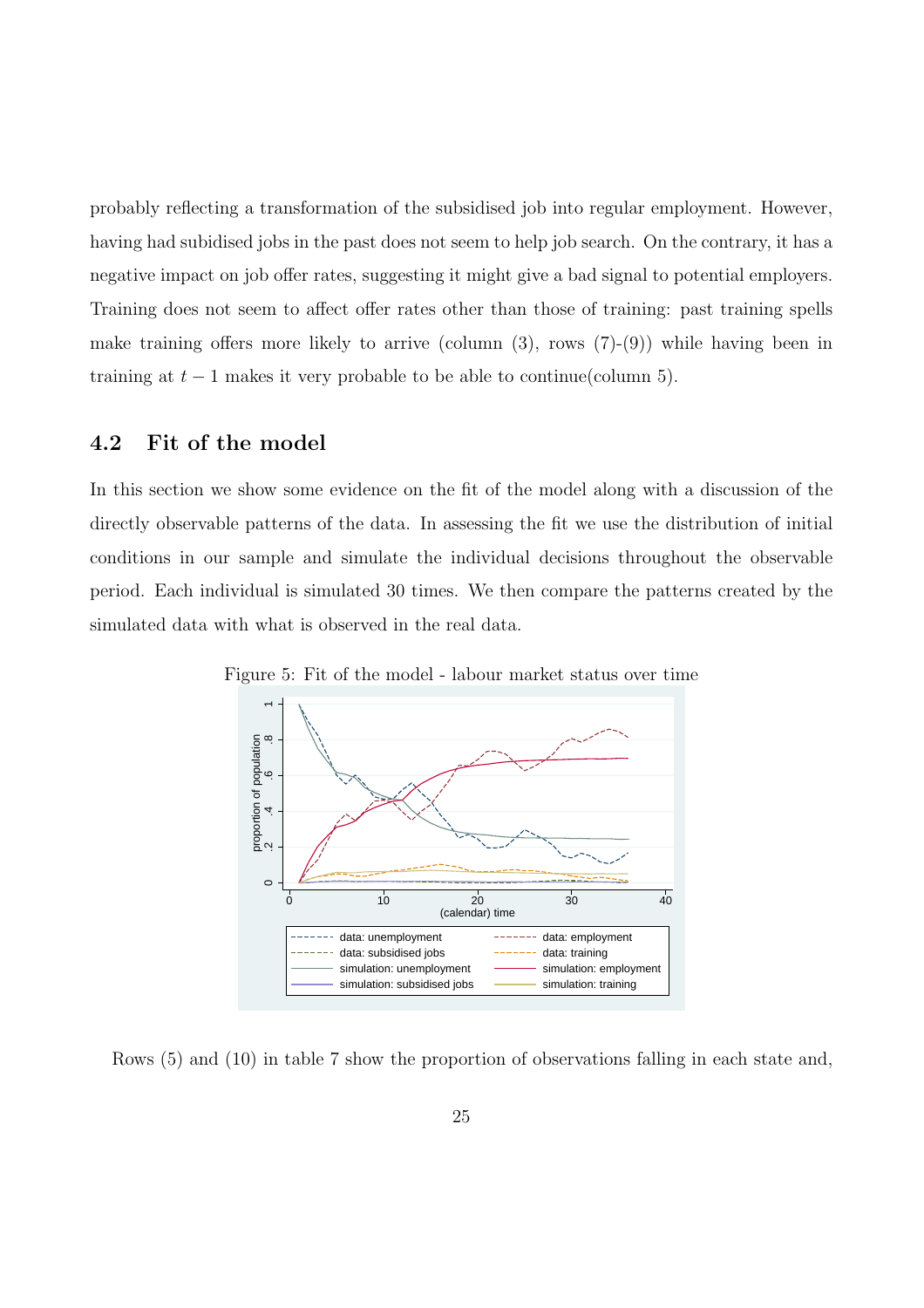| Table 7: Fit of Model - transitions between labour market states |  |
|------------------------------------------------------------------|--|
|------------------------------------------------------------------|--|

|            |                      | U     | E     | S     | Т     |  |  |
|------------|----------------------|-------|-------|-------|-------|--|--|
| Real Data: |                      |       |       |       |       |  |  |
| (1)        | unemployment $(U)$   | 0.781 | 0.177 | 0.005 | 0.038 |  |  |
| (2)        | employment $(E)$     | 0.064 | 0.936 | 0.000 | 0.000 |  |  |
| (3)        | subsidised job (S)   | 0.133 | 0.084 | 0.783 | 0.000 |  |  |
| (4)        | training $(T)$       | 0.142 | 0.039 | 0.003 | 0.826 |  |  |
| (5)        | total                | 0.320 | 0.610 | 0.007 | 0.063 |  |  |
|            | Simulated Data:      |       |       |       |       |  |  |
| (6)        | unemployment (U)     | 0.785 | 0.174 | 0.005 | 0.036 |  |  |
| (7)        | employment $(E)$     | 0.066 | 0.934 | 0.000 | 0.000 |  |  |
| (8)        | subsidised job $(S)$ | 0.133 | 0.080 | 0.787 | 0.000 |  |  |
| (9)        | training $(T)$       | 0.139 | 0.041 | 0.003 | 0.817 |  |  |
| (10)       | total                | 0.325 | 0.607 | 0.008 | 0.060 |  |  |

as expected, the simulations reproduce observable data very closely. This is confirmed in figure 5, which presents the proportion of individuals in each state over time from the moment of sample inflow. The doted and full lines stand for simulated and real data, respectively. The simulated data seems to reproduce the average evolution of labour market status quite closely but fails to capture the seasonal patterns (the current version of the estimates does not allow for seasonal variation).

Another particularly important feature is the pattern of transitions between different states. The remaining rows in table 7 present the data (rows  $(1)$  to  $(4)$  and model (rows  $(6)$  to  $(9)$ ) transition rates. Again, the simulated patterns are very closed to the observed ones.

Figures 6 and 7 compare data and model regarding the rates of inflow into treatment and employment by remaining months of eligibility to unemployment benefit. While we are able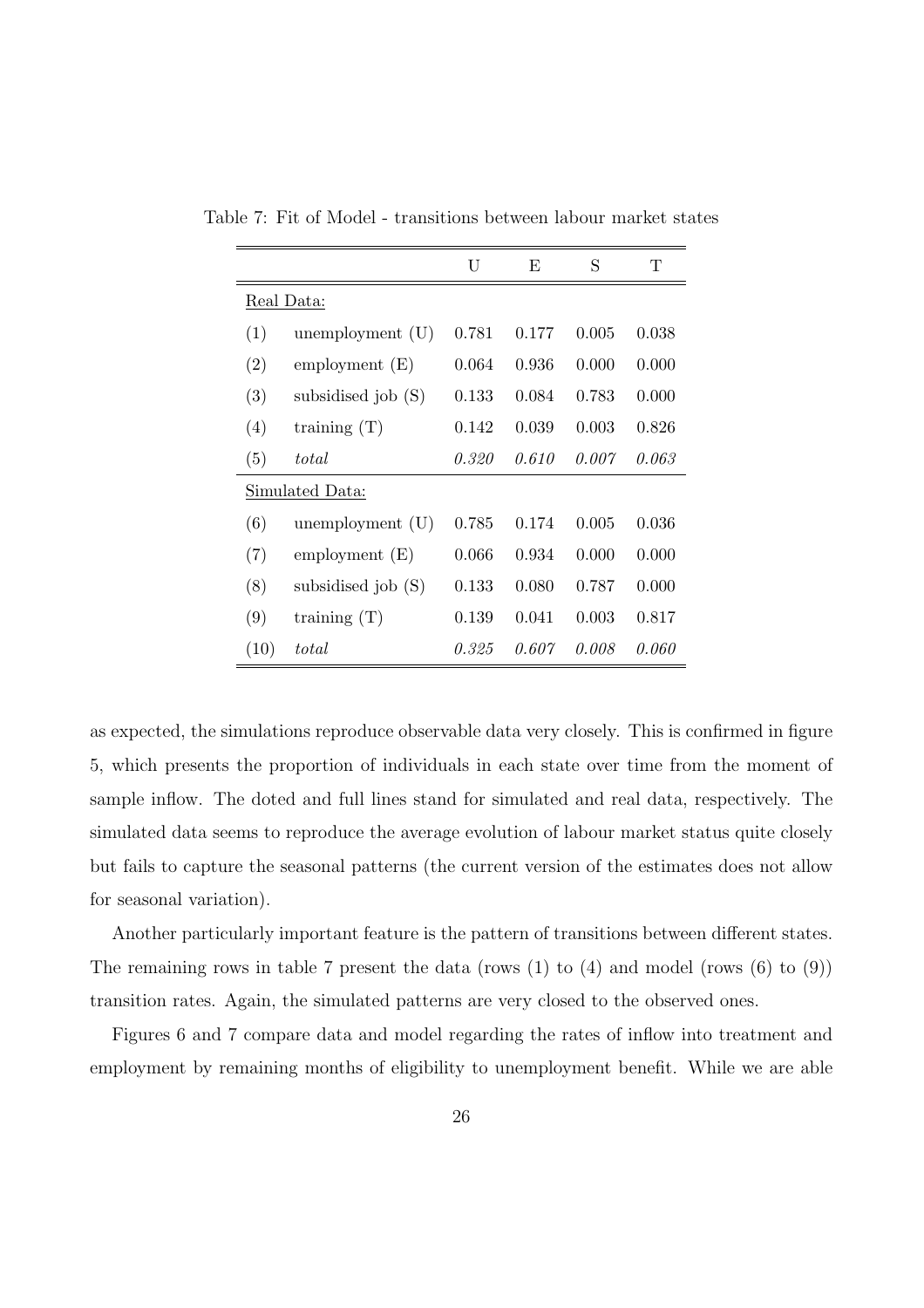

Figure 6: Fit of the model - Transitions into treatment by remaining eligibility time

Figure 7: Fit of the model - Transitions into employment by remaining eligibility time



to reproduce the inflows into treatment quite closely, the model does very badly in accounting for the inflows into employment. Instead of the generally upward sloping curve displayed by the data, which suggests compositional changes in the pool of unemployment by eligibility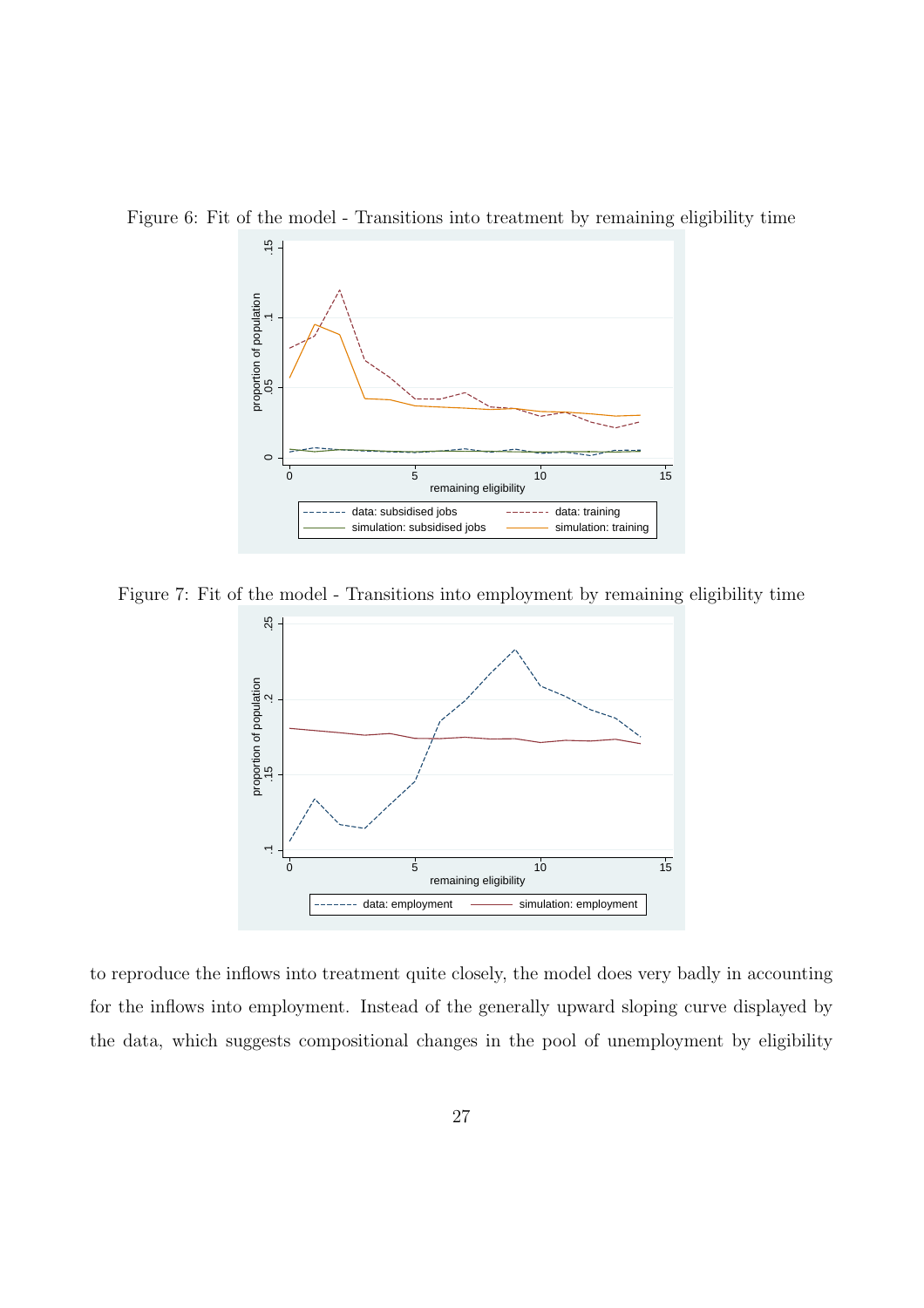

Figure 8: Fit of the model - Hazard rates from employment and unemployment

time, the model captures a slightly downward curve due to the increasing costs of remaining unemployed as eligibility approaches exhaustion. This means that heterogeneity related with job attachment is not enough to counteract the change in the relative value of unemployment due to exhaustion of the benefit. This aspect of the model requires more careful attention in future work.

Instead, heterogeneity related to job attachment is much more effective in capturing duration dependence on the job. Figure 8 shows that the evolution of the hazard rates from both employment and unemployment are captured quite well by the model.

Tables 8 and 9 show how close the model reproduces the data on wages. Table 8 shows that the distribution of the wage rates among workers is very close in the two datasets. Table ?? then assesses the correlation between wage rates among the employed and different individual characteristics. The results are very similar in the actual and simulated data although the size of the correlation between training programmes and wages is significantly larger in the data than in the model.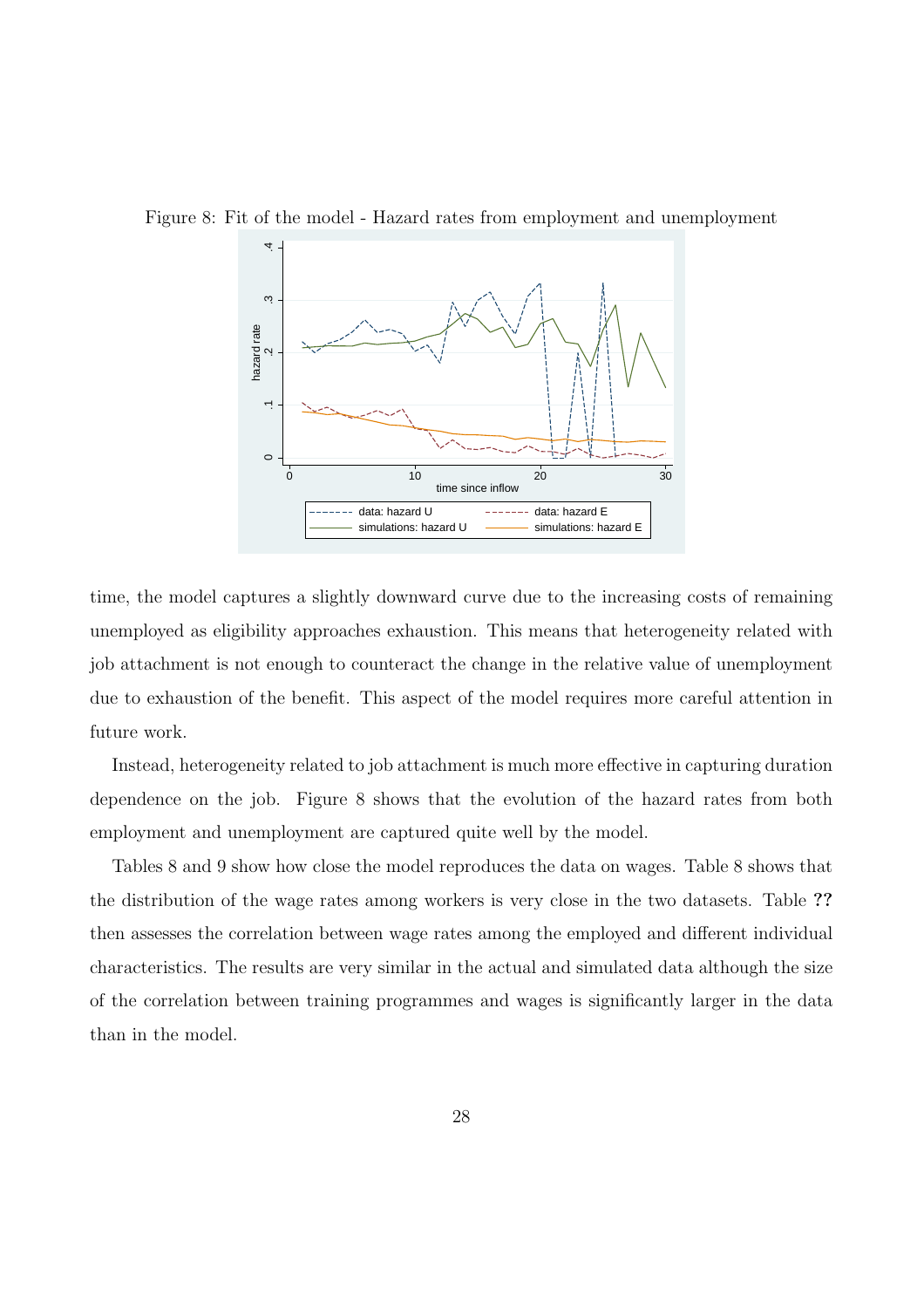|               | Data  | Model |
|---------------|-------|-------|
| Mean          | 9.68  | 9.69  |
| St. deviation | 0.42  | 0.52  |
| Percentile:   |       |       |
| 1             | 8.00  | 8.35  |
| 5             | 8.92  | 8.81  |
| 25            | 9.57  | 9.36  |
| 50            | 9.72  | 9.71  |
| 75            | 9.89  | 10.04 |
| 95            | 10.24 | 10.53 |
| 99            | 10.62 | 10.89 |

Table 8: Fit of the Model - Distribution of the logarithm of observed wages

Table 9: Fit of the Model - (Log) Wage equations

|                  | Data.                     |       |  |             | Model      |
|------------------|---------------------------|-------|--|-------------|------------|
|                  | Coefficient<br>Std. Error |       |  | Coefficient | Std. Error |
| log(experience)  | 0.024                     | 0.001 |  | 0.023       | 0.002      |
| Past Job Subsidy | 0.012                     | 0.002 |  | 0.016       | 0.002      |
| Past Training    | $-0.012$                  | 0.001 |  | $-0.003$    | 0.001      |
| Constant         | 9.596                     | 0.006 |  | 9.605       | 0.007      |

### 4.3 Effects of treatment

Using our model estimates, we can now simulate the impact of programme participation on individual outcomes. We compute both the average treatment effect (ATE) and the average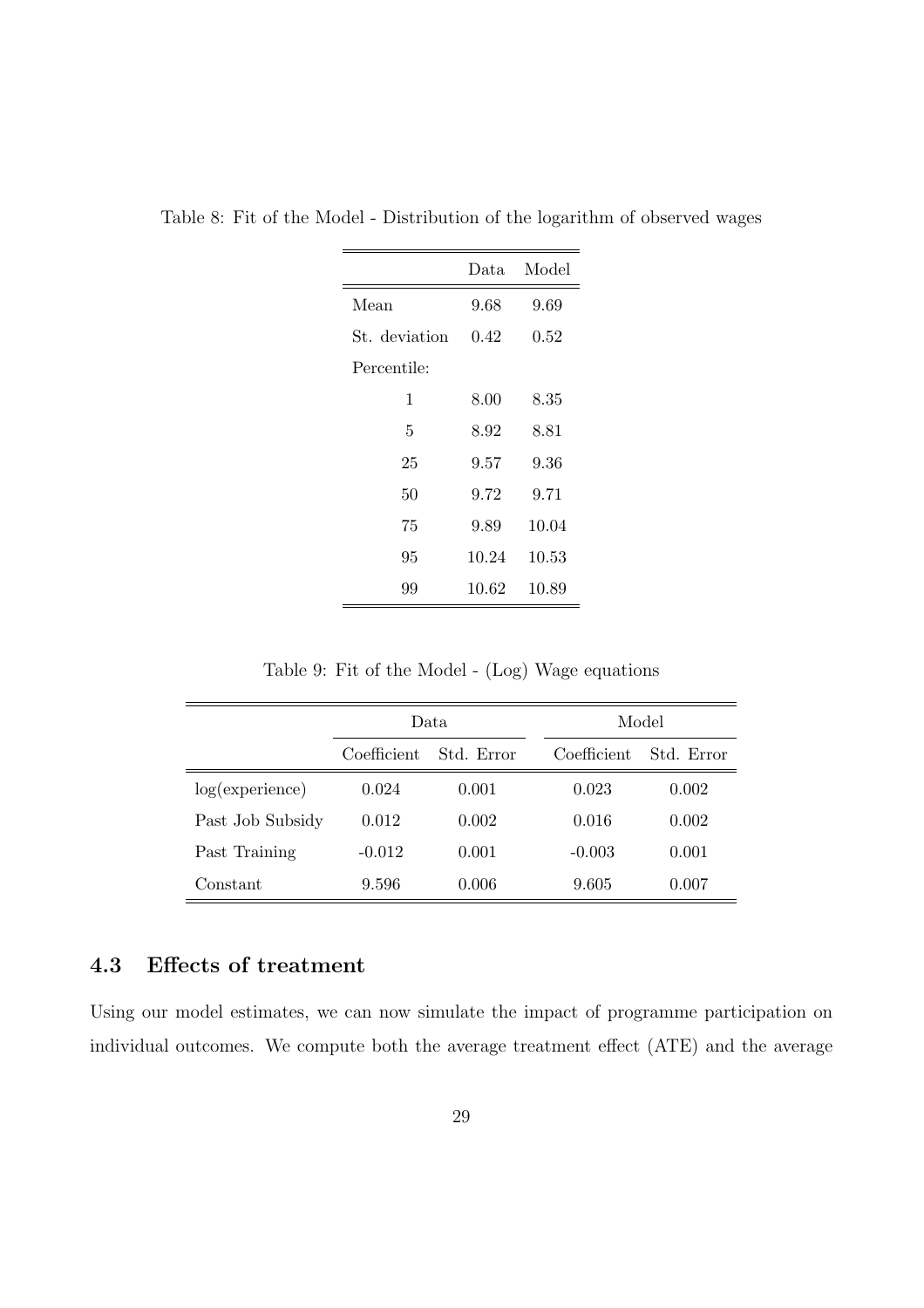effect of treatment on the treated (ATT). The ATE compares the regular path of individuals through unemployment and potential subsequent employment with what they would have done had they been forcefully assigned to treatment at inflow in our sample, when they start a new unemployment spell. This is done separately for subsidised employment and training. The ATT compares the life paths of individuals joining their first treatment spell within the first 2 years in the sample while still on their first unemployment spell (the treated) with what they would have done if (artificially) deterred from enroling in that first instance of treatment (the controls). This treated group is similar to the one used to plot the impact of treatment on the duration of unemployment and subsequent employment spells as displayed in figures 3 and 4. For both the ATE and the ATT, we then simulate individuals choices over the next 3 years in both treatment scenarios (being and not being treated) and compute the effects by comparing treated and controls. The effects arise as a combination of impacts of treatment in productivity levels, job offer rates and a change in the returns to unemployment due to the way treatment affects eligibility to unemployment benefits.

|                   |                         | Average Treatment Effect   |          | Average Treatment on the Treated |          |  |  |
|-------------------|-------------------------|----------------------------|----------|----------------------------------|----------|--|--|
|                   |                         | Subsidised job<br>Training |          | Subsidised job                   | Training |  |  |
| $\perp$           | Income                  | $-0.8\%$                   | $-1.1\%$ | $+1.3\%$                         | $+0.4\%$ |  |  |
| $\left( 2\right)$ | Time in employment      | $-0.2\%$                   | $-4.8\%$ | $+0.2\%$                         | $-2.7\%$ |  |  |
| $\left( 3\right)$ | Time in subsidised jobs | $+0.7\%$                   | $+0.2\%$ | $+0.5\%$                         | $+0.1\%$ |  |  |
| (4)               | Time in training        | $-0.6\%$                   | $+2.2\%$ | $-0.5\%$                         | $+1.2\%$ |  |  |

Table 10: Impact of treatment on income and activity over the 3 years after treatment

The first two columns of Table 10 display the ATE on income and activity over the 3 years that follow completion of treatment. Both programmes have a negative effect on wages, especially training with a decrease of 1.1%. Training also substantially decreases time in em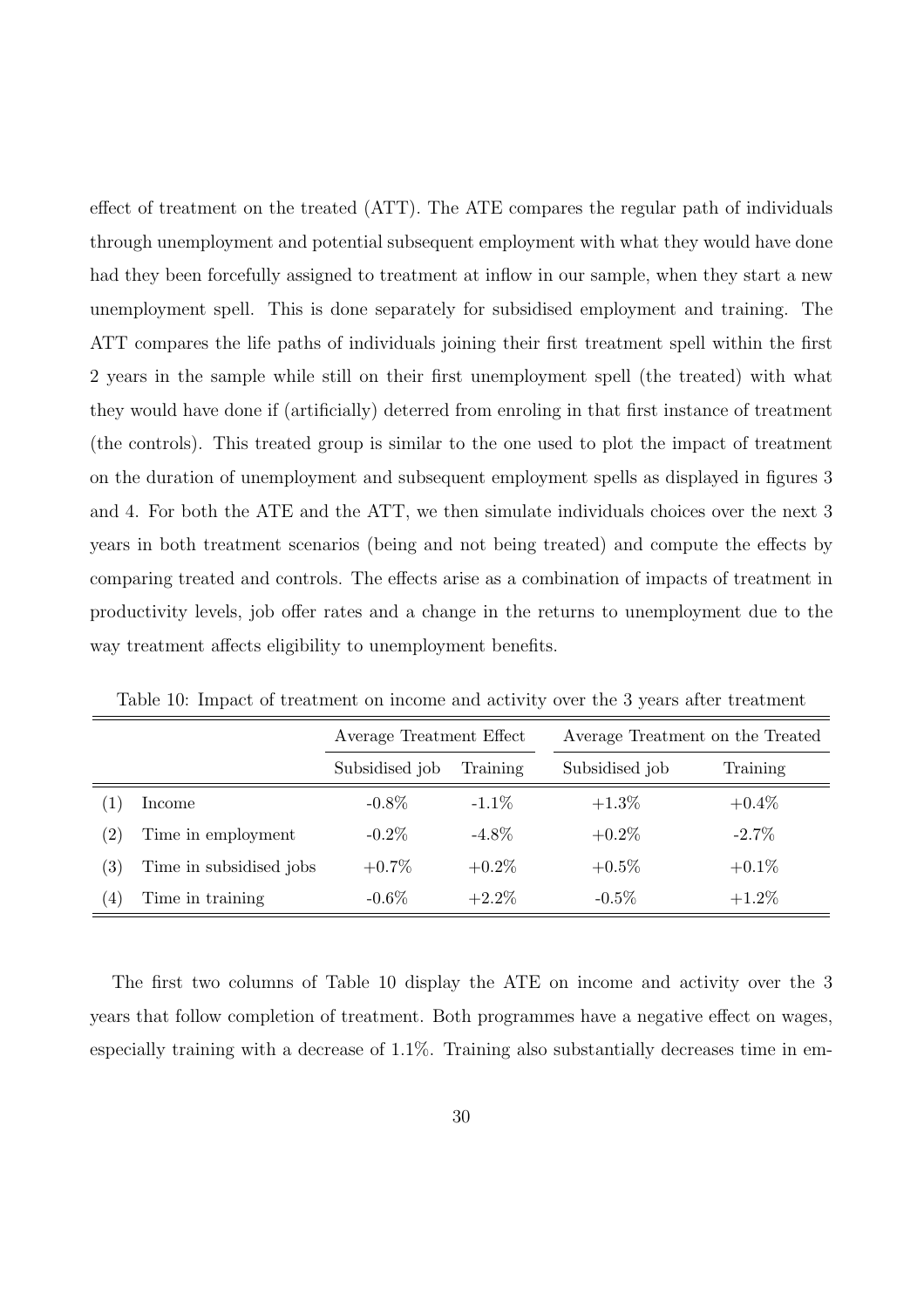ployment (of a magnitude of about 5%). This arises partly because training induces individuals to participate in further training and subsidised employment programmes and partly because it raises time in unemployment. On the other hand, a subsidised employment spell leads to less training programmes and further spells of subsidised employment, most likely with the same employer, as these spells frequently last for longer than a period of 4 months, the minimum period defined in our model.

These effects are less positive than the comparable ATT effects presented in the last two columns in table 10. This shows that the treated are not a random sample of the population. Instead, selection on future gains seems to play a role on the participation decision and the returns from treatment are not homogeneous. This seems to be true for both programmes. We now investigate the extent of the selection mechanism.

# 4.4 Average effects of treatment on the treated: unobserved heterogeneity

Table 11 presents the proportion of individuals in each programme by unobserved heterogeneity types. Participation in subsidised employment seems to be independent of type and driven mainly by the availability of places. On the contrary, enrolment into training is more frequent among individuals who have a relatively low taste for employment but is not affected by productivity levels.

Table 12 displays the ATT by types of unobserved heterogeneity. All types of individuals benefit from treatment in terms of income but these effects arise through different channels depending on the individual's characteristics and type of treatment.

Subsidised employment leads individuals with lower taste for employment to reduce future employment participation and gains arise essentially from the prolonged eligibility to unemployment insurance and improved chances of further subsidised employment spells. Individuals with higher taste for employment increase future time in regular and subsidised employment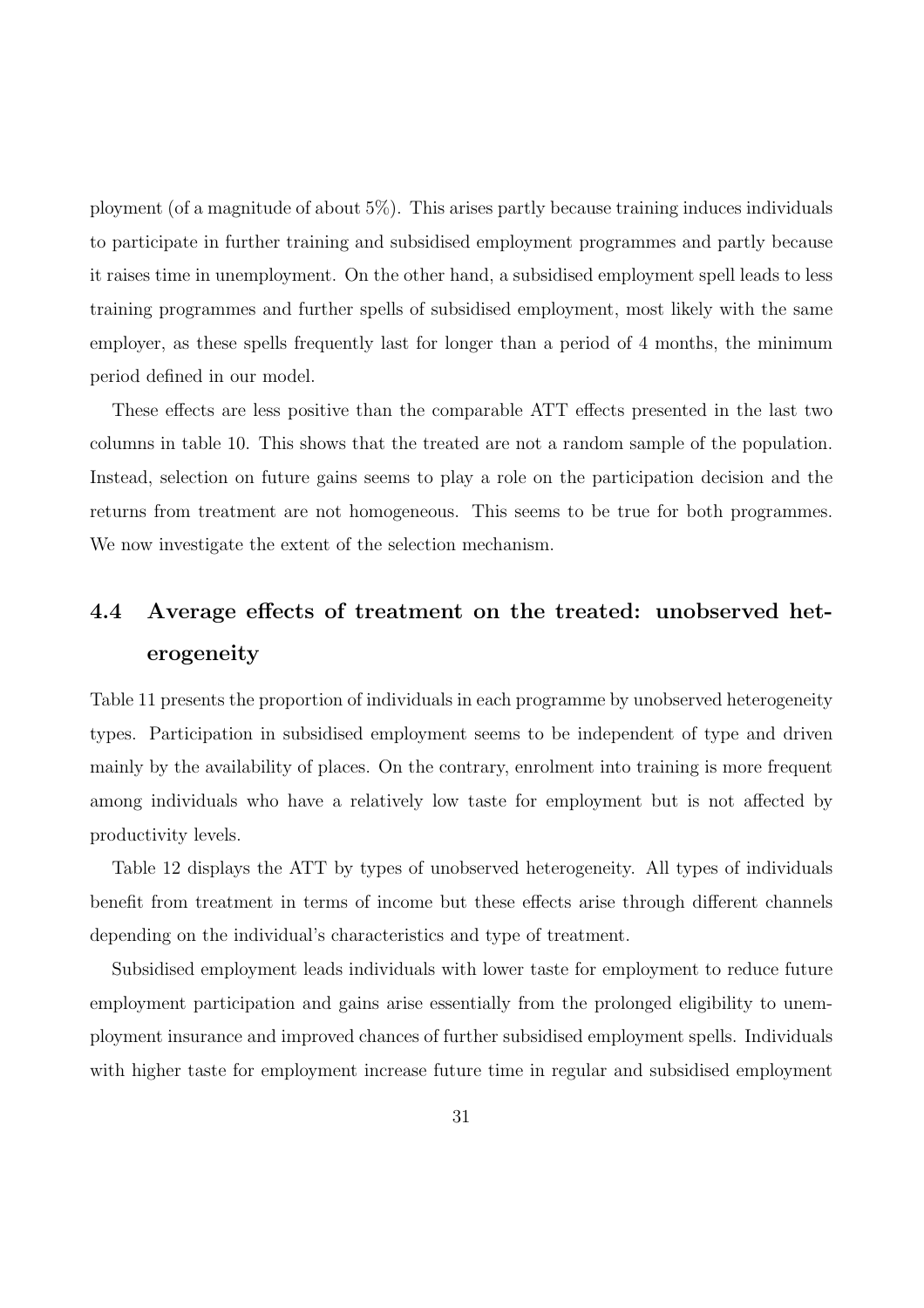Table 11: Selection into treatment by unobserved heterogeneity - proportion of treated in group

|                     |         |         | Low taste for E |         |          | High taste for E |          |
|---------------------|---------|---------|-----------------|---------|----------|------------------|----------|
|                     |         |         | Ability         |         |          | Ability          |          |
|                     | All     | low     | medium          | high    | low      | medium           | high     |
| % in Subsidised job | $2.2\%$ | $2.0\%$ | $1.9\%$         | $2.2\%$ | $2.6\%$  | $2.2\%$          | $0.0\%$  |
| $\%$ in Training    | 15.7%   | 21.8%   | 22.5%           | 22.3\%  | $10.7\%$ | 11.6\%           | $10.5\%$ |

by over 1% of their time over the following three years (or about 11 days), independently of productivity level and this is the main source of additional income. In both cases, future take up of training is reduced as this is mostly a substitute for subsidised employment in the attempt to prolong eligibility to unemployment benefits.

In contrast, training has a smaller but still positive impact on future income, of about 0.4% (row (2)). If we break up this impact by remaining eligibility time, the impact is larger, at about 1.6%, for individuals within six months of benefit exhaustion but is negative, about -0.5%, for individuals farther away from exhaustion. Individuals with higher taste for employment are less likely to participate in training programmes and they also benefit less in terms of future income. The four months of training are more costly for them as they are more likely to miss acceptable job opportunities than individuals with lower taste for employment. Participation in training has also a strong effect on further treatment take up, particularly training, suggesting the scheme induces individuals to cycle between unemployment and treatment.

To better understand the impact of treatment on time allocation we plot its evolution over time. Figure 9 shows the impact of treatment on employment probabilities over time. There are very strong negative effects of both types of treatment immediately after enrolment, the lock-in effect. But as treatment finishes, individuals in subsidised employment flow into regular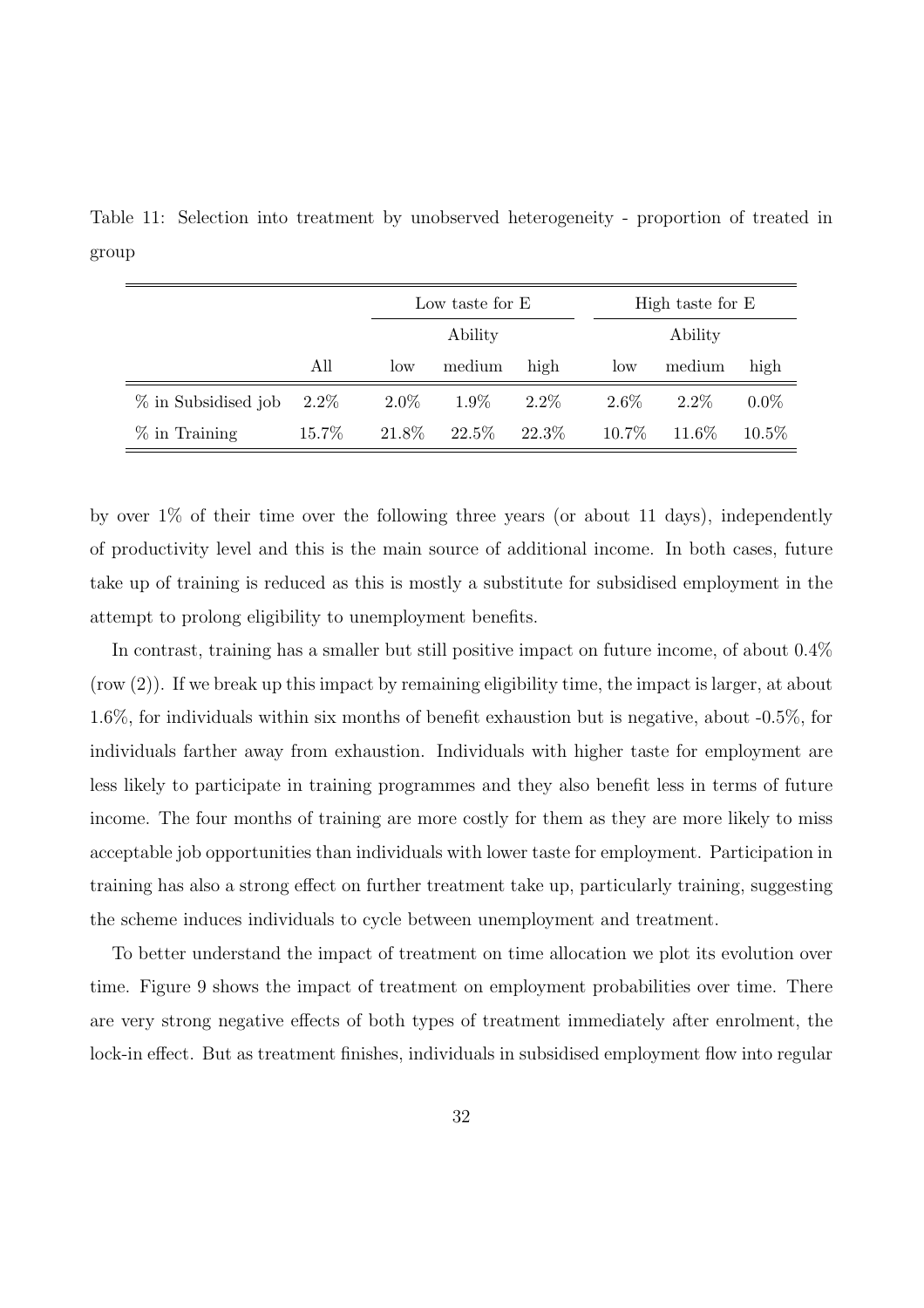Table 12: Heterogeneity in the impact of treatment on the treated over the 3 years after treatment

|                                                         |                                              |           | Low taste for E |          | High taste for E |          |          |          |
|---------------------------------------------------------|----------------------------------------------|-----------|-----------------|----------|------------------|----------|----------|----------|
|                                                         |                                              |           | Ability         |          | Ability          |          |          |          |
|                                                         |                                              | All       | low             | medium   | high             | low      | medium   | high     |
|                                                         | Impact on income                             |           |                 |          |                  |          |          |          |
| (1)                                                     | job subsidy                                  | $+1.3\%$  | $+3.7\%$        | $+0.6\%$ | $+0.7\%$         | $+0.2\%$ | $+1.7\%$ |          |
| (2)                                                     | training                                     | $+0.4\%$  | $+1.1\%$        | $+0.7\%$ | $+0.3\%$         | $-0.1\%$ | $+0.2\%$ | $+3.3\%$ |
|                                                         | Impact on time in employment after treatment |           |                 |          |                  |          |          |          |
| (3)                                                     | job subsidy                                  | $+0.2\%$  | $-0.4\%$        | $-0.3\%$ | $-0.3\%$         | $+0.5\%$ | $+0.5\%$ |          |
| (4)                                                     | training                                     | $-2.7\%$  | $-1.7\%$        | $-2.2\%$ | $-2.1\%$         | $-3.4\%$ | $-3.5\%$ | $-8.3\%$ |
| Impact on time in subsidised employment after treatment |                                              |           |                 |          |                  |          |          |          |
| (5)                                                     | job subsidy                                  | $+0.5\%$  | $+1.2\%$        | $+0.4\%$ | $+0.3\%$         | $+0.7\%$ | $+0.6\%$ |          |
| (6)                                                     | training                                     | $+0.1\%$  | $+0.1\%$        | $+0.1\%$ | $+0.1\%$         | $+0.2\%$ | $+0.2\%$ | $0.0\%$  |
| Impact on time in training after treatment              |                                              |           |                 |          |                  |          |          |          |
| (7)                                                     | job subsidy                                  | -0.5 $\%$ | $-0.9\%$        | $+0.4\%$ | $-0.6\%$         | $-0.2\%$ | $-0.7\%$ |          |
| (8)                                                     | training                                     | $+1.2\%$  | $+1.4\%$        | $+1.6\%$ | $+1.4\%$         | $+1.2\%$ | $+0.8\%$ | $+6.7\%$ |

employment very fast and become more likely to be employed after 1 year of enrolment. The recovery from the lock-in effect is much slower for individuals in training and they are always less likely to be employed in the future than if they had not participated in the training programme. As training raises the value of unemployment but does not change the value of employment, it will lead individuals to remain out of work for longer.

Figures 10 to 12 show how the duration of unemployment and employment spells are affected by treatment. Figure 10 plots the remaining duration if the first unemployment spell after enrollment into treatment. The graph displays the behaviour of treated and comparable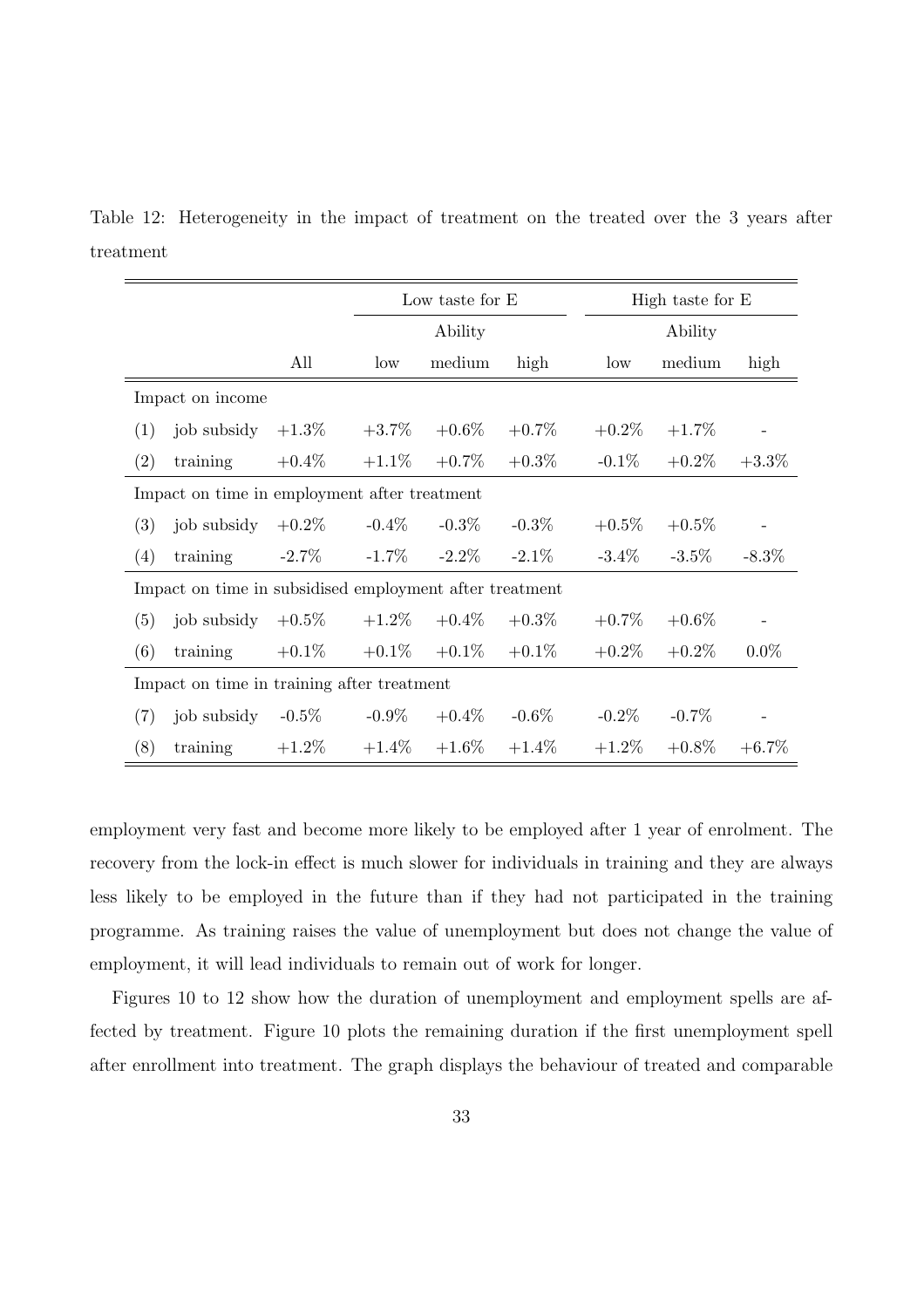

Figure 9: Re-employment probabilities over time after treatment

Figure 10: Duration of unemployment from time of enrolment into treatment by type of treatment: comparison between treated and controls



controls. It shows that both types of treatment have a positive impact on the duration of unemployment. In the case of subsidised jobs, the increased speed at which treated move into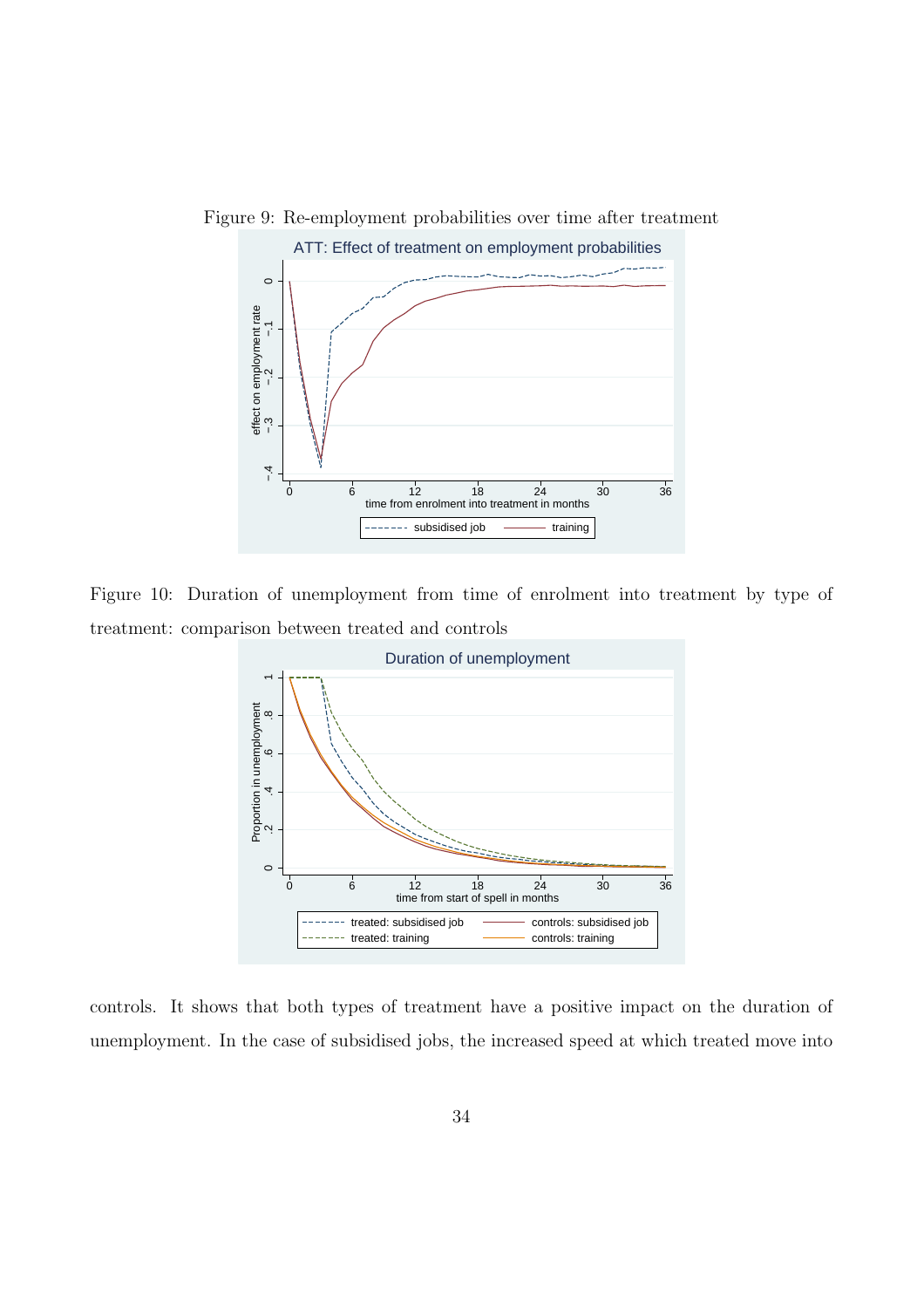Figure 11: Duration of first employment spell after treatment by type of treatment: comparison between treated and controls



Figure 12: Duration of first employment spell after treatment by type of treatment and taste for employment: comparison between treated and controls



jobs is not enough to compensate for the lock-in effect of treatment. Training, however, if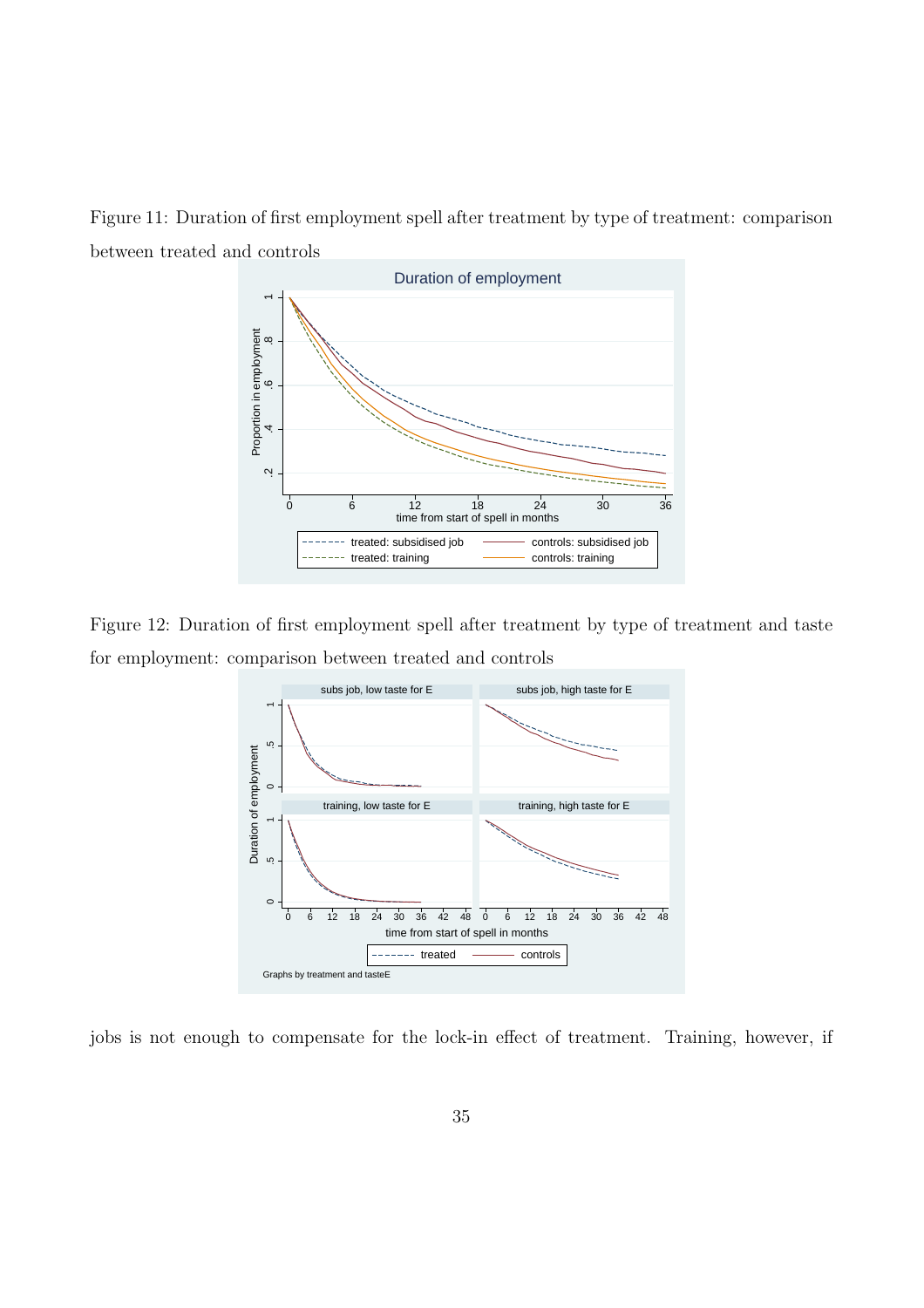anything has a zero effect on the speed at which unemployed find jobs, thus further prolonging time out of work. On average, treated taking subsidised jobs experience an out-of-employment spell 2.1 months longer than had they not been treated. The similar figure to training is 3.4 months.

Figures 11 and 12 compare the duration of the first employment spells after treatment for individuals that find jobs in both scenarios, depending on whether or not they have been treated. Compared to participants in training programmes, the figures show that participants in subsidised employment have a stronger job attachment and enjoy a positive impact of treatment on job attachment, explaining the positive effect on time in employment identified in table 10. However, the effect of subsidised employment on job attachment is not homogeneous. Figure 12 shows that it is very positive among individuals with the highest job attachment, who are over 6% more likely to remain employed after 1 year of finding a job, but is nil for other individuals, who benefit from participation mainly through its effect on eligibility time and additional chances of participation in subsidised employment. In its turn, training seems to have a small negative effect on job attachment for the same group that seems to benefit more from subsidised employment. Driving this effect are the zero returns to productivity of training and the higher value of unemployment due to renewed eligibility to unemployment insurance.

# 4.5 Average effects of treatment on the treated: observed characteristics

The results above show that the impact of treatment is heterogeneous and selection on unobserved gains is important (although not so much for subsidised employment, maybe because it is in such low offer). However, these are not very useful for the policy maker, who cannot observe unobservable types and therefore, cannot target interventions more effectively. We now discuss how selection and treatment affects vary with observable characteristics.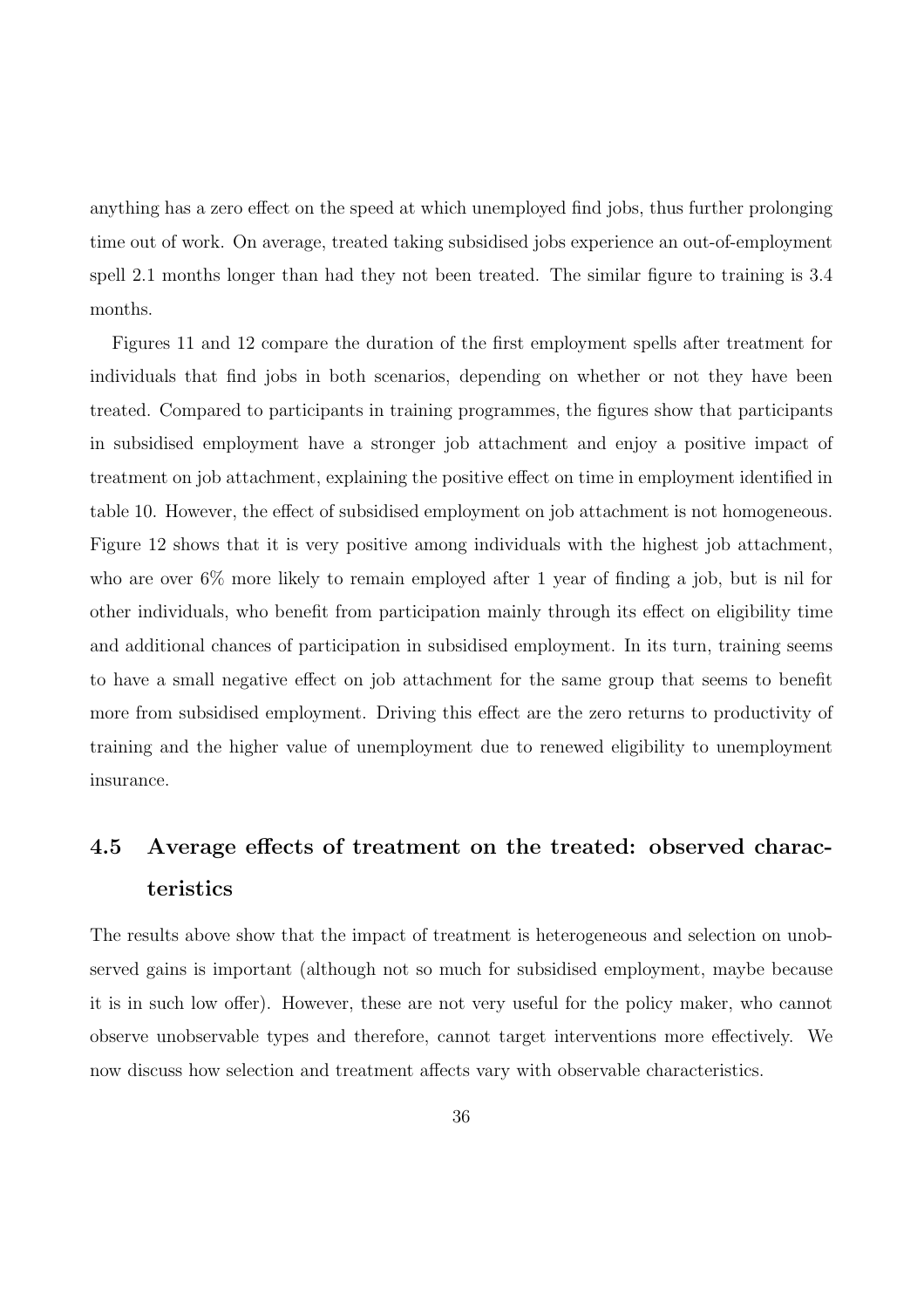Table 13: Selection into treatment by observable characteristics - proportion of treated in group

|                                             |                    | % in subsidised employment | $\%$ in training |  |  |  |
|---------------------------------------------|--------------------|----------------------------|------------------|--|--|--|
| By experience at inflow                     |                    |                            |                  |  |  |  |
| (1)                                         | lowest quartile    | $2.7\%$                    | 18.7%            |  |  |  |
| (2)                                         | 2nd quartile       | $2.4\%$                    | 16.3%            |  |  |  |
| (3)                                         | 3rd quartile       | $1.9\%$                    | 14.6%            |  |  |  |
| (4)                                         | highest quartile   | $1.6\%$                    | 13.1\%           |  |  |  |
| By duration of unemployment up to enrolment |                    |                            |                  |  |  |  |
| (5)                                         | less than 5 months | $1.4\%$                    | $9.8\%$          |  |  |  |
| (6)                                         | 6 to 12 months     | 11.7%                      | 88.3%            |  |  |  |
| (7)                                         | over 12 months     | $8.6\%$                    | 91.1%            |  |  |  |
| Total                                       |                    | 2.2%                       | 15.7%            |  |  |  |

Table 13 shows how treatment take-up changes with work experience and duration of unemployment. Individuals with higher levels of experience and shorter unemployment durations are less likely to participate. This is particularly the case among individuals who participate in training. Rows (6) and (7) shows the extent to which training is used to renew eligibility to unemployment benefits.

Tables 14 and 15 display the impact of treatment by past experience and duration of the unemployment spell. The first two rows in table 14 show that, although less likely to participate, individuals with high experience that end up in subsidised employment benefit both in terms of income and employment. Experience is positively related with job attachment and productivity, and these positive impacts are partly a consequence of such compositional differences. On the contrary, the impact of training is more negative among high-experience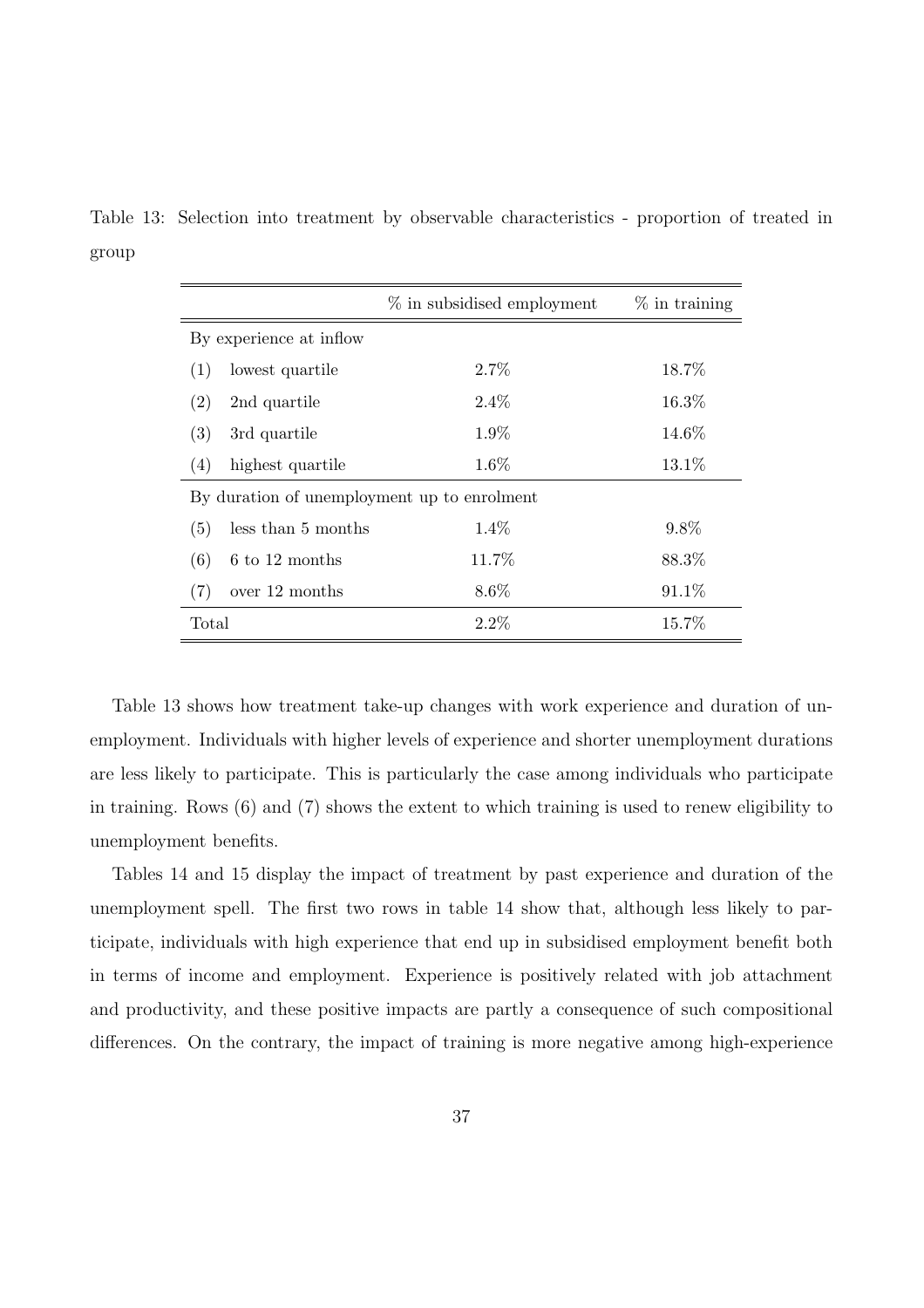Table 14: Impact of treatment on the treated over the 3 years after treatment - by working experience at enrolment

|                                 |                 | Outcome variable |               |           |           |  |
|---------------------------------|-----------------|------------------|---------------|-----------|-----------|--|
|                                 |                 | Income           | $time$ in $E$ | time in J | time in T |  |
| Impact of subsidised employment |                 |                  |               |           |           |  |
| (1)                             | low experience  | $+1.5\%$         | $+0.1\%$      | $+0.7\%$  | $-1.0\%$  |  |
| (2)                             | high experience | $+4.0\%$         | $+0.3\%$      | $+0.6\%$  | $-0.3\%$  |  |
| Impact of training              |                 |                  |               |           |           |  |
| (3)                             | low experience  | $+0.7\%$         | $-2.3\%$      | $+0.1\%$  | $+0.8\%$  |  |
| 4)                              | high experience | $-0.1\%$         | $-3.7\%$      | $+0.2\%$  | $+2.3\%$  |  |

Notes: Experience is measured at inflow in data. "Low experience" corresponds to the first quartile in the distribution of experience. "High experience" corresponds to the 4th quartile in the distribution of experience.

Table 15: Impact of treatment on the treated over the 3 years after treatment - by duration of unemployment until enrolment

|                                 |                                | Outcome variable |                         |          |           |
|---------------------------------|--------------------------------|------------------|-------------------------|----------|-----------|
|                                 |                                | Income           | time in $E$ time in $J$ |          | time in T |
| Impact of subsidised employment |                                |                  |                         |          |           |
| (1)                             | duration of U: below 6 months  | $+0.9\%$         | $+0.3\%$                | $+0.7\%$ | $-0.3\%$  |
| (2)                             | duration of U: above 12 months | $+3.5\%$         | $-0.1\%$                | $+0.8\%$ | $-0.6\%$  |
| Impact of training              |                                |                  |                         |          |           |
| (3)                             | duration of U: below 6 months  | $-0.1\%$         | $-2.7\%$                | $+0.1\%$ | $+1.1\%$  |
| (4)                             | duration of U: above 12 months | $+2.3\%$         | $-3.3\%$                | $+0.2\%$ | $+1.4\%$  |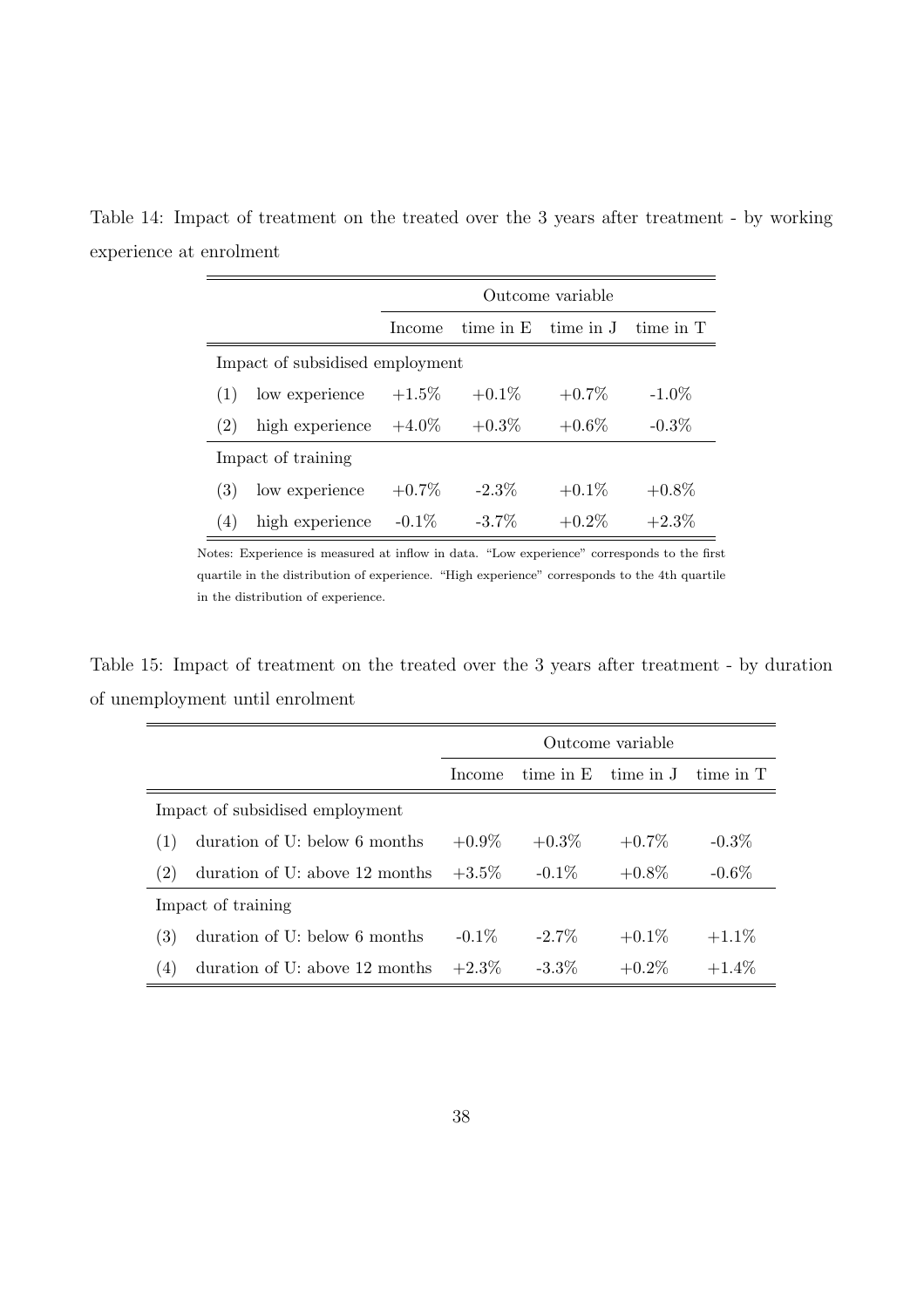individuals, who have higher foregone earnings and higher odds of missing acceptable job offers while in training.

Table 15 shows how treatment effects vary with duration of unemployment until enrolment. The time of participation is a consequence of individual choices, being determined by other individual characteristics that will affect treatment outcomes. For both training and subsidised employment, income gains are very pronounced for individuals who decide to participate only after 1 year of unemployment. This is a consequence of the institutional rules, which allow individuals to re-gain access to unemployment compensation through participation. However, these individuals lose in terms of time in employment, partly at the expense of further treatment, a reflection of the compositional changes in the unemployment pool in terms of job attachment as unemployment duration increases.

# 5 The impact of alternative policies

In this final section we experiment with two alternative policy scenarios and compare them to the one in operation at the time represented in the data and the alternative of having no available treatments while unemployed. The first alternative policy  $(\text{policy 1})$  removes the link between UI eligibility and programme participation. In this case, only regular employment can lead one to regain access to fully subsidised unemployment. The second policy alternative (*policy 2*) sanctions the refusal to participation in an offered treatment by cutting eligibility to unemployment compensation until the individual regains eligibility through treatment or employment. We denote by *baseline* the scenario where no treatment is available and by *current* policy the scenario used in estimation characterised by both treatments being available, the possibility to renew eligibility through treatment and the absence of sanctions.

To construct the data we use the initial distribution of observable characteristics from the data and simulate the labour market behavior of these individuals for three years from inflow.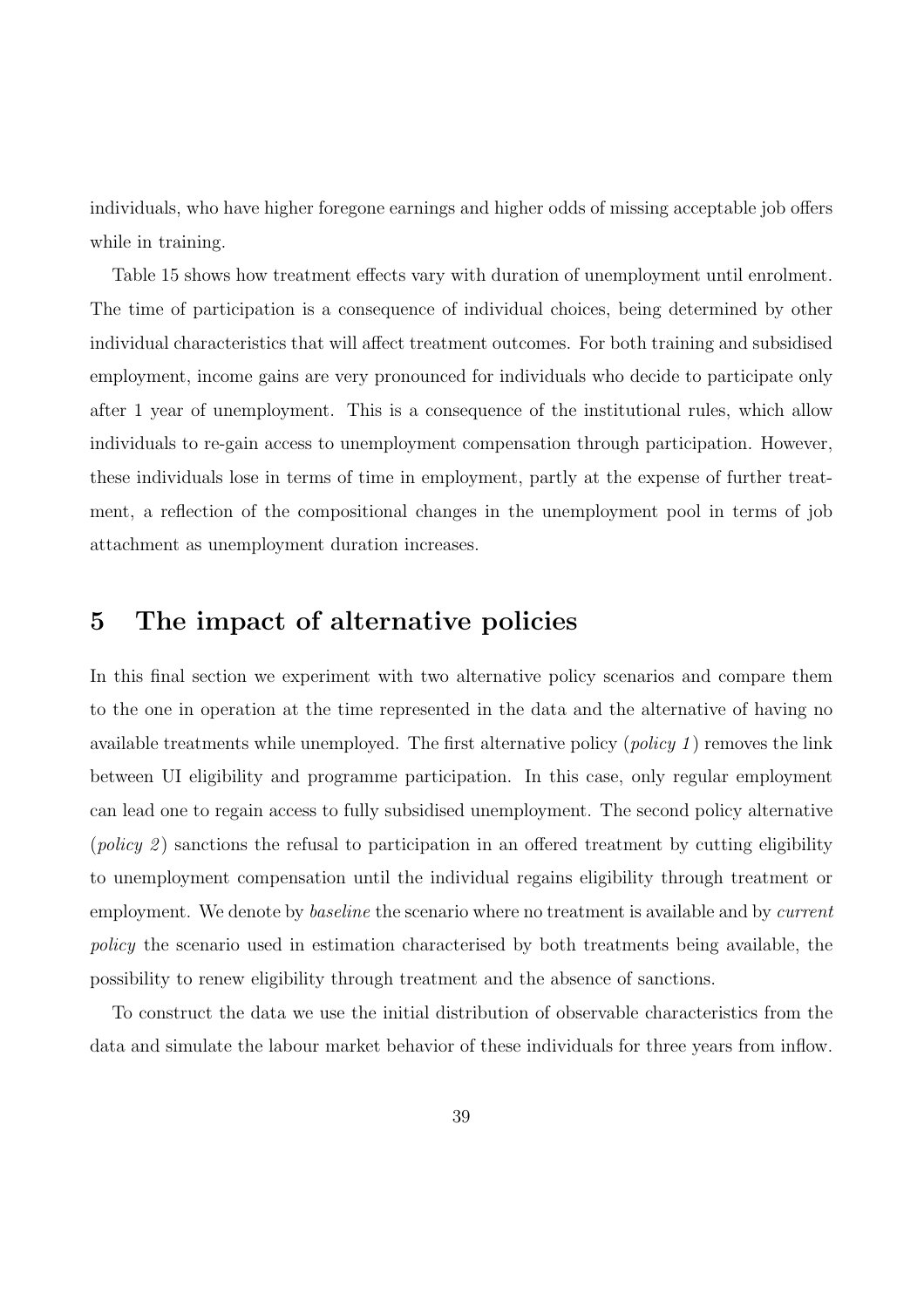In all cases we compute the additional cost per capita of providing treatment as compared to a baseline where only unemployment benefits are available. Our estimates of the costs of unemployment include the income paid to individuals while out of work and the cost of programmes as reported in Carling and Richardson (2001). We then simulate the effect of the different scenarios on labour market outcomes under the assumption that the required additional funding to support the alternative policies comes from sources other than the tax payments of the target group.

|                   |                        |                           | Effects of alternative policies |                       |                       |
|-------------------|------------------------|---------------------------|---------------------------------|-----------------------|-----------------------|
|                   |                        | <b>Baseline</b>           | Current<br>policy               | Policy 1:<br>no renew | Policy 2:<br>sanction |
| (1)               | Time in unemployment   | 33.5%                     | $-1.05%$                        | $-1.82\%$             | $-4.63\%$             |
| $\left( 2\right)$ | Time in employment     | 66.5%                     | $-5.33\%$                       | $-3.69\%$             | $-2.44\%$             |
| (3)               | Utility                | $110.4$ <sup>(**)</sup> ) | $+1.33\%$                       | $+0.89\%$             | $-2.62\%$             |
| (4)               | Income                 | $579.9(*)$                | $-0.53\%$                       | $-0.88\%$             | $-5.18\%$             |
| (5)               | Income from employment | $447.4(*)$                | $-8.32\%$                       | $-5.77\%$             | $-4.05\%$             |
| (6)               | Programme costs        | $132.5(*)$                | $+31.45\%$                      | $+20.32\%$            | $-2.91\%$             |

Table 16: Effects of alternative policies on outcomes over the first 3 years after inflow

(\*) Values in 1000s SEK and are per capita over the 3 years.

(\*\*) Accumulated utility over the 3 years.

Table 16 shows how the three alternative policies compare with the scenario where no treatment is available. All policies imply less unemployment and less employment, with the difference being taken up by programmes. However, it is quite clear that in this respect the policy that reduces employment most is the current policy. The removal of the link between eligibility and the sanctions increase employment relative to the current policy.

Both the current policy and policy 1 have positive effects on the well-being of these individuals (row  $(3)$ ) despite the reduction in income(row  $(4)$ ). The reduction in earnings (row  $(5)$ )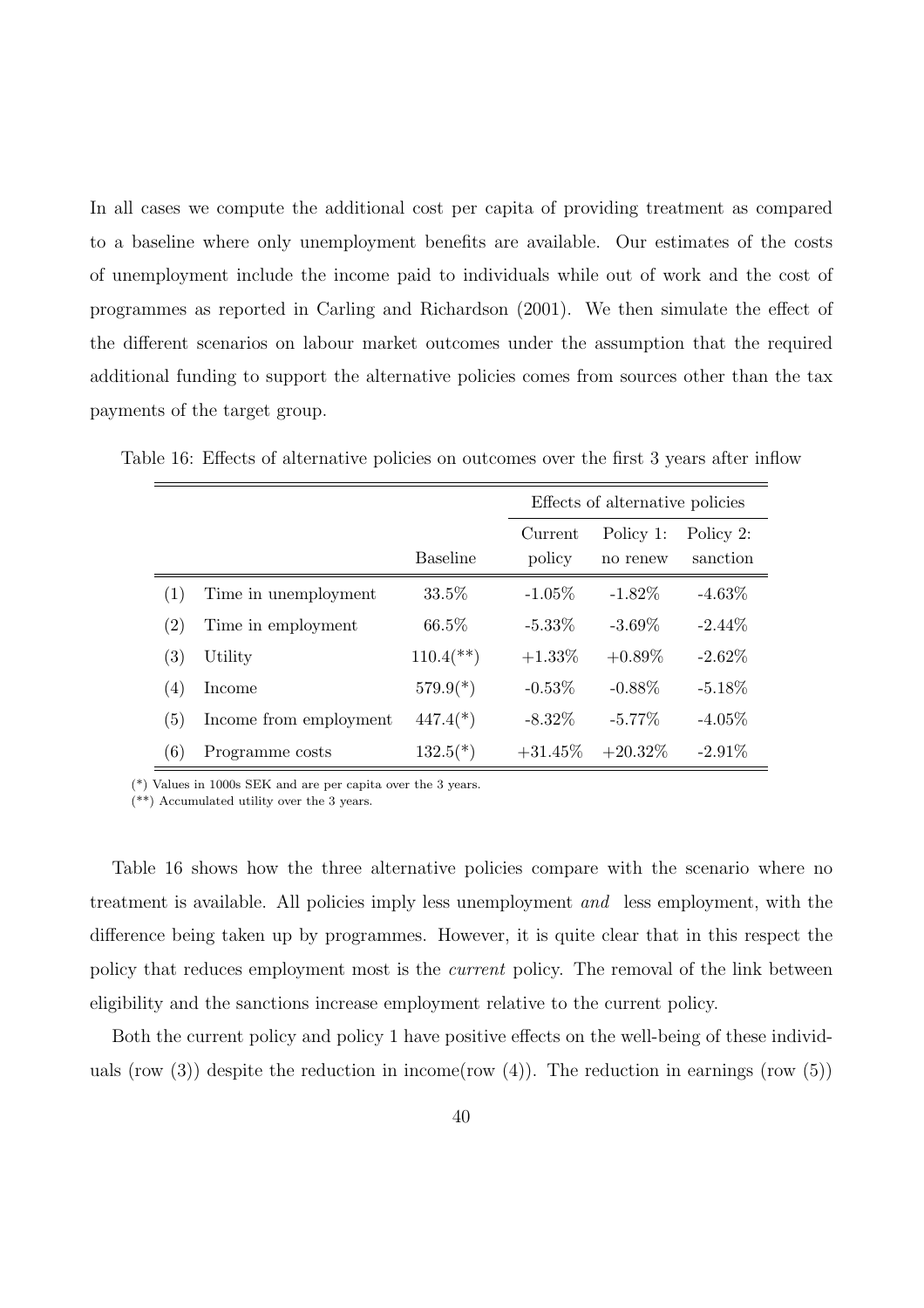is compensated from an increase in subsidies. The reason for the increase in welfare may be due to the reduction in income volatility - our individuals are risk averse with a log utility.

Row (6) displays the change in government costs to support the change in policy. These include direct costs with unemployment benefits and the provision of treatment but not changes in revenue due to changes in employment choices and, therefore, due taxes on income. The second and third columns in row (6) show that making treatment available is very expensive, increasing expenses with unemployment compensation and provision of treatment by up to 30% (the impact would be even more negative if we account for losses in revenue due to decreased taxable income). However, excluding the possibility of renewing eligibility through programme participation allows for important savings as compared with the current policy without substantially affecting wellbeing or income.

The introduction of sanctions reduces utility and income much more dramatically because it induces very short subsidised unemployment spells. Employment income is higher rlative to the other two policy alternatives. As a consequence of the substantial reductions in transfers to the unemployed, the introduction of sanctions could actually lead to government savings as compared to the baseline scenario. This, however, is at the expense of large losses in welfare and income for this group.

Figure shows that the reduction in employment rates due to the availability of treatment is persistent over time, particularly for the current policy and policy 1. Out-of-work rates under policy 2 seem to catch up with those of the baseline as unemployment becomes much less attractive under this policy. The strong penalty that sanctions impose on unemployment is confirmed in figure 14, which shows that policy 2 is the only one to positively affect the duration of employment as compared to the baseline.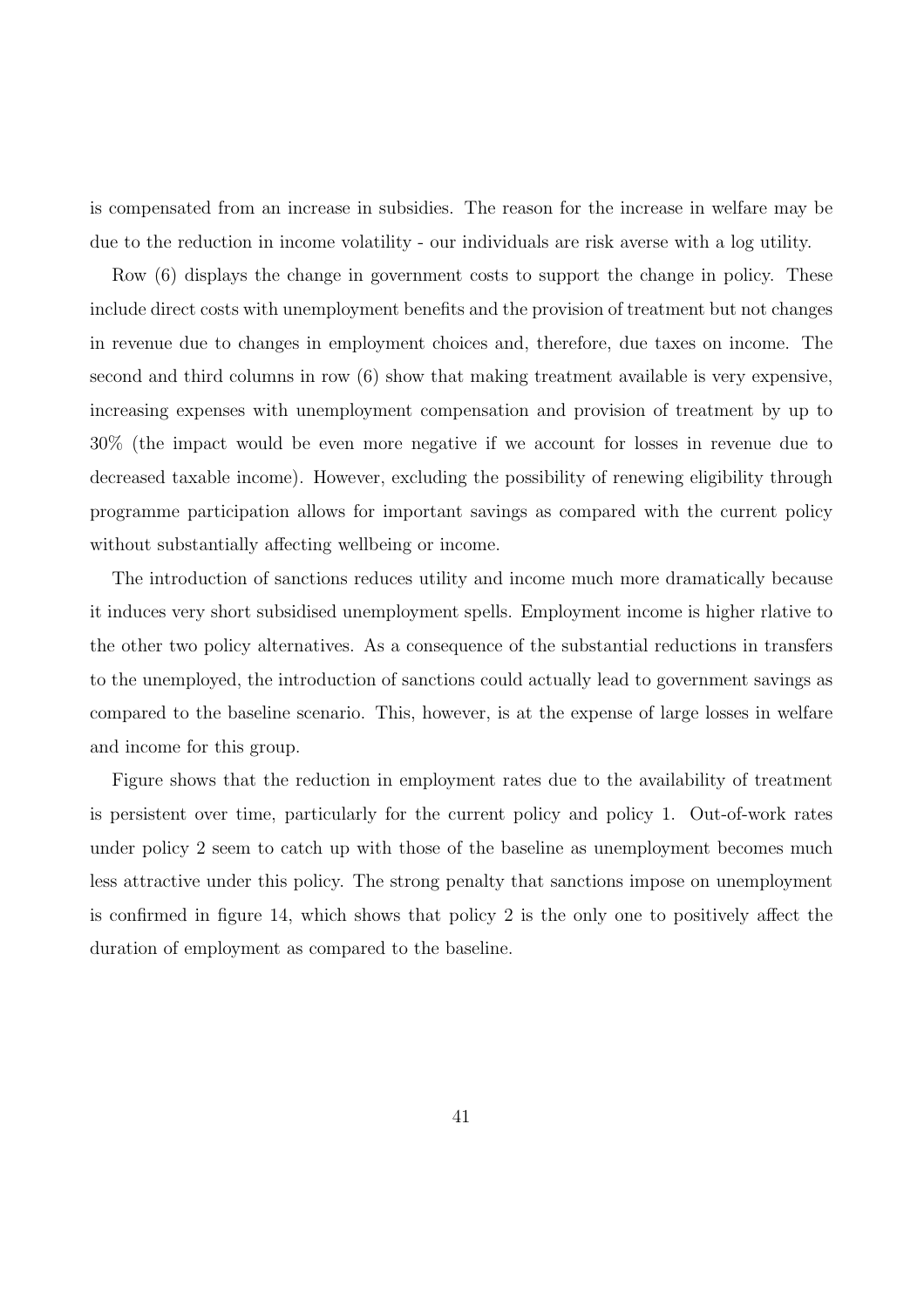

Figure 14: Duration of employment spells



# 6 Conclusion

In this paper we have built a model of programme participation and labour market transitions so as to capture the essential elements of the Swedish programmes, as they operated in the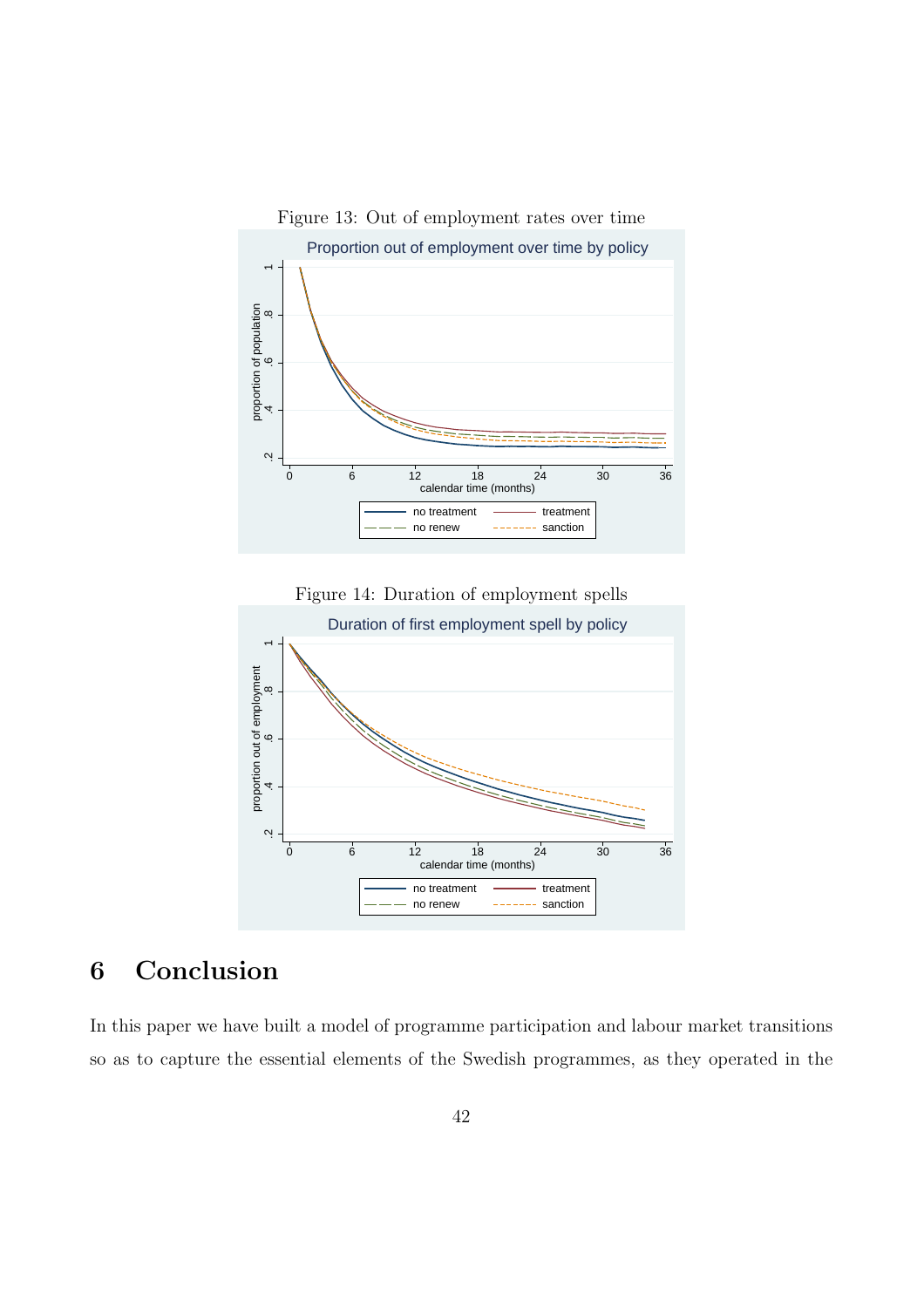mid 90s. Our model also accounts for UI eligibility and how this relates both to work and programme spells. Contrary to earlier evaluations our model captures all the important dynamic interactions and considers both short term and longer term outcomes including wages. Questions we consider include the effectiveness of job training programmes and subsidised job placements in reducing unemployment, improving job attachment and increasing earnings. To achieve this we model transitions between unemployment, programmes and work, jointly with wages for a cohort of individuals who became unemployed in 1996. The model is of the dynamic discrete choice forward looking type and is estimated on a rich administrative data source which we put together for this purpose with the help of the IFAU in Sweden.

Our results are sobering. The current policy reduces employment quite substantially by increasing programme participation (including subsidised jobs). There is practically no effect on wages - training leaves them unchanged, while a spell in subsidised employment has a third of the effect on wages than does a normal job. However the current programme, despite the decline in income does seem to increase welfare; the reason for this is likely to be the reduction in income volatility.

A substantial improvement over the current policy is obtained if programmes cannot be used to renew eligibility for unemployment insurance: while the positive welfare gains are maintained there is a substantial increase in employment, relative to the current programme. Further increases in employment, but this time at the expense of a decline in overall welfare for this group can be achieved by imposing sanctions on those who refuse to participate in a programme.

The results seem to show that the programme component of the Swedish active labour market system is at best a costly and ineffective approach. The insurance element of the system seems important for welfare purposes. The large costs of the programme would seem to be better spent on other interventions. One element of the programmes that could perhaps be thought useful are subsidised placements. So if anything, the training component should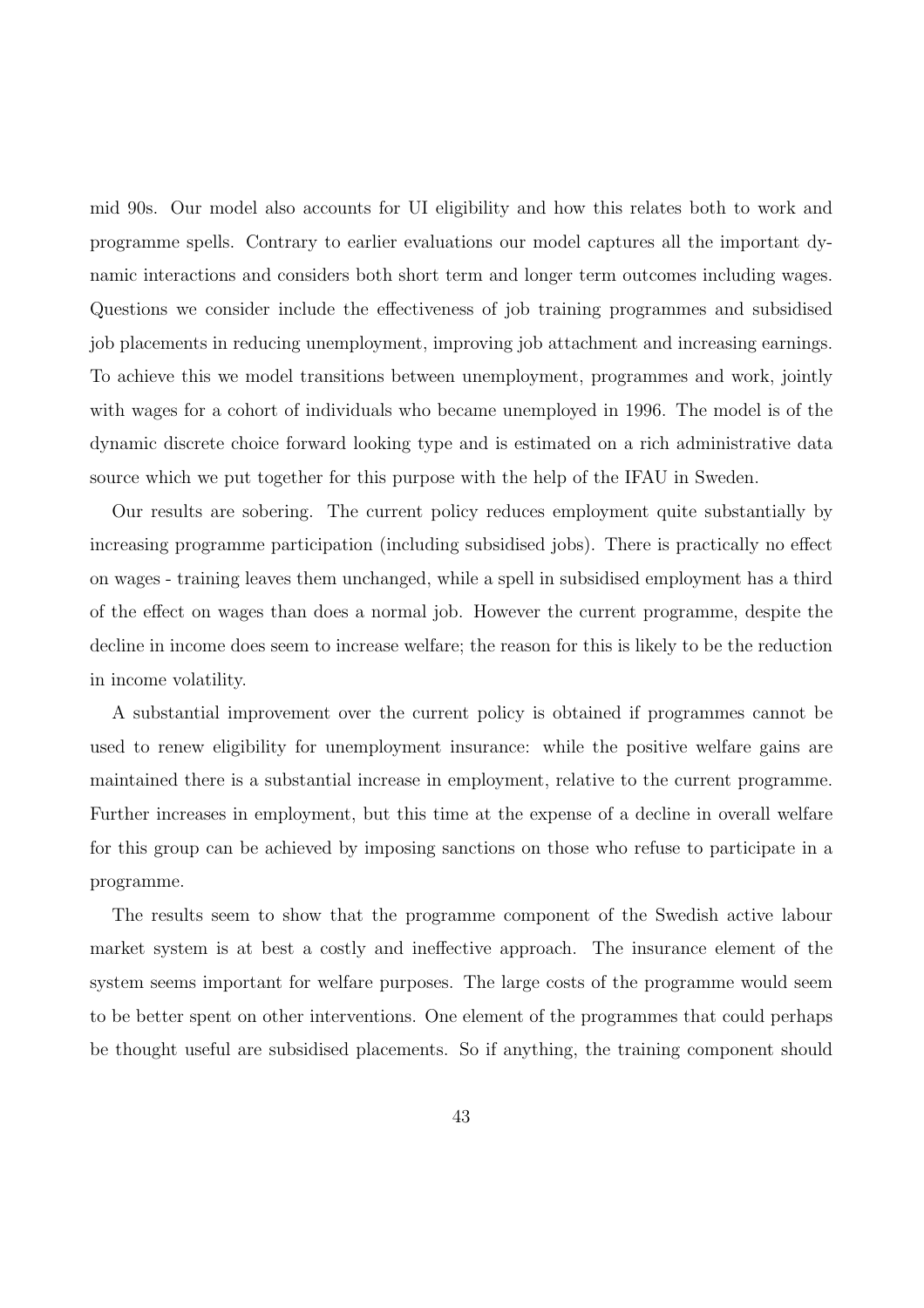be reduced and the subsidy programmes expanded, with some of the funds channelled to firms so they can ensure they train workers in an effective way.

# Appendix A: Estimates

Tables 17 and 18 present the full set of estimated parameter of the model together with the respective standard errors.

# Appendix B: Likelihood function

The contribution to the likelihood of each type of transition conditional on unobserved heterogeneity is described below. In the end, we set up the overall liklihood function.

Let  $\widetilde{V}_{it}^E$  be the present value of the employment option for individual i at time t excluding the contemporary transitory taste shock. Thus,  $\widetilde{V_{it}}^E = V_{it}^E - \epsilon_{it}^E$ . Similarly define  $\widetilde{V_{it}}^J = V_{it}^J - \epsilon_{it}^J$ and  $\widetilde{V}_{it}^T = V_{it}^T - \epsilon_{it}^T$ . For ease of notation, we omit the arguments from the value functions in what follows, namely  $(\Omega_{it}, \Gamma_{it}, \theta_i)$ . However, for clarity we include the productivity shock when relevant. Finally, let  $L_{it}$  be the contribution to the likelihood of the transition observed between period  $t - 1$  and t for individual i.

#### Transitions from employment into employment

• If there is no innovation the wage in period t is the same as in period  $t - 1$  and the productivity shock  $\nu_{it}$  is such that  $w_{it} = w_{it-1}$ . Let  $\widetilde{V}^E$  be evaluated at such point and denote it by  $\widetilde{V}_{it}^{E}(\nu_{it}: w_{it} = w_{it-1})$ . Then the contribution to the likelihood function is,

$$
L_{it} = (1 - p) \left[ 1 - \Phi \left( \frac{V_{it}^U - \widetilde{V}_{it}^E(\nu_{it} : w_{it} = w_{it-1})}{\sigma_E} \right) \right]
$$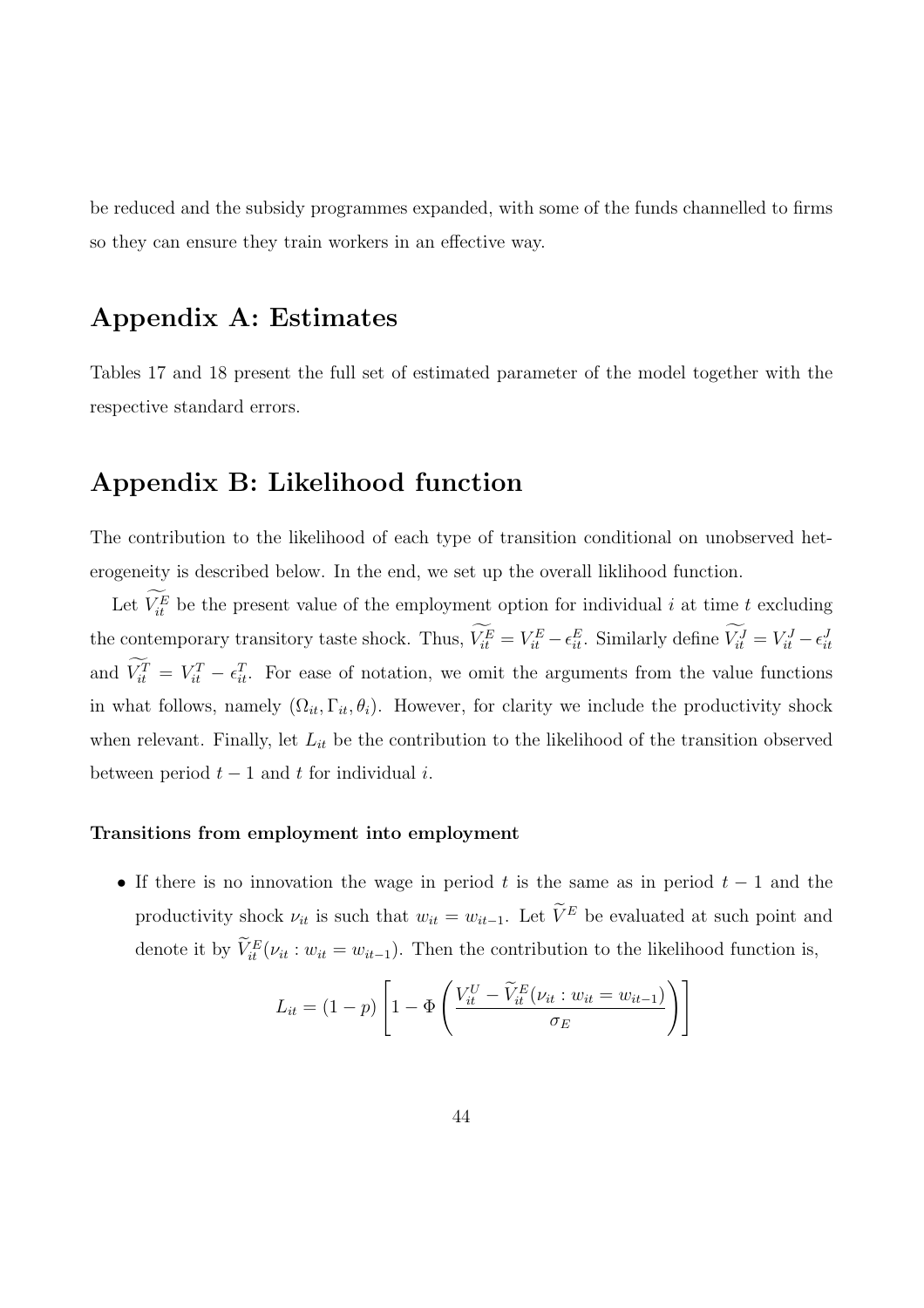• If there is an innovation then the new productivity shock  $\nu$  is drawn from the distribution  $\mathcal{N}(0, \sigma_1)$ . Let  $\widetilde{V}^E$  be evaluated at the drawn innovation and denote it by  $\widetilde{V}^E_{it}(\nu_{it})$ . Then the contribution to the likelihood function is,

$$
L_{it} = p \left[ 1 - \Phi \left( \frac{V_{it}^U - \widetilde{V}_{it}^E(\nu_{it})}{\sigma_E} \right) \right] \phi \left( \frac{\nu_{it}}{\sigma_1} \right) \frac{1}{\sigma_1}
$$

Transitions from employment into unemployment The contribution to the likelihood in this case weights the two possibilities: having or not experienced a wage innovation. Using the same notation as above,

$$
L_{it} = (1-p)\Phi\left(\frac{V_{it}^U - \widetilde{V}_{it}^E(\nu_{it} : w_{it} = w_{it-1})}{\sigma_E}\right) +
$$

$$
p\int_{-\infty}^{+\infty} \Phi\left(\frac{V_{it}^U - \widetilde{V}_{it}^E(\nu)}{\sigma_E}\right) \phi\left(\frac{\nu}{\sigma_1}\right) \frac{1}{\sigma_1} d\nu
$$

Transitions from subsidised employment into employment We assume there is always an innovation in this case, which is consistent with the data. We use the same notation as above. We also omit the arguments from the offer rates for simplicity of notation except for the previous labour market status,

$$
L_{it} = o_{it}^{E} (d_{it-1}^{J} = 1) p \left[ 1 - \Phi \left( \frac{V_{it}^{U} - \widetilde{V}_{it}^{E}(\nu_{it})}{\sigma_{E}} \right) \right] \phi \left( \frac{\nu_{it}}{\sigma_{1}} \right) \frac{1}{\sigma_{1}}
$$

Transitions from subsidised employment into subsidised employment Again, there are two possibilities depending on whether there is an innovation. However, there is never an innovation in the data so we consider the case of no innovation only. We use a similar notation to the explained above.

$$
L_{it} = o_{it}^{J} (d_{it-1}^{J} = 1) (1-p) \left[ 1 - \Phi \left( \frac{V_{it}^{U} - \widetilde{V}_{it}^{J}(\nu_{it} : w_{it} = w_{it-1})}{\sigma_{J}} \right) \right]
$$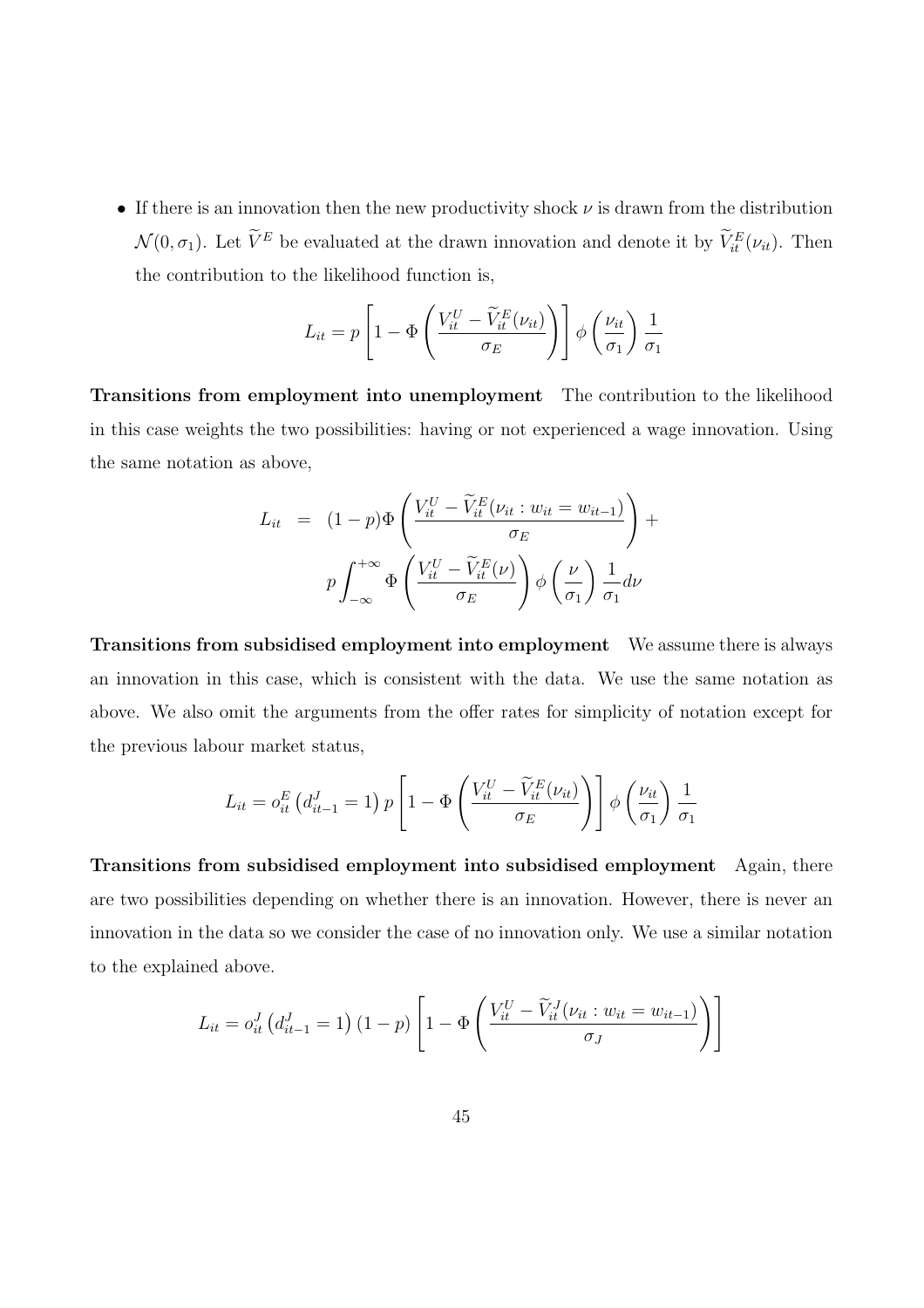Transitions from subsidised employment into unemployment In this case we consider the possibility of having or not received a wage innovation if another instance of subsidised employment is offered (and rejected),

$$
L_{it} = o_{it}^{E} (d_{it-1}^{J} = 1) p \int_{-\infty}^{+\infty} \Phi \left( \frac{V_{it}^{U} - \tilde{V}_{it}^{E}(\nu)}{\sigma_{E}} \right) \phi \left( \frac{\nu}{\sigma_{1}} \right) \frac{1}{\sigma_{1}} d\nu + o_{it}^{J} (d_{it-1}^{J} = 1) (1 - p) \Phi \left( \frac{V_{it}^{U} - \tilde{V}_{it}^{J}(\nu_{it} : w_{it} = w_{it-1})}{\sigma_{J}} \right) + o_{it}^{J} (d_{it-1}^{J} = 1) p \int_{-\infty}^{+\infty} \Phi \left( \frac{V_{it}^{U} - \tilde{V}_{it}^{J}(\nu)}{\sigma_{J}} \right) \phi \left( \frac{\nu}{\sigma_{1}} \right) \frac{1}{\sigma_{1}} d\nu + o_{it}^{E} (d_{it-1}^{J} = 1) - o_{it}^{J} (d_{it-1}^{J} = 1))
$$

Transitions from training or unemployment into employment Let l denote the labour market status in period  $t - 1$ , either training T or unemployment U. In this case, transitions to employment can only occur if there is an offer and this is a draw from the wage distribution determined by the productivity shocks following a distribution  $\mathcal{N}(0, \sigma_0)$ . Transitions into employment make the following contribution to the likelihood function,

$$
L_{it} = o_{it}^{E} (d_{it-1}^{l} = 1) \left[ 1 - \Phi \left( \frac{V_{it}^{U} - \widetilde{V}_{it}^{E}(\nu_{it})}{\sigma_{E}} \right) \right] \phi \left( \frac{\nu_{it}}{\sigma_{0}} \right) \frac{1}{\sigma_{0}}
$$

Transitions from training or unemployment into subsidised employment Following the same notation as above,

$$
L_{it} = o_{it}^J \left( d_{it-1}^l = 1 \right) \left[ 1 - \Phi \left( \frac{V_{it}^U - \widetilde{V}_{it}^J(\nu_{it})}{\sigma_J} \right) \right] \phi \left( \frac{\nu_{it}}{\sigma_0} \right) \frac{1}{\sigma_0}
$$

Transitions from training or unemployment into training These are also conditional on receiving an offer,  $\overline{a}$  $\overline{a}$  $\ddot{\phantom{1}}$ 

$$
L_{it} = o_{it}^{T} \left( d_{it-1}^{l} = 1 \right) \left[ 1 - \Phi \left( \frac{V_{it}^{U} - \widetilde{V}_{it}^{T}}{\sigma_{T}} \right) \right]
$$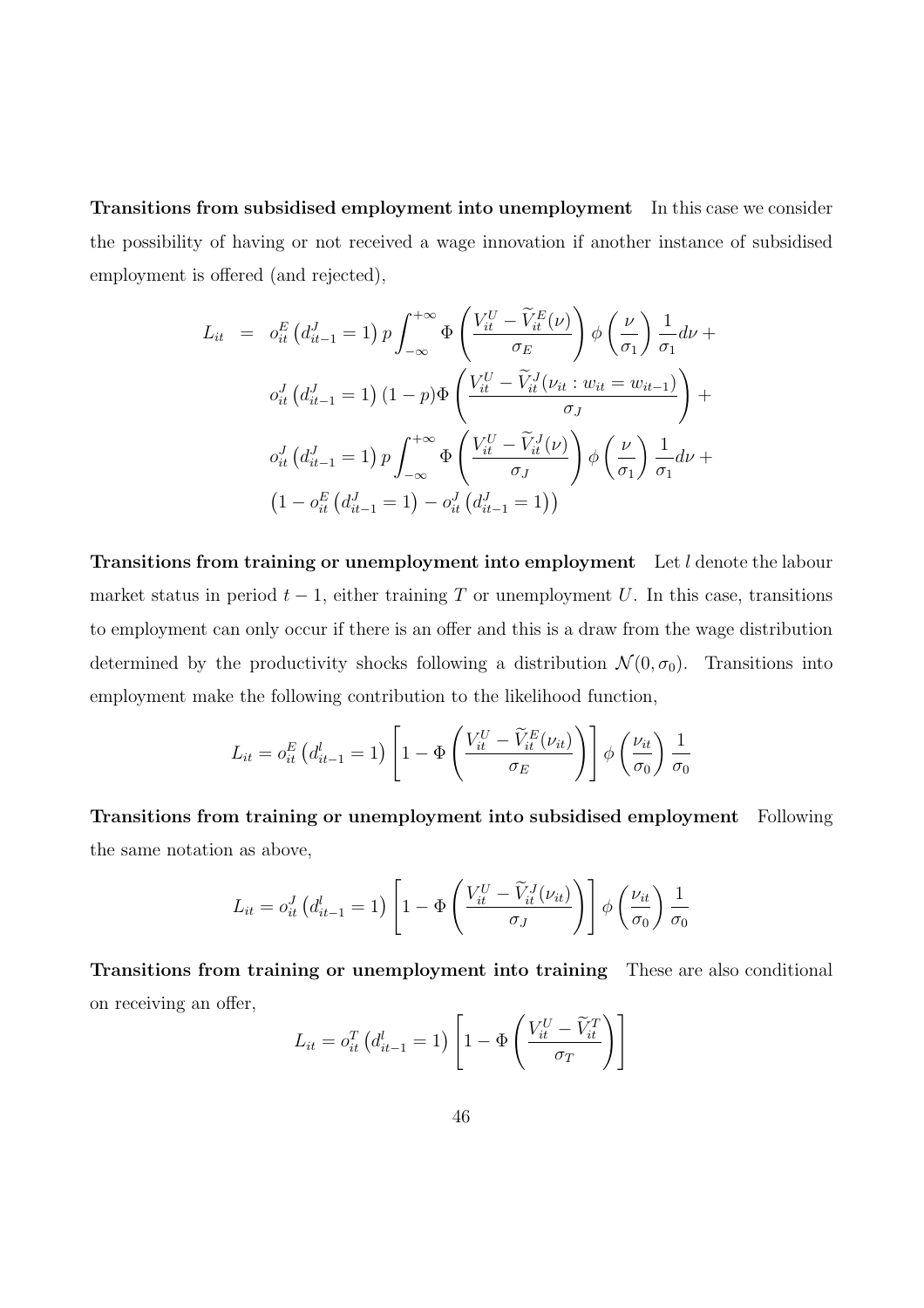Transitions from training or unemployment into unemployment Following the same notation as before,

$$
L_{it} = o_{it}^{E} (d_{it-1}^{l} = 1) \int_{-\infty}^{+\infty} \Phi\left(\frac{V_{it}^{U} - \tilde{V}_{it}^{E}(\nu)}{\sigma_{E}}\right) \phi\left(\frac{\nu}{\sigma_{0}}\right) \frac{1}{\sigma_{0}} d\nu + o_{it}^{J} (d_{it-1}^{l} = 1) \int_{-\infty}^{+\infty} \Phi\left(\frac{V_{it}^{U} - \tilde{V}_{it}^{J}(\nu)}{\sigma_{J}}\right) \phi\left(\frac{\nu}{\sigma_{0}}\right) \frac{1}{\sigma_{0}} d\nu + o_{it}^{T} (d_{it-1}^{l} = 1) \Phi\left(\frac{V_{it}^{U} - \tilde{V}_{it}^{T}}{\sigma_{T}}\right) + \left(1 - o_{it}^{E} (d_{it-1}^{l} = 1) - o_{it}^{J} (d_{it-1}^{l} = 1) - o_{it}^{T} (d_{it-1}^{l} = 1) \right)
$$

Overall likelihood The overall likelihood for the conditional sample of individuals entering unemployment at time  $t = 1$  is

$$
L = \prod_{i=1}^{N} \int_{\theta \in \Theta} \prod_{t=2l=U,E,J,T}^{T} \left[ \frac{P \left[d_{it} = l | \Omega_{it}, \Gamma_{it}, d_{it-1}, \theta \right]^{1(d_{it}=l)} \ast}{f_{\Omega_{t} | \Omega_{t-1}, d_{t-1}, \theta} \left(\Omega_{it} | \Omega_{it-1}, d_{it-1}, \theta \right) \ast f_{\Gamma_{t} | \Gamma_{t-1}, d_{t-1}, \theta} \left(\Gamma_{it} | \Gamma_{it-1}, d_{it-1}, \theta \right) \ast} \right] d\theta
$$
  

$$
f_{\Omega_{1} | d_{0}, d_{1}, \theta} \left(\Omega_{i1} | d_{i0} = E, d_{i1} = U, \theta \right) \ast f_{\theta | d_{0}, d_{1}} \left(\theta | d_{i0} = E, d_{i1} = U\right)
$$

In the present case we consider a discrete distribution for the unobserved heterogeneity. This means that the integral in the above expression can be replace by a summation. At this stage we are also taking the initial conditions as exogeneous so that  $f_{\Omega_1|d_0,d_1,\theta}$   $(\Omega_{i1}|d_{i0} = E, d_{i1} = U, \theta)$  is not included in the likelihood function. We also consider a deterministic evolution of the observable variables conditional on the previous period information, so  $f_{\Omega_t|\Omega_{t-1},d_{t-1},\theta}(\Omega_{it}|\Omega_{it-1},d_{it-1},\theta)$ is also excluded. So the likelihood function simplifies to,

$$
L = \prod_{i=1}^{N} \int_{\theta \in \Theta} \prod_{t=2}^{T} \prod_{l=U, E, J, T} \left[ \frac{P \left[ d_{it} = l | \Omega_{it}, \Gamma_{it}, d_{it-1}, \theta \right]^{1(d_{it}=l)} \ast}{f_{\Gamma_{t} | \Gamma_{t-1}, d_{t-1}, \theta} \left( \Gamma_{it} | \Gamma_{it-1}, d_{it-1}, \theta \right) \ast} \right] d\theta
$$
\n
$$
d\theta
$$

where the product of the first two terms is the  $L_{it}$  functions defined above.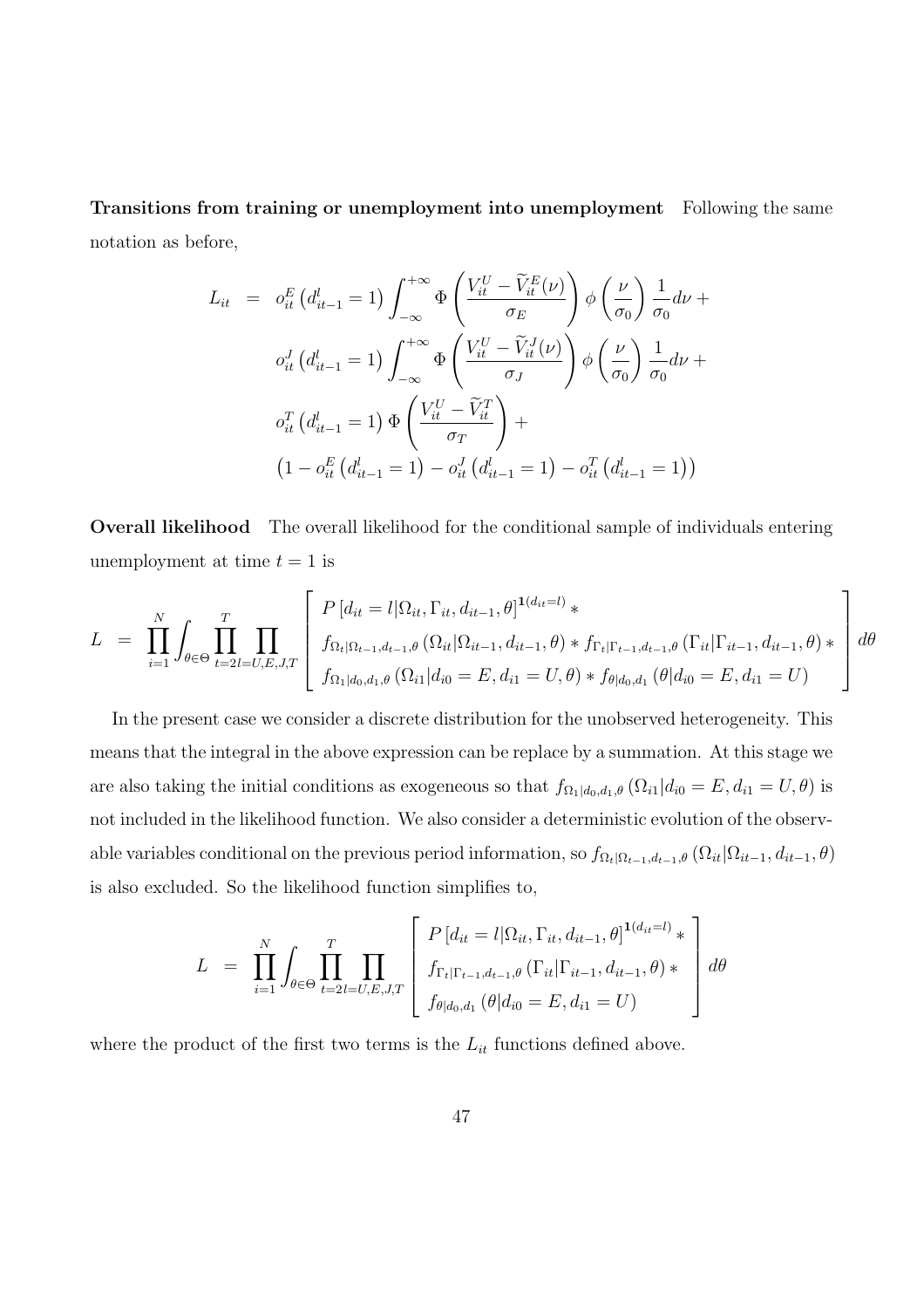# References

- [1] Abbring, J. and van den Berg, G. (2003), "The Nonparametric Identification of Treatment Effects in Duration Models", Econometrica, 1491-1517.
- [2] Calmfors, L. Forslund A. and Hemström, M. (2001), "Does Active Labour Market Policy Work? Lessons from the Swedish Experiences", Swedish Economic Policy Review, 8, 61-124.
- [3] Card, D. and D Hyslop (2005), "Estimating the Effects of a Time-Limited Earnings Subsidy for Welfare-Leavers", Econometrica, vol. 73(6), pages 1723-1770
- [4] Curtis Eberwein; John C. Ham; Robert J. Lalonde (1997) "The Impact of Being Offered and Receiving Classroom Training on the Employment Histories of Disadvantaged Women: Evidence from Experimental Data" The Review of Economic Studies, Vol. 64, No. 4, pp. 655-682.
- [5] Eckstein, Z. and Wolpin, K. (1999), "Why Youths Drop Out of High School: The Impact of Preferences, Opportunities and Abilities", Econometrics, 1295-1339.
- [6] Friedlander, D., Greenberg, D.H and Robins, P.K. (1997), "Evaluating Government Training Programs for the Economically Disadvantaged", Journal of Economic Literature, 4, 1809-55.
- [7] Greenberg, D., Ashworth, K., Cebulla, A. and Walker, R. (2004), "Do Welfare-to-Work Programmes Work for Long?", Fiscal Studies, 25, 27-53.
- [8] Gregory, A. and M. Veale (1985), "Formulating Wald tests of non-linear restrictions", Econometrica, 53, 1465-1468.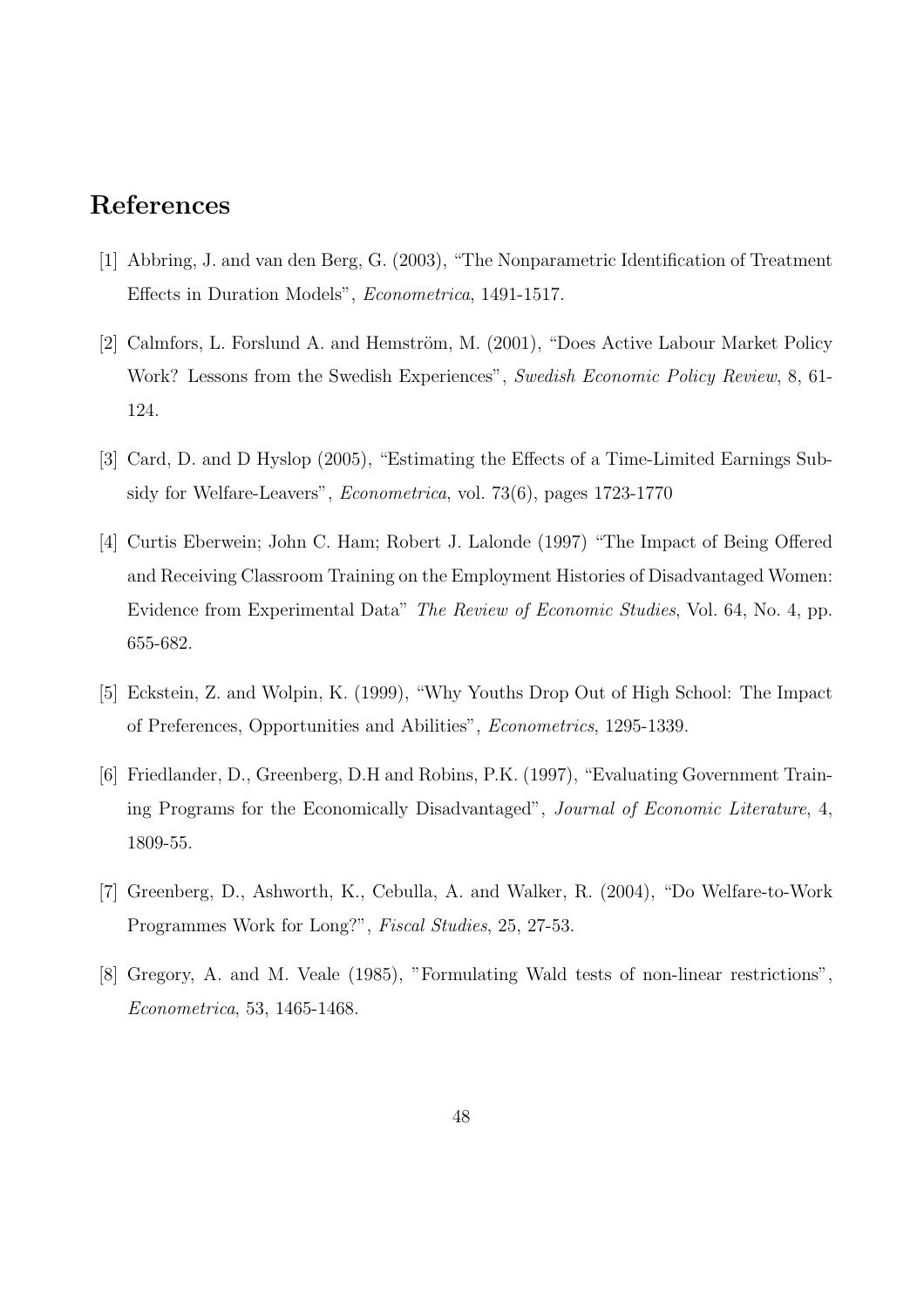- [9] Ham, J. C. and LaLonde, R.J. (1996), "The Effect of Sample Selection and Initial Conditions in Duration Models: Evidence from Experimental Data on Training", Econometrica, 64, 175-205.
- [10] Heckman, J.J., LaLonde, R.J. and Smith, J.A. (1999), "The Economics and Econometrics of Active Labour Market Programmes", in Ashenfelter, O. and Card, D. (eds.), The Handbook of Labour Economics, Volume III.
- [11] Heckman, J.J. and Navarro, S. (2005), "Dynamic Discrete Choice and Dynamic Treatment Effects", IZA Discussion Paper No. 1790
- [12] Keane, M. and Wolpin, K. (1997), "The Career Decisions of Young Men", Journal of Political economy, 473-522.
- [13] Lalonde, R. (1995) "The Promise of Public Sector-Sponsored Training Programs", Journal of Economic Perspectives, 9, 2, 149-168.
- [14] Forslund, Anders and Krueger, Alan B (1997), "An Evaluation of the Swedish Active Labor Market Policy: New and Received Wisdom": The welfare state in transition: Reforming the Swedish model. NBER Conference Report series. Freeman, Richard, Topel,Robert and Swedenborg,Birgitta, eds. Chicago and London: University of Chicago Press, 267-98
- [15] Lechner, M. (2004), "Sequential matching estimation of dynamic causal models", IZA discussion paper No.1042.
- [16] Lechner, M. and Miquel, R. (2005), "Identification of the Effects of Dynamic Treatments by Sequential Conditional Independence Assumptions", University of St. Gallen Department of Economics working paper series 2005-17, University of St. Gallen.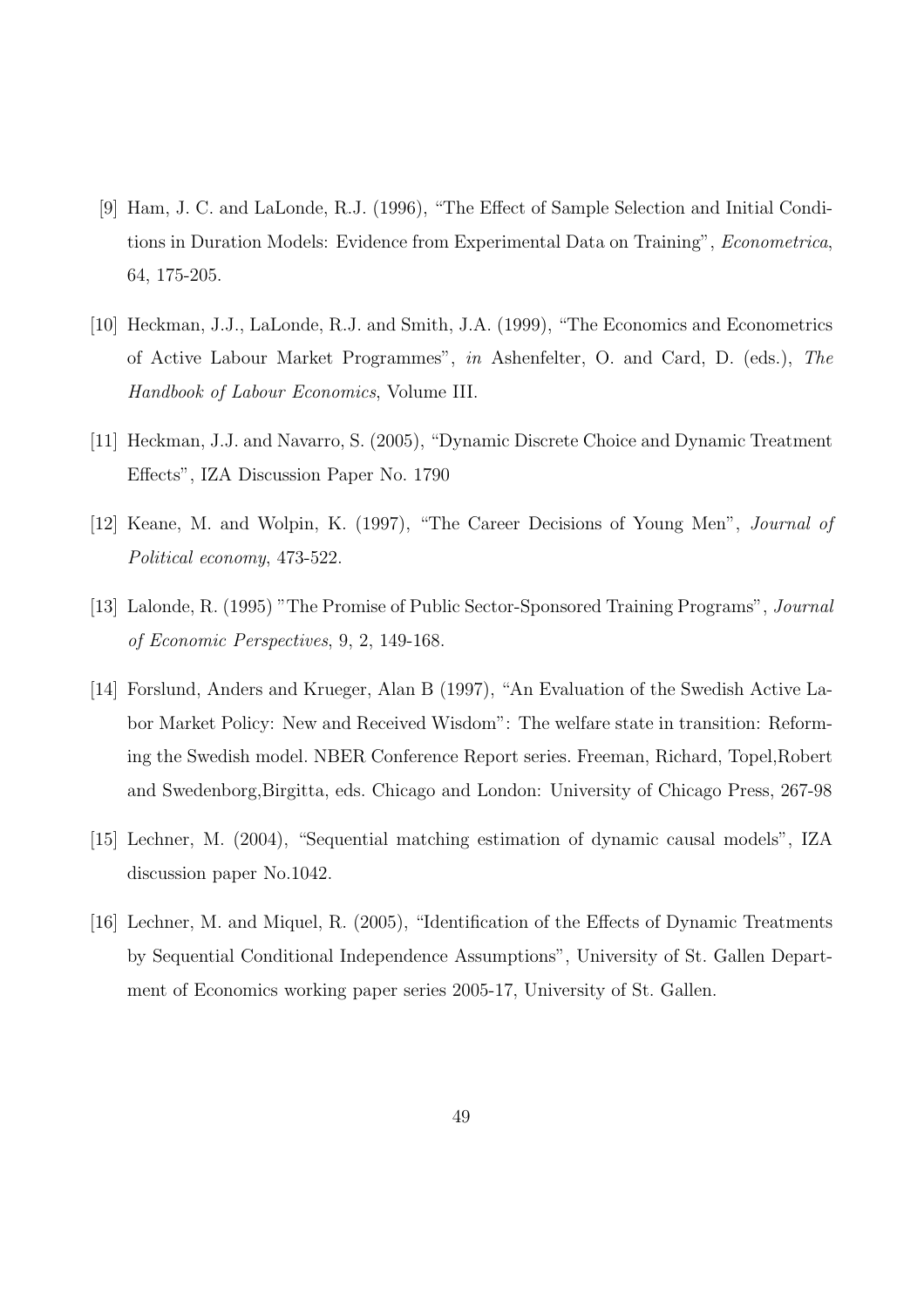- [17] Martin, J.P. and Grubb, D. (2001), "What Works and For Whom: A Review of OECD Countries' Experiences with Active Labour Market Policies", Swedish Economic Policy Review, 8, 9-56.
- [18] Miquel (2005), "Identification of effects of dynamic treatments by sequential conditional independence assumptions", Mimeo, University of St. Gallen.
- [19] Robins, J.M. (1986), "A new approach to causal inference in mortality studies with a sustained exposure period: Application to control of the healthy worker survivor effect", Mathematical Modelling, 7, 1393-1512.
- [20] Rubin, D. (1980), "Comment of Badu, D. Randomization Analysis of Experimental Data: The Fisher-Randomization Test", Journal of the American Statistical Association, 591-593.
- [21] Sianesi, B. (2001a), "Swedish Active Labour Market Programmes in the 1990s: Overall Effectiveness and Differential Performance", Swedish Economic Policy Review, 8, 2, 133- 169.
- [22] Sianesi, B. (2001b), "Differential Effects of Swedish Active Labour Market Programmes for Unemployed Adults during the 1990s", IFS working paper W01/25.
- [23] Sianesi, B. (2004), "An Evaluation of the Swedish System of Active Labour Market Programmes in the 1990s", Review of Economics and Statistics, 86, 1, 133-155.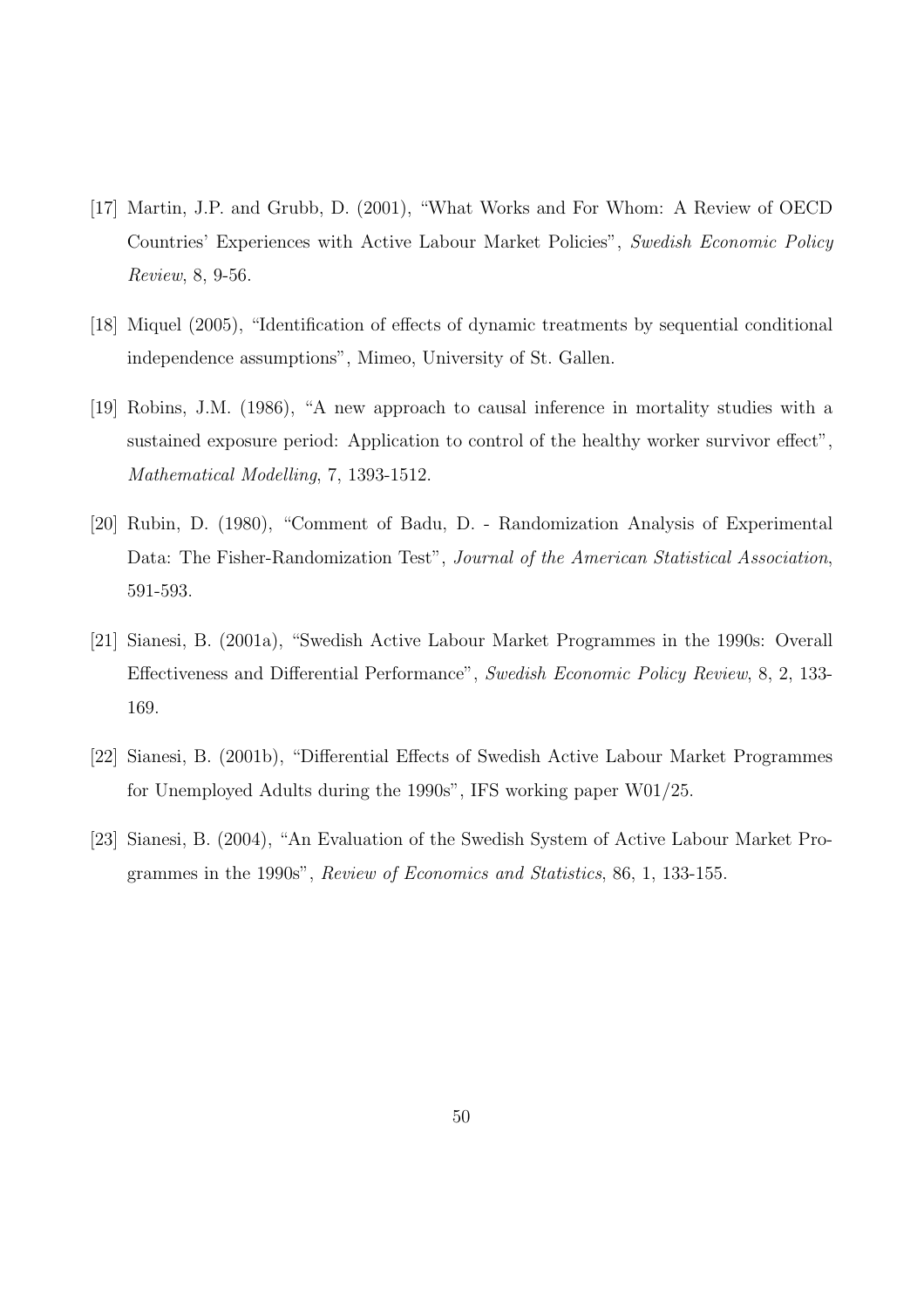|                                                 | estimates | st. errors |  |
|-------------------------------------------------|-----------|------------|--|
| Wage equation                                   |           |            |  |
| intercept: low productivity                     | 8.749     | 0.010      |  |
| intercept: medium productivity                  | 9.558     | 0.010      |  |
| intercept: high productivity                    | 9.909     | 0.010      |  |
| log experience                                  | 0.039     | 0.001      |  |
| previous subsidised employment                  | 0.001     | 0.001      |  |
| previous training                               | 0.000     | 0.000      |  |
| Unobserved heterogeneity: tastes for employment |           |            |  |
| low taste for employment $(*)$                  | 53.610    | 102.692    |  |
| high taste for employment $(*)$                 | 136.730   | 469.323    |  |
| Job offers                                      |           |            |  |
| previous labour market status: unempl.          | $-1.552$  | 0.001      |  |
| previous labour market status: subs. empl.      | $-0.504$  | 0.065      |  |
| previous labour market status: training         | $-1.531$  | 0.011      |  |
| region 1: rural                                 | 0.188     | 0.001      |  |
| region 2: other (not city or rural)             | 0.048     | 0.001      |  |
| past subs. job spells                           | $-0.107$  | 0.001      |  |
| past training spells                            | 0.069     | 0.000      |  |
| Subsidised employment offers                    |           |            |  |
| previous labour market status: unempl.          | $-4.675$  | 0.093      |  |
| previous labour market status: subs. empl.      | $-0.194$  | 0.958      |  |
| previous labour market status: training         | $-3.656$  | 0.276      |  |
| region 1: rural                                 | 0.432     | 0.071      |  |
| region 2: other (not city or rural)             | 0.019     | 0.066      |  |
| past subs. job spells                           | $-0.932$  | 0.207      |  |
| past training spells                            | 0.577     | 0.068      |  |

Table 17: Parameter estimates

(\*) Although these parameters appear as insignificant, we have added a set of parameters at a time and the likelihood ratio test showed they are statistically significant (for a discussion of the problems with the estimation of standard errors for non-linear functions by the maximum likelihood method, see Gregory and Veale, 1985).